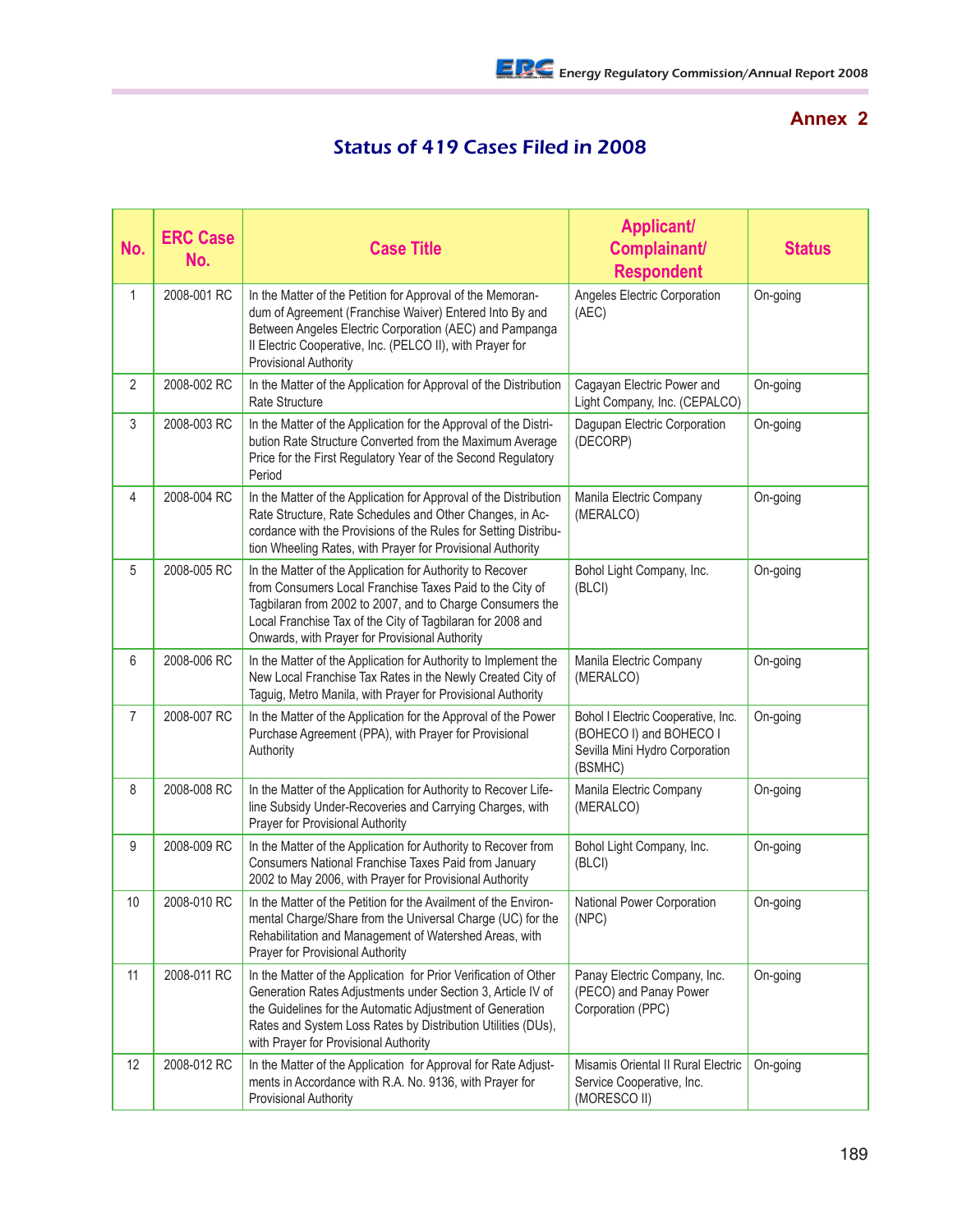| No. | <b>ERC Case</b><br>No. | <b>Case Title</b>                                                                                                                                                                                                                                                                                                                                   | <b>Applicant/</b><br>Complainant/<br><b>Respondent</b>                                                              | <b>Status</b> |
|-----|------------------------|-----------------------------------------------------------------------------------------------------------------------------------------------------------------------------------------------------------------------------------------------------------------------------------------------------------------------------------------------------|---------------------------------------------------------------------------------------------------------------------|---------------|
| 13  | 2008-013 RC            | In the Matter of the Application for Approval of Over-All Tariff<br>Adjustment, with Prayer for Issuance of Provisional Authority                                                                                                                                                                                                                   | Aklan Electric Cooperative, Inc.<br>(AKELCO)                                                                        | On-going      |
| 14  | 2008-014 RC            | In the Matter of the Application for Approval of the Maximum<br>Average Price of the 2nd Regulatory Year of the 2nd Regula-<br>tory Period (MAP2009)                                                                                                                                                                                                | Cagayan Electric Power and<br>Light Company, Inc. (CEPALCO)                                                         | On-going      |
| 15  | 2008-015 RC            | In the matter of Application for Approval of the Translation<br>into Distribution Rates of Different Customer Classes for the<br>Second Regulatory Year of the ERC-Approved Annual Rev-<br>enue Requirement (ARR) for Dagupan Electric Corporation<br>(DECORP) Under the Performance Based Regulation (PBR)<br>for the Regulatory Period 2007-2011. | Dagupan Electric Corporation<br>(DECORP)                                                                            | On-going      |
| 16  | 2008-016 RC            | In the Matter of the Application for Approval of the New<br>Lifeline Rate for the Marginalized End-Users in Accordance<br>with the Provisions of Sections 43(j) and 73 of R.A. 9136 and<br>the Implementing Rules and Regulations (IRR)                                                                                                             | Bureau of Trade Regulation and<br>Consumer Protection - Depart-<br>ment of Trade and Industry<br>(DTI-BTRCP)        | On-going      |
| 17  | 2008-017 RC            | In the Matter of the Application for Approval of the Over-All<br>Tariff Adjustment / Rate Increase, with Prayer for Issuance of<br><b>Provisional Authority</b>                                                                                                                                                                                     | South Cotabato I Electric Coop-<br>erative, Inc. (SOCOTECO I)                                                       | On-going      |
| 18  | 2008-018 RC            | In the Matter of Application for Approval of the Translation<br>Into Distribution Rates of Different Customer Classes for<br>the Second Regulatory Year of the ERC-Approved Annual<br>Revenue Requirement (ARR) for Manila Electric Company<br>(MERALCO) Under the Performance Based Regulation<br>(PBR) for the Regulatory Period 2007-2011.       | South Cotabato I Electric<br>Cooperative, Inc.<br>(SOCOTECO I)                                                      | On-going      |
| 19  | 2008-019 RC            | In the Matter of the Application for Approval of a New<br>Unbundled Rate Adjustment/Rate Increase, with Prayer for<br>Provisional Authority                                                                                                                                                                                                         | Manila Electric Company<br>(MERALCO)                                                                                | On-going      |
| 20  | 2008-020 RC            | In the Matter of the Application for Approval of Rate Adjust-<br>ments in Accordance with the Provisions of R.A. No. 9136,<br>with Prayer for Issuance of Provisional Authority                                                                                                                                                                     | Pangasinan I Electric<br>Cooperative, Inc. (PANELCO I)                                                              | On-going      |
| 21  | 2008-021 RC            | In the Matter of the Application for the Approval of the Elec-<br>tricity Supply Agreement (ESA) Between First Catanduanes<br>Electric Cooperative, Inc. (FICELCO) and Sunwest Water and<br>Electric Company, Inc.                                                                                                                                  | <b>First Catanduanes Electric</b><br>Cooperative, Inc. (FICELCO)<br>and Sunwest Water and Electric<br>Company, Inc. | On-going      |
| 22  | 2008-022 RC            | In the Matter of the Application for Approval of Over-All Tariff<br>Adjustment, with Prayer for Provisional Authority.                                                                                                                                                                                                                              | Camiguin Electric Cooperative,<br>Inc. (CAMELCO)                                                                    | On-going      |
| 23  | 2008-023 RC            | In the Matter of the Application for the Approval of the<br>Electricity Supply Agreement (ESA), with Prayer for<br>Provisional Authority                                                                                                                                                                                                            | Oriental Mindoro Electric<br>Cooperative, Inc. (ORMECO)                                                             | On-going      |
| 24  | 2008-024 RC            | In the Matter of the Application for the Approval of the Rate<br>Adjustment, with Prayer for Provisional Authority.                                                                                                                                                                                                                                 | Misamis Oriental I Rural Electric<br>Service Cooperative, Inc.<br>(MORESCO I)                                       | On-going      |
| 25  | 2008-025 RC            | In the Matter of the Application for Authority to Recover from<br>Consumers National Franchise Taxes Paid from 2001 to<br>2006, and Local Franchise Taxes Paid to the City of Tagbila-<br>ran from 2002 to 2008, with Prayer for Provisional Authority                                                                                              | Bohol Light Company, Inc.<br>(BLCI)                                                                                 | On-going      |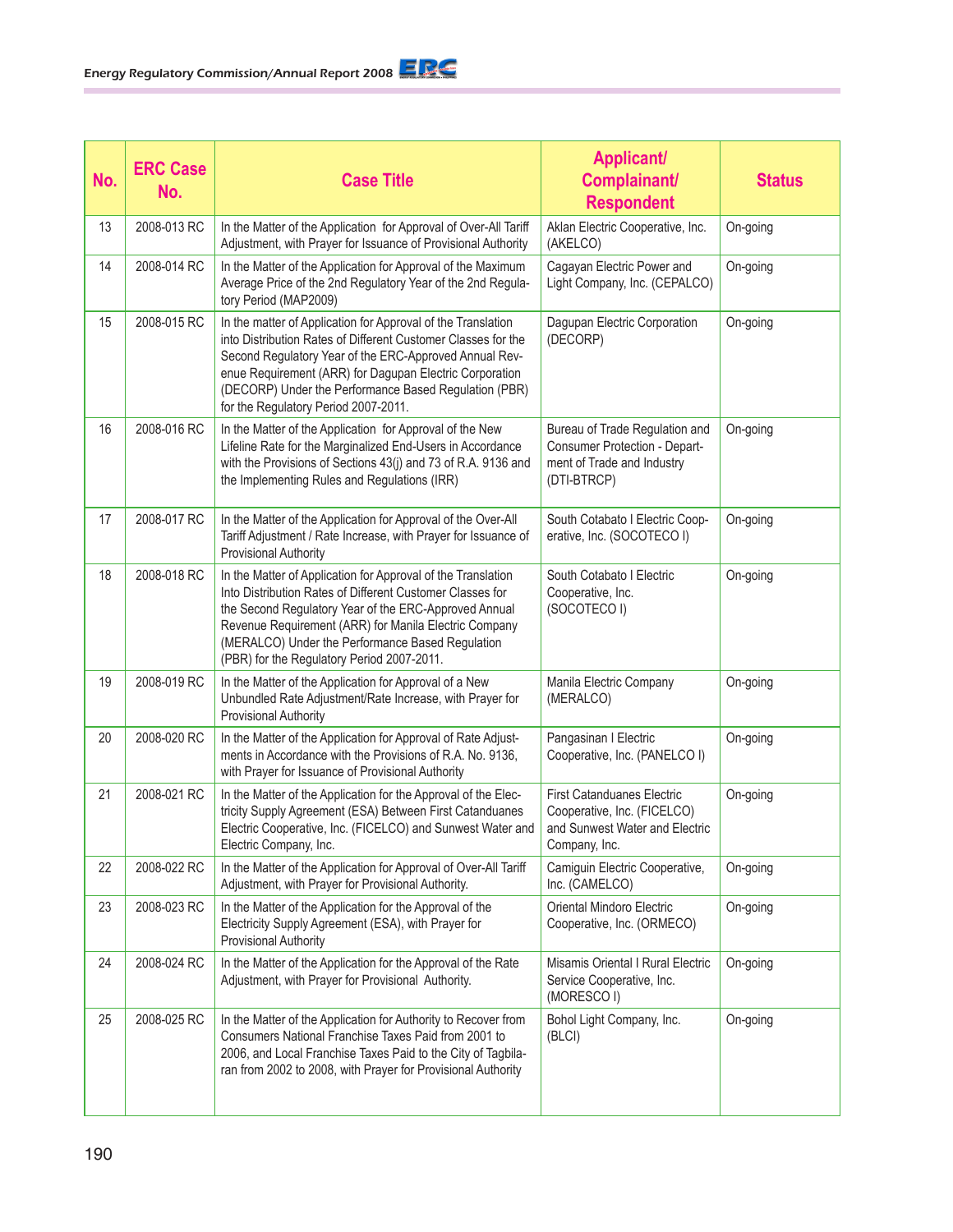| No. | <b>ERC Case</b><br>No. | <b>Case Title</b>                                                                                                                                                                                                                                                          | <b>Applicant/</b><br>Complainant/<br><b>Respondent</b>                                                                                                                                                                                                                                                                                                                                                                                       | <b>Status</b> |
|-----|------------------------|----------------------------------------------------------------------------------------------------------------------------------------------------------------------------------------------------------------------------------------------------------------------------|----------------------------------------------------------------------------------------------------------------------------------------------------------------------------------------------------------------------------------------------------------------------------------------------------------------------------------------------------------------------------------------------------------------------------------------------|---------------|
| 26  | 2008-026 RC            | In the Matter of the Petition for Approval of Interim Open Ac-<br>cess in the Luzon and Visayas Grids                                                                                                                                                                      | Philippine Independent Power<br>Producers Association (PIPPA),<br>Manila Electric Company<br>(MERALCO), Visayan Electric<br>Company, Inc. (VECO), Davao<br>Light and Power Company, Inc.<br>(DLPC), Clark Electric Distribu-<br>tion Corporation (CEDC), Ca-<br>gayan Electric Power and Light<br>Company, Inc. (CEPALCO), San<br>Fernando Electric Light & Power<br>Company, Inc. (SFELAPCO),<br>and Panay Electric Company,<br>Inc. (PECO) | On-going      |
| 27  | 2008-027 RC            | In the Matter of the Application for Approval of the Annual<br>Revenue Requirement and Performance Incentive Scheme<br>in Accordance with the Provisions of the Rules for Setting<br>Distribution Wheeling Rates (RDWR)                                                    | Iligan Light and Power, Inc.<br>(ILPI)                                                                                                                                                                                                                                                                                                                                                                                                       | On-going      |
| 28  | 2008-028 RC            | In the Matter of the Application for Approval of the Annual<br>Revenue and Performance Incentive Scheme in Accord-<br>ance with the Provisions of the Rules for Setting Distribution<br>Wheeling Rates (RDWR)                                                              | Mactan Electric Company, Inc.<br>(MECO)                                                                                                                                                                                                                                                                                                                                                                                                      | On-going      |
| 29  | 2008-029 RC            | In the Matter of the Application for Approval of the Annual<br>Revenue and Performance Incentive Scheme in Accord-<br>ance with the Provisions of the Rules for Setting Distribution<br>Wheeling Rates (RDWR)                                                              | Cotabato Light and Power<br>Company, Inc. (CLPC)                                                                                                                                                                                                                                                                                                                                                                                             | On-going      |
| 30  | 2008-030 RC            | Application for the Approval of the Revised Basic Generation<br>Rates for Luzon, Visayas and Mindanao Grids, with Prayer<br>for Provisional Authority                                                                                                                      | National Power Corporation<br>(NPC)                                                                                                                                                                                                                                                                                                                                                                                                          | On-going      |
| 31  | 2008-031 RC            | In the Matter of the Application for the Recovery of the In-<br>cremental Fuel and Independent Power Producer (IPP) Cost,<br>with Prayer for Provisional Authority (9th GRAM)                                                                                              | National Power Corporation<br>(NPC)                                                                                                                                                                                                                                                                                                                                                                                                          | On-going      |
| 32  | 2008-032 RC            | In the Matter of the Application for the Recovery of the Incre-<br>mental Cost on Foreign Currency Exchange Rate Fluctua-<br>tions Under the Incremental Currency Exchange Recovery<br>Adjustment (ICERA), with Prayer for Provisional Authority<br>(8th ICERA)            | National Power Corporation<br>(NPC)                                                                                                                                                                                                                                                                                                                                                                                                          | On-going      |
| 33  | 2008-033 RC            | Application for the Approval of the Power Supply Agreement<br>(PSA) Entered Into By and Between Nueva Ecija II Electric<br>Cooperative, Inc.- Area 2 (NEECO II - Area 2) and First<br>Gen Hydro Power Corporation (FGHPC), with Prayer for<br><b>Provisional Authority</b> | Nueva Ecija II Electric<br>Cooperative, Inc. - Area 2<br>(NEECO II - Area 2)                                                                                                                                                                                                                                                                                                                                                                 | On-going      |
| 34  | 2008-034 RC            | In the Matter of the Application for the Approval of the Transi-<br>tion Supply Contracts (TSCs) Entered Into with Distribution<br>Utilities (DUs) Located in the Visayas Grid, with Prayer for<br>the Issuance of Provisional Authority                                   | National Power Corporation<br>(NPC)                                                                                                                                                                                                                                                                                                                                                                                                          | On-going      |
| 35  | 2008-035 RC            | In the Matter of the Application for the Approval of the Transi-<br>tion Supply Contracts (TSCs) Entered into with Distribution<br>Utilities (DUs) Located in the Luzon Grid, with Prayer for the<br><b>Issuance of Provisional Authority</b>                              | National Power Corporation<br>(NPC)                                                                                                                                                                                                                                                                                                                                                                                                          | On-going      |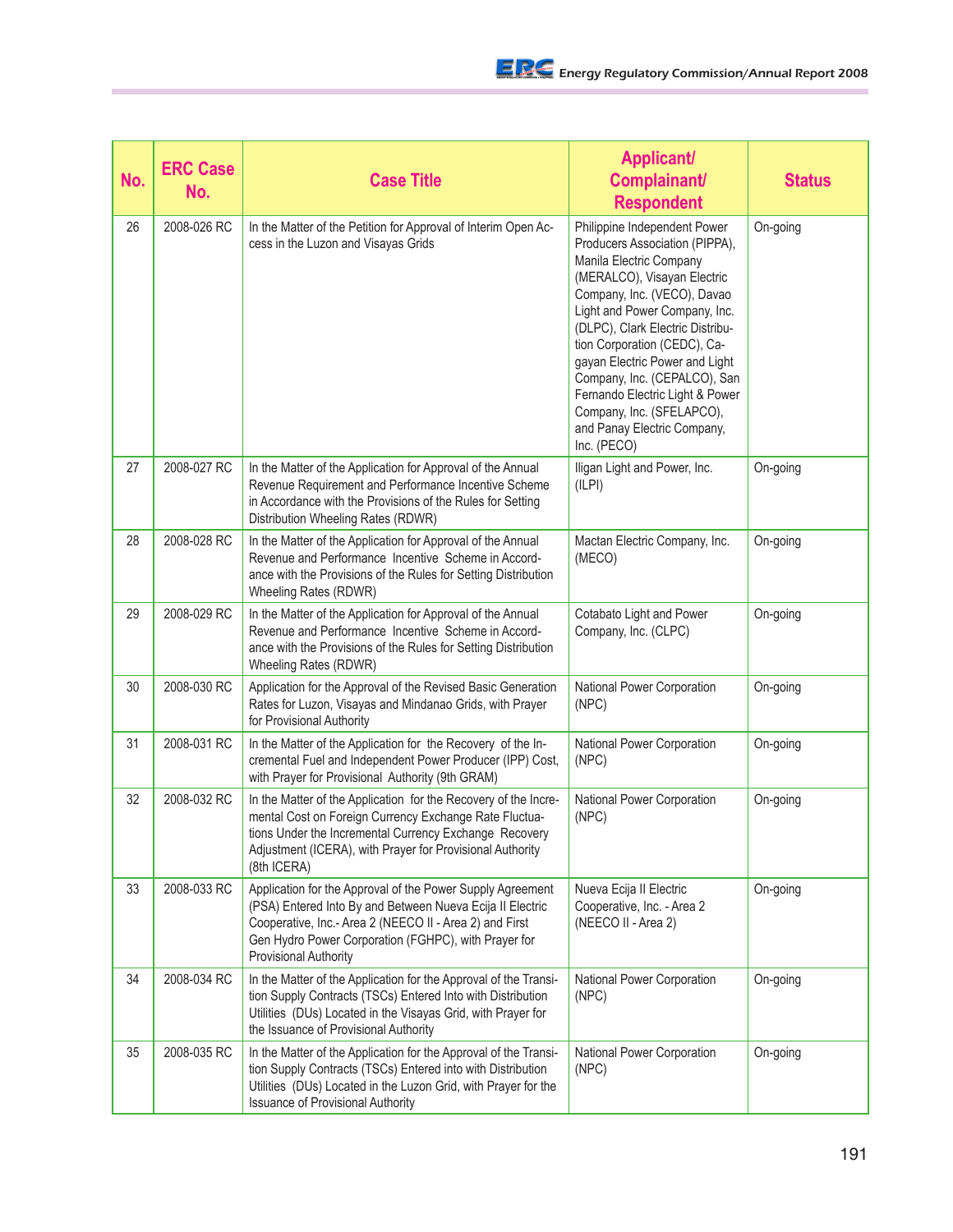| No. | <b>ERC Case</b><br>No. | <b>Case Title</b>                                                                                                                                                                                                                                                                                                                                 | <b>Applicant/</b><br>Complainant/<br><b>Respondent</b>                                                         | <b>Status</b> |
|-----|------------------------|---------------------------------------------------------------------------------------------------------------------------------------------------------------------------------------------------------------------------------------------------------------------------------------------------------------------------------------------------|----------------------------------------------------------------------------------------------------------------|---------------|
| 36  | 2008-036 RC            | In the Matter of the Application for Approval of (1) Sound<br>Value Appraisal of its Assets as of December 2006 and<br>Acquisition for 2007, and (2) Revision of Rates Including<br>Variable Cost Formula to Achieve the Proposed Revenue<br>Requirement in Accordance with the Provisions of R.A. 9136,<br>with Prayer for Provisional Authority | Angeles Electric Corporation<br>(AEC)                                                                          | On-going      |
| 37  | 2007-037 RC            | In the Matter of the Application for Approval of the Amended<br>Electricity Purchase Agreement (EPA) Entered Into By and<br>Between Angeles Electric Corporation (AEC) and Angeles<br>Power, Inc. (API), with Prayer for Provisional Authority                                                                                                    | Angeles Electric Corporation<br>(AEC) and Angeles Power, Inc.<br>(API)                                         | On-going      |
| 38  | 2008-038 RC            | In the Matter of the Application for Prior Verification of Other<br>Generation Rates Adjustments under Section 3, Article IV of<br>the Guidelines for the Automatic Adjustment of Generation<br>Rates and System Loss Rates by Distribution Utilities (DUs),<br>with Prayer for Provisional Authority                                             | Panay Electric Company, Inc.<br>(PECO) and Panay Power<br>Corporation (PPC)                                    | On-going      |
| 39  | 2008-039 RC            | In the Matter of the Application for Approval of the Power<br>Sales Contract Between Negros Oriental I Electric Coopera-<br>tive, Inc. (NORECO I) and KEPCO SPC Power Corporation<br>(KSPC)                                                                                                                                                       | <b>Negros Oriental I Electric</b><br>Cooperative, Inc. (NORECO I)<br>and KEPCO SPC Power<br>Corporation (KSPC) | On-going      |
| 40  | 2008-040 RC            | In the Matter of the Application for Approval of the Power<br>Sales Contract Between Negros Oriental II Electric Coopera-<br>tive, Inc. (NORECO II) and KEPCO SPC Power Corporation<br>(KSPC)                                                                                                                                                     | Negros Oriental II Electric<br>Cooperative, Inc. (NORECO II)<br>and KEPCO SPC Power<br>Corporation (KSPC)      | On-going      |
| 41  | 2008-041 RC            | In the Matter of the Application for Approval of the Ancillary<br>Services Procurement Agreement (ASPA) Between the<br>National Transmission Corporation (TRANSCO) and the Na-<br>tional Power Corporation (NPC), with Prayer for Provisional<br>Authority                                                                                        | <b>National Transmission</b><br>Corporation (TRANSCO) and<br>National Power Corporation<br>(NPC)               | On-going      |
| 42  | 2008-042 RC            | In the Matter of the Application for the Recovery of the<br>Incremental Fuel and Independent Power Producer (IPP)<br>Cost under the 10th Generation Rate Adjustment Mechanism<br>(GRAM), with Prayer for Provisional Authority (10th GRAM)                                                                                                        | National Power Corporation<br>(NPC)                                                                            | On-going      |
| 43  | 2008-043 RC            | In the Matter of the Application for the Recovery of the Incre-<br>mental Cost on Foreign Currency Exchange Rate Fluctua-<br>tions Under the Incremental Currency Exchange Recovery<br>Adjustment (ICERA), with Prayer for Provisional Authority<br>(9th ICERA)                                                                                   | National Power Corporation<br>(NPC)                                                                            | On-going      |
| 44  | 2008-044 RC            | In the Matter of the Application for the the Approval of Power<br>Supply Agreement (PSA) Between Cagayan Electric Power<br>and Light Company, Inc. (CEPALCO) and FG Bukidnon<br>Power Corporation (FGBPC)                                                                                                                                         | Cagayan Electric Power and<br>Light Company, Inc. (CEPALCO)<br>and FG Bukidnon Power<br>Corporation (FGBPC)    | On-going      |
| 45  | 2008-045 RC            | In the Matter of the Application for Authority to Collect Local<br>Franchise Tax in the City of Malabon, with Prayer for Provi-<br>sional Authority                                                                                                                                                                                               | Manila Electric Company<br>(MERALCO)                                                                           | On-going      |
| 46  | 2008-046 RC            | In the Matter of the Application for Approval of the Power<br>Sales Contract Between VMC Rural Electric Service Coop-<br>erative, Inc. (VRESCO) and KEPCO SPC Power Corporation<br>(KSPC)                                                                                                                                                         | <b>VMC Rural Electric Service</b><br>Cooperative, Inc. (VRESCO)<br>and KEPCO SPC Power<br>Corporation (KSPC)   | On-going      |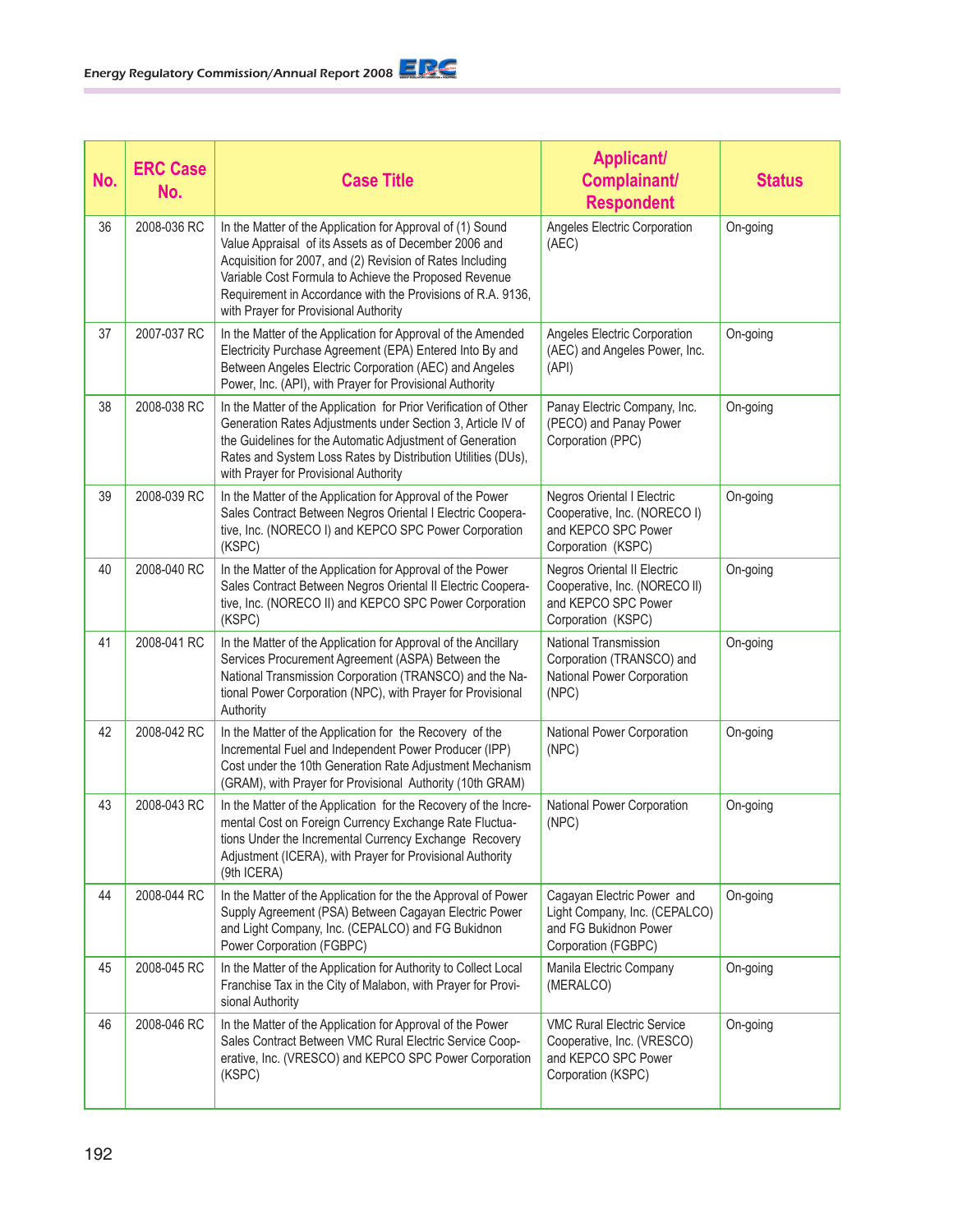| No. | <b>ERC Case</b><br>No. | <b>Case Title</b>                                                                                                                                                                                                                                                                                                                                                                               | <b>Applicant/</b><br>Complainant/<br><b>Respondent</b>                                                           | <b>Status</b> |
|-----|------------------------|-------------------------------------------------------------------------------------------------------------------------------------------------------------------------------------------------------------------------------------------------------------------------------------------------------------------------------------------------------------------------------------------------|------------------------------------------------------------------------------------------------------------------|---------------|
| 47  | 2008-047 RC            | In the Matter of the Application for Approval of the Proposed<br>Charges for Recovery of the Cost of Sub-transmission As-<br>sets Purchased from the National Transmission Corporation<br>(TRANSCO), with Prayer for Provisional Authority                                                                                                                                                      | Visayan Electric Company, Inc.<br>(VECO)                                                                         | On-going      |
| 48  | 2008-048 RC            | In the Matter of the Application for Approval of the Proposed<br>Charges for Recovery of the Cost of Sub-transmission As-<br>sets Purchased from the National Transmission Corporation<br>(TRANSCO), with Prayer for Provisional Authority                                                                                                                                                      | Subic Enerzone Corporation<br>(SEZ)                                                                              | On-going      |
| 49  | 2008-049 RC            | In the Matter of the Application for Authority to Implement the<br>Local Tax Rate in the City of Calamba, Laguna, with Prayer<br>for Provisional Authority                                                                                                                                                                                                                                      | Manila Electric Company<br>(MERALCO)                                                                             | On-going      |
| 50  | 2008-050 RC            | In the Matter of the Application for the Approval of the Level<br>of Market Transaction Fees for Calendar Years 2009-2011 of<br>the Philippine Wholesale Electricity Spot Market (WESM)                                                                                                                                                                                                         | Philippine Electricity Market<br>Corporation (PEMC)                                                              | On-going      |
| 51  | 2007-051 RC            | In the Matter of the Application for the Approval of the Price<br>Determination Methodology (PDM) for the Philippine Whole-<br>sale Electricity Spot Market (WESM)                                                                                                                                                                                                                              | Department of Energy (DOE)<br>through the Philippine Electricity<br>Market Corporation (PEMC)                    | On-going      |
| 52  | 2007-052 RC            | In the Matter of the Application for the Approval of Power<br>Supply Agreement (PSA) between Cagayan Electric Power<br>and Light Company, Inc. (CEPALCO) and Mindanao Energy<br>Systems, Inc. (MES), with Prayer for Provisional Authority                                                                                                                                                      | Cagayan Electric Power and<br>Light Company, Inc. (CEPALCO)<br>and Mindanao Energy Systems,<br>Inc. (MES)        | On-going      |
| 53  | 2008-053 RC            | In the Matter of the Application for the Recovery of the<br>Incremental Fuel and Independent Power (IPP) Cost under<br>the Generation Rate Adjustment Mechanism (GRAM), with<br>Prayer for Provisional Authority (11th GRAM)                                                                                                                                                                    | National Power Corporation<br>(NPC) and Power Sector Assets<br>and Liabilities Management<br>Corporation (PSALM) | On-going      |
| 54  | 2008-054 RC            | In the Matter of the Application for the Recovery of the Incre-<br>mental Cost on Foreign Currency Exchange Rate Fluctua-<br>tions Under the Incremental Currency Exchange Recovery<br>Adjustment (ICERA), with Prayer for Provisional Authority<br>(10th ICERA)                                                                                                                                | National Power Corporation<br>(NPC) and Power Sector Assets<br>and Liabilities Management<br>Corporation (PSALM) | On-going      |
| 55  | 2008-055 RC            | In the Matter of the Application for Approval for a General<br>Change in Rate Schedules or Revision of Rates in Accord-<br>ance with the Provisions of R.A. No. 9136, with Prayer for the<br>Issuance of a Provisional Authority                                                                                                                                                                | Zamboanga Del Sur II Electric<br>Cooperative, Inc. (ZAM-<br>SURECO II)                                           | On-going      |
| 56  | 2008-056 RC            | In the Matter of the Application of the National Transmis-<br>sion Corporation (TRANSCO) or Any Future Concession-<br>aire Thereof for the Approval of the Maximum Allowable<br>Revenue (MAR) for Calendar Year 2009 in Accordance with<br>the Alternative Form of Rate Setting Methodology under the<br>Transmission Wheeling Rate Guidelines (TWRG), with Prayer<br>for Provisional Authority | National Transmission Corpora-<br>tion (TRANSCO)                                                                 | On-going      |
| 57  | 2008-057 RC            | In the Matter of the Application for Approval of the Power<br>Supply Agreement (PSA) Between VMC Rural Electric Serv-<br>ices Cooperative, Inc. (VRESCO) and San Carlos Bioenergy,<br>Inc. (SCBI), with Prayer for Provisional Authority                                                                                                                                                        | <b>VMC Rural Electric Services</b><br>Cooperative, Inc. (VRESCO)<br>and San Carlos Bioenergy, Inc.<br>(SCBI)     | On-going      |
| 58  | 2008-058 RC            | In the Matter of the Application for Approval of the Memoran-<br>dum of Agreement (MOA) Between the National Transmis-<br>sion Corporation (TRANSCO) and Toledo Power Company<br>(TPC), with Prayer for Provisional Authority                                                                                                                                                                   | National Transmission Corpora-<br>tion (TRANSCO) and Toledo<br>Power Company (TPC)                               | On-going      |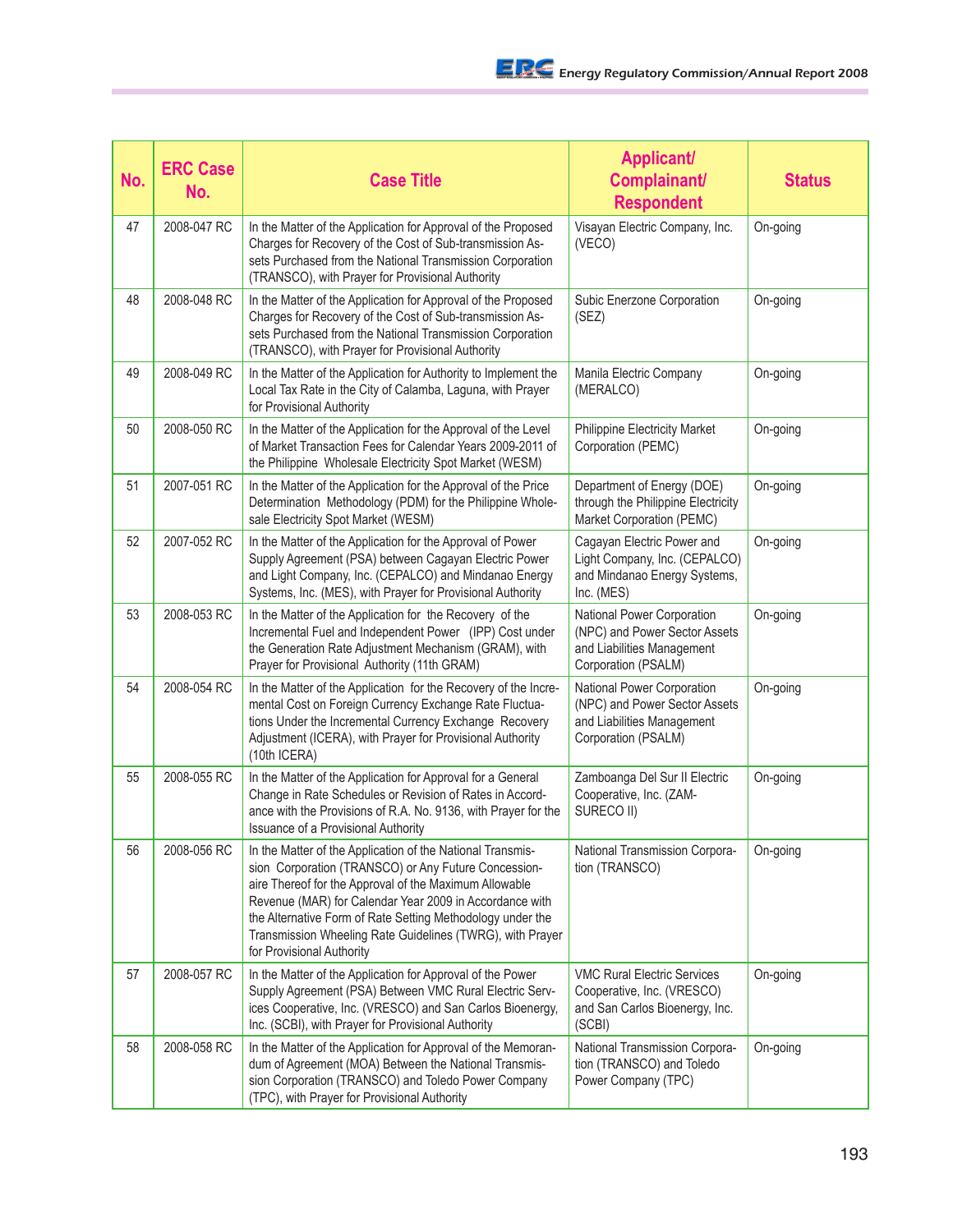| No. | <b>ERC Case</b><br>No. | <b>Case Title</b>                                                                                                                                                                                                                                                                                                                                         | <b>Applicant/</b><br>Complainant/<br><b>Respondent</b>                                                                | <b>Status</b> |
|-----|------------------------|-----------------------------------------------------------------------------------------------------------------------------------------------------------------------------------------------------------------------------------------------------------------------------------------------------------------------------------------------------------|-----------------------------------------------------------------------------------------------------------------------|---------------|
| 59  | 2008-059 RC            | In the Matter of the Application for Approval of the Memoran-<br>dum of Agreement (MOA) Between the National Transmission<br>Corporation (TRANSCO) and Avon River Power Holdings<br>Corporation (AVON), with Prayer for Provisional Authority                                                                                                             | National Transmission Corpora-<br>tion (TRANSCO) and Avon River<br>Power Holdings Corporation<br>(AVON)               | On-going      |
| 60  | 2008-060 RC            | In the Matter of the Application for (a) Extension of Power<br>Purchase Agreement (PPA); and (b) Approval of Amended<br>Electric Power Purchase Agreement (EPPA) Entered Into<br>by and Between Tarlac Electric Inc. (TEI) and Tarlac Power<br>Corporation (TPC), with Prayer for Provisional Authority                                                   | Tarlac Electric, Inc. (TEI)                                                                                           | On-going      |
| 61  | 2008-061 RC            | In the Matter of the Application of the National Transmis-<br>sion Corporation (TRANSCO) or its Concessionaire for the<br>Approval of Force Majeure (FM) Event Regulated FM Pass<br>Through for Mindanao Tower Sabotage in Accordance with<br>the Transmission Wheeling Rate Guidelines (TWRG), with<br>Prayer for Provisional Authority                  | National Transmission Corpora-<br>tion (TRANSCO)                                                                      | On-going      |
| 62  | 2008-062 RC            | In the Matter of the Application for Approval of the Ancillary<br>Services Procurement Agreement (ASPA) Between the<br>National Transmission Corporation (TRANSCO) and Angeles<br>Electric Corporation (AEC), with Prayer for Provisional<br>Authority                                                                                                    | Angeles Electric Corporation<br>(AEC)                                                                                 | On-going      |
| 63  | 2007-063 RC            | In the Matter of the 12th Application for the Recovery of In-<br>cremental Fuel and Independent Power Producer (IPP) Costs<br>under the Generation Rate Adjustment Mechanism (GRAM),<br>with Prayer for Provisional Authority (PA)                                                                                                                        | National Power Corporation<br>(NPC) and Power Sector Assets<br>and Liabilities Management<br>Corporation (PSALM)      | On-going      |
| 64  | 2008-064 RC            | In the Matter of the 11th Application for the Recovery of the<br>Incremental Costs on Foreign Currency Exchange Rate<br>Fluctuations under the Incremental Currency Exchange Rate<br>Adjustment (ICERA), with Prayer for Provisional Authority<br>(PA)                                                                                                    | National Power Corporation<br>(NPC) and Power Sector Assets<br>and Liabilities Management<br>Corporation (PSALM)      | On-going      |
| 65  | 2008-065 RC            | In the Matter of the Application for Authority to Operate as<br>a Qualified Third Party (QTP) and the Approval of the QTP<br>Service Contract                                                                                                                                                                                                             | Powersource Philippines, Inc.                                                                                         | On-going      |
| 66  | 2008-066 RC            | In the Matter of the Application for the Approval of Connection<br>Charge and Residual Subtransmission Charges for Calendar<br>Year 2008 on the Excluded Services Covering the Existing<br>Subtransmission Assets of the National Transmission Corpo-<br>ration (TRANSCO) and Any Future Concessionaire Thereof,<br>with Prayer for Provisional Authority | National Transmission Corpora-<br>tion (TRANSCO)                                                                      | On-going      |
| 67  | 2008-001 CC            | Edwin O. Ricohermoso vs. Manila Electric Company<br>(MERALCO)                                                                                                                                                                                                                                                                                             | Edwin O. Ricohermoso                                                                                                  | On-going      |
| 68  | 2008-002 CC            | Herbert P. Quimpo vs. Manila Electric Company (MERALCO)                                                                                                                                                                                                                                                                                                   | Herbert P. Quimpo                                                                                                     | On-going      |
| 69  | 2008-003 CC            | STI Academy of Quezon City represented by Karen Orong<br>vs. Manila Electric Company (MERALCO)                                                                                                                                                                                                                                                            | STI Academy of Quezon City<br>represented by Karen Orong                                                              | On-going      |
| 70  | 2008-004 CC            | Nelia S. Birot vs. Camarines Sur IV Electric Cooperative, Inc.<br>(CASURECO IV)                                                                                                                                                                                                                                                                           | Nelia S. Birot                                                                                                        | On-going      |
| 71  | 2008-005 CC            | Consumer Affair Legal Center, Inc.- James Brown Dado<br>Panis, Editha Camania, Angelina Rabulan & Pedro Aguilar<br>vs. Manila Electric Company (MERALCO)                                                                                                                                                                                                  | Consumer Affair Legal Center,<br>Inc.- James Brown Dado Panis,<br>Editha Camania, Angelina<br>Rabulan & Pedro Aguilar | On-going      |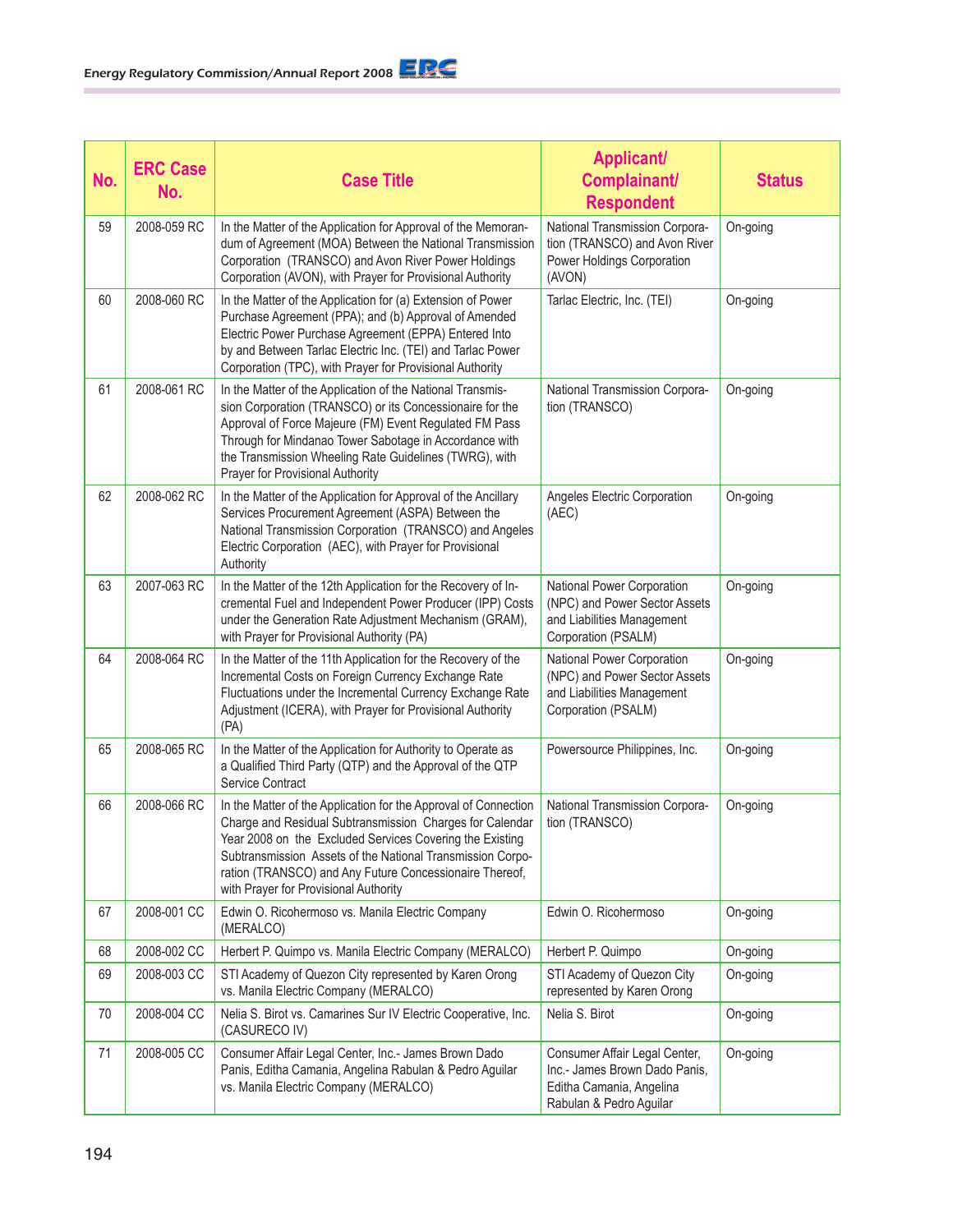| No. | <b>ERC Case</b><br>No. | <b>Case Title</b>                                                                                                                                                                  | <b>Applicant/</b><br>Complainant/<br><b>Respondent</b>                                      | <b>Status</b> |
|-----|------------------------|------------------------------------------------------------------------------------------------------------------------------------------------------------------------------------|---------------------------------------------------------------------------------------------|---------------|
| 72  | 2008-006 CC            | Hdward P. Yco vs. Manila Electric Company (MERALCO)                                                                                                                                | Hdward P. Yco                                                                               | On-going      |
| 73  | 2008-007 CC            | Thomas Stucki vs. Manila Electric Company (MERALCO)                                                                                                                                | <b>Thomas Stucki</b>                                                                        | On-going      |
| 74  | 2008-008 CC            | Marissa Jao Go vs. Manila Electric Company (MERALCO)                                                                                                                               | Marissa Jao Go                                                                              | On-going      |
| 75  | 2008-009 CC            | Victor V. Muyargas vs. Manila Electric Company (MERALCO)                                                                                                                           | Victor V. Muyargas                                                                          | On-going      |
| 76  | 2008-010 CC            | The Heirs of the Late Paz R. Rodriguez herein represented<br>by Florentino R. Reyes, Jr. vs. Manila Electric Company<br>(MERALCO)                                                  | The Heirs of the Late Paz R.<br>Rodriguez herein represented<br>by Florentino R. Reyes, Jr. | On-going      |
| 77  | 2008-011 CC            | Romell C. Pabale vs. Manila Electric Company (MERALCO)                                                                                                                             | Romell C. Pabale                                                                            | On-going      |
| 78  | 2008-012 CC            | Abelardo G. Mañalac vs. Quezon I Electric Cooperative, Inc.<br>(QUEZELCO I)                                                                                                        | Abelardo G. Mañalac                                                                         | On-going      |
| 79  | 2008-013 CC            | Philip Yao vs. Manila Electric Company (MERALCO)                                                                                                                                   | Philip Yao                                                                                  | On-going      |
| 80  | 2008-014 CC            | Bienvenido L. Ramos vs. Manila Electric Company (MER-<br>ALCO)                                                                                                                     | Bienvenido L. Ramos                                                                         | On-going      |
| 81  | 2008-015 CC            | Virginia A. Candelario vs. Manila Electric Company<br>(MERALCO)                                                                                                                    | Virginia A. Candelario                                                                      | On-going      |
| 82  | 2008-016 CC            | Melanio A. Cariaga and Pablo V. Cañadido vs. Pangasinan III<br>Electric Cooperative, Inc. (PANELCO III), Urdaneta City duly<br>represented by its General Manager Neri E. Policina | Melanio A. Cariaga and Pablo V.<br>Cañadido                                                 | On-going      |
| 83  | 2008-017 CC            | Pamana Transport Services, Inc. represented by Audie V.<br>Secerio vs. Manila Electric Company (MERALCO)                                                                           | Pamana Transport Services, Inc.<br>represented by Audie V. Secerio                          | On-going      |
| 84  | 2008-018 CC            | Lorenze Dayupay vs. Manila Electric Company (MERALCO)                                                                                                                              | Lorenze Dayupay                                                                             | On-going      |
| 85  | 2008-019 CC            | The Heirs of the Late Paz R. Rodriguez herein represented<br>by Florentino R. Reyes, Jr. vs. Manila Electric Company<br>(MERALCO)                                                  | The Heirs of the Late Paz R.<br>Rodriguez herein represented<br>by Florentino R. Reyes, Jr. | On-going      |
| 86  | 2008-020 CC            | Analyn Tubang vs. Manila Electric Company (MERALCO)                                                                                                                                | Analyn Tubang                                                                               | On-going      |
| 87  | 2008-021 CC            | Leo Torres vs. Manila Electric Company (MERALCO)                                                                                                                                   | Leo Torres                                                                                  | On-going      |
| 88  | 2008-022 CC            | Renato Enclano vs. Manila Electric Company (MERALCO)                                                                                                                               | Renato Enclano                                                                              | On-going      |
| 89  | 2008-023 CC            | Violeta S. Yasoña vs. Manila Electric Company (MERALCO)                                                                                                                            | Violeta S. Yasoña                                                                           | On-going      |
| 90  | 2008-024 CC            | Rory Colin Hume and John Robert Morgan vs. Manila Elec-<br>tric Company (MERALCO)                                                                                                  | Rory Colin Hume and John<br>Robert Morgan                                                   | On-going      |
| 91  | 2008-025 CC            | Rodrigo Manapat vs. Manila Electric Company (MERALCO)                                                                                                                              | Rodrigo Manapat                                                                             | On-going      |
| 92  | 2008-026 CC            | Aurora Jonson vs. Manila Electric Company (MERALCO)                                                                                                                                | Aurora Jonson                                                                               | On-going      |
| 93  | 2008-027 CC            | Wilfredo A. De Jesus vs. Manila Electric Company<br>(MERALCO)                                                                                                                      | Wilfredo A. De Jesus                                                                        | On-going      |
| 94  | 2008-028 CC            | Natalia N. Perez vs. Manila Electric Company (MERALCO)                                                                                                                             | Natalia N. Perez                                                                            | On-going      |
| 95  | 2008-029 CC            | Rechel Vazquez vs. Manila Electric Company (MERALCO)                                                                                                                               | Rechel Vazquez                                                                              | On-going      |
| 96  | 2008-030 CC            | Jerry N. Perez vs. Manila Electric Company (MERALCO)                                                                                                                               | Jerry N. Perez                                                                              | On-going      |
| 97  | 2008-031 CC            | Reynaldo Regencia vs. Manila Electric Company<br>(MERALCO)                                                                                                                         | Reynaldo Regencia                                                                           | On-going      |
| 98  | 2008-032 CC            | Romeo Velasquez vs. Manila Electric Company (MERALCO)                                                                                                                              | Romeo Velasquez                                                                             | On-going      |
| 99  | 2008-033 CC            | Raul Padilla vs. Manila Electric Company (MERALCO)                                                                                                                                 | Raul Padilla                                                                                | On-going      |
| 100 | 2008-034 CC            | Alfonso Y. delos Reyes vs. Manila Electric Company<br>(MERALCO)                                                                                                                    | Alfonso Y. delos Reyes                                                                      | On-going      |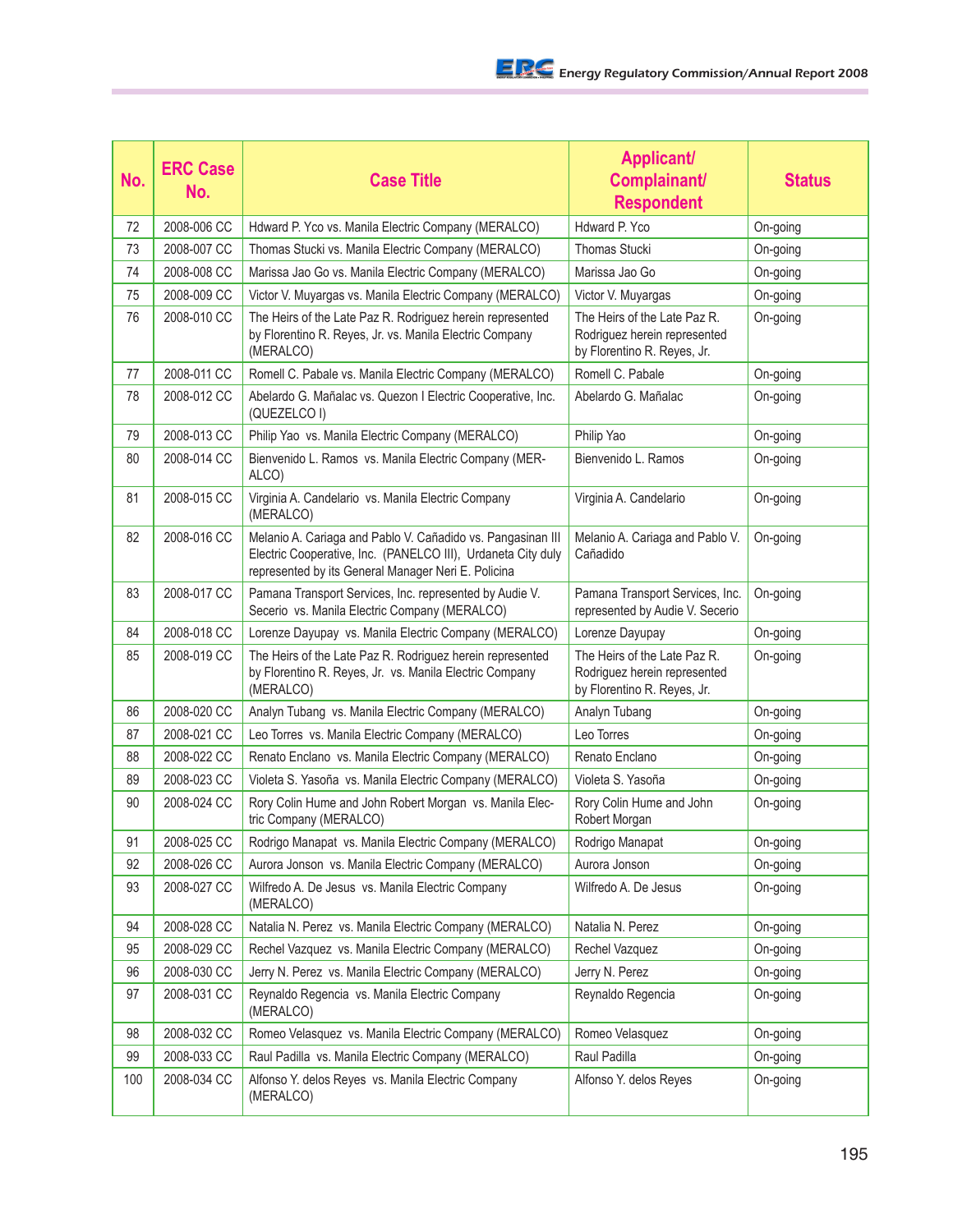| No. | <b>ERC Case</b><br>No. | <b>Case Title</b>                                                                                          | <b>Applicant/</b><br>Complainant/<br><b>Respondent</b>                  | <b>Status</b> |
|-----|------------------------|------------------------------------------------------------------------------------------------------------|-------------------------------------------------------------------------|---------------|
| 101 | 2008-035 CC            | Encarnita C. Prangan vs. Manila Electric Company<br>(MERALCO)                                              | Encarnita C. Prangan                                                    | On-going      |
| 102 | 2008-036 CC            | Zenaida H. Pajado vs. Manila Electric Company (MERALCO)                                                    | Zenaida H. Pajado                                                       | On-going      |
| 103 | 2008-037 CC            | Filomena G. Samala vs. Manila Electric Company<br>(MERALCO)                                                | Filomena G. Samala                                                      | On-going      |
| 104 | 2008-038 CC            | Saludo Ice Plant and Cold Storage Corporation vs. Southern<br>Leyte Electric Cooperative, Inc. (SOLECO)    | Saludo Ice Plant and Cold<br>Storage Corporation                        | On-going      |
| 105 | 2008-039 CC            | Leo Torres vs. Manila Electric Company (MERALCO)                                                           | Leo Torres                                                              | On-going      |
| 106 | 2008-040 CC            | Leo Torres vs. Manila Electric Company (MERALCO)                                                           | Leo Torres                                                              | On-going      |
| 107 | 2008-041 CC            | Leo Torres vs. Manila Electric Company (MERALCO)                                                           | Leo Torres                                                              | On-going      |
| 108 | 2008-042 CC            | Leo Torres vs. Manila Electric Company (MERALCO)                                                           | Leo Torres                                                              | On-going      |
| 109 | 2008-043 CC            | Esteban Ramirez vs. Manila Electric Company (MERALCO)                                                      | Esteban Ramirez                                                         | On-going      |
| 110 | 2008-044 CC            | Emilita Medina vs. Manila Electric Company (MERALCO)                                                       | Emilita Medina                                                          | On-going      |
| 111 | 2008-045 CC            | Rudy Niu vs. Manila Electric Company (MERALCO)                                                             | Rudy Niu                                                                | On-going      |
| 112 | 2008-046 CC            | Vilma B. Dizon vs. Manila Electric Company (MERALCO)                                                       | Vilma B. Dizon                                                          | On-going      |
| 113 | 2008-047 CC            | Vilma B. Dizon vs. Manila Electric Company (MERALCO)                                                       | Vilma B. Dizon                                                          | On-going      |
| 114 | 2008-048 CC            | Vilma B. Dizon vs. Manila Electric Company (MERALCO)                                                       | Vilma B. Dizon                                                          | On-going      |
| 115 | 2008-049 CC            | George Go vs. Manila Electric Company (MERALCO)                                                            | George Go                                                               | On-going      |
| 116 | 2008-050 CC            | Nilda B. Bejasa vs. Manila Electric Company (MERALCO)                                                      | Nilda B. Bejasa                                                         | On-going      |
| 117 | 2008-051 CC            | Meycauayan Market Corporation represented by Rodrigo L.<br>San Pedro vs. Manila Electric Company (MERALCO) | Meycauayan Market Corporation<br>represented by Rodrigo L. San<br>Pedro | On-going      |
| 118 | 2008-052 CC            | Flocerfina L. Reyes vs. Manila Electric Company<br>(MERALCO)-San Pedro                                     | Flocerfina L. Reyes                                                     | On-going      |
| 119 | 2008-053 CC            | Miriam R. Daval-Santos vs. Manila Electric Company<br>(MERALCO)                                            | Miriam R. Daval-Santos                                                  | On-going      |
| 120 | 2008-054 CC            | Josephine A. Galvan vs. Manila Electric Company<br>(MERALCO)                                               | Josephine A. Galvan                                                     | On-going      |
| 121 | 2008-055 CC            | Mary Jane Matalang vs. Manila Electric Company<br>(MERALCO)                                                | Mary Jane Matalang                                                      | On-going      |
| 122 | 2008-056 CC            | Jerry L. Gunao vs. Manila Electric Company (MERALCO)                                                       | Jerry L. Gunao                                                          | On-going      |
| 123 | 2008-057 CC            | Roberto N. Relucio vs. Manila Electric Company<br>(MERALCO)                                                | Roberto N. Relucio                                                      | On-going      |
| 124 | 2008-058 CC            | Roberto N. Relucio vs. Manila Electric Company<br>(MERALCO)                                                | Roberto N. Relucio                                                      | On-going      |
| 125 | 2008-059 CC            | Roberto N. Relucio vs. Manila Electric Company<br>(MERALCO)                                                | Roberto N. Relucio                                                      | On-going      |
| 126 | 2008-060 CC            | Roberto N. Relucio vs. Manila Electric Company<br>(MERALCO)                                                | Roberto N. Relucio                                                      | On-going      |
| 127 | 2008-061 CC            | Carmelita P. Monteclaro vs. Manila Electric Company<br>(MERALCO)-Alabang                                   | Carmelita P. Monteclaro                                                 | On-going      |
| 128 | 2008-062 CC            | Julian LI. Toraldo vs. Manila Electric Company<br>(MERALCO)-Alabang                                        | Julian LI. Toraldo                                                      | On-going      |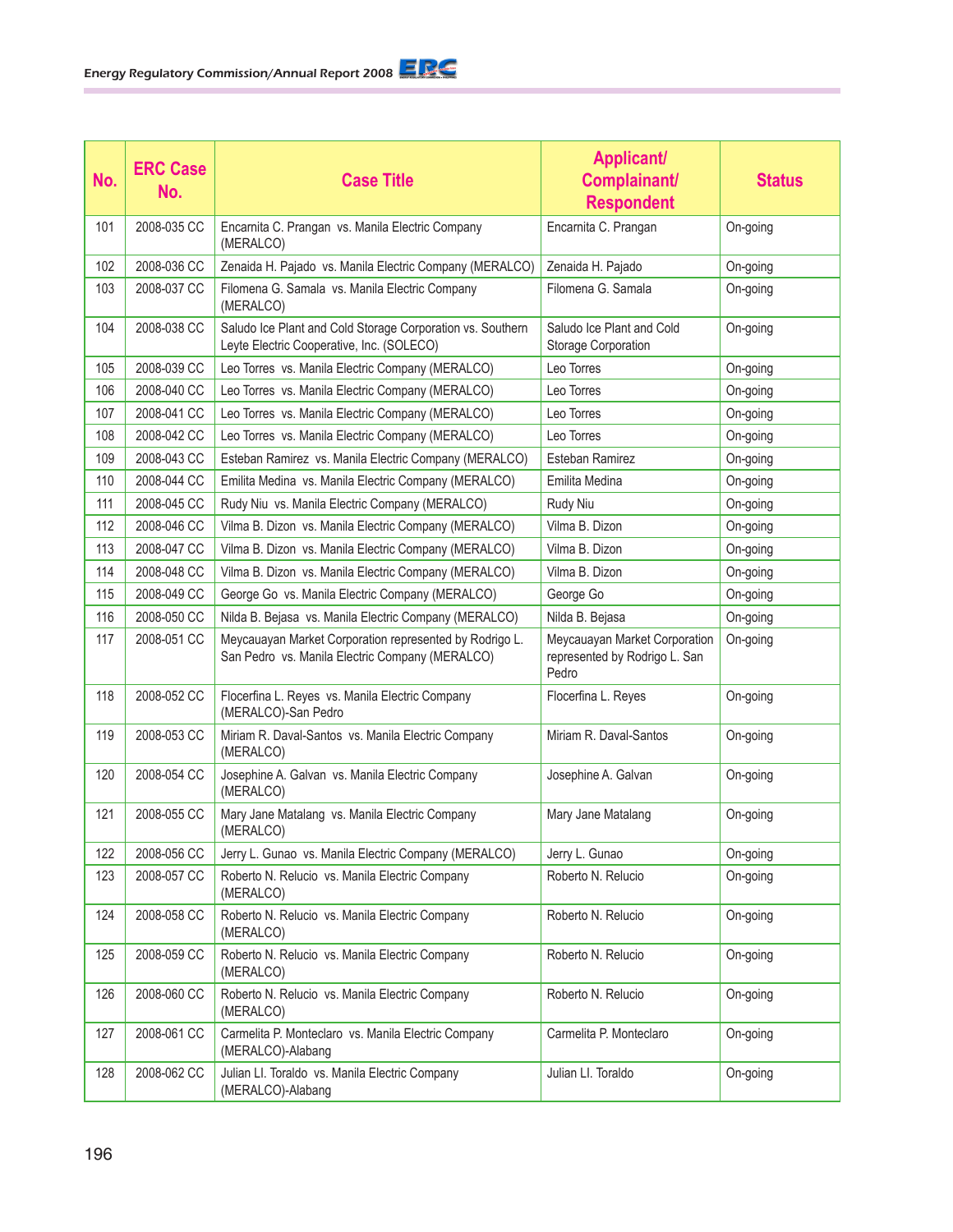| No. | <b>ERC Case</b><br>No. | <b>Case Title</b>                                                                                                                                                                                                    | <b>Applicant/</b><br><b>Complainant/</b><br><b>Respondent</b>                                                                                                              | <b>Status</b> |
|-----|------------------------|----------------------------------------------------------------------------------------------------------------------------------------------------------------------------------------------------------------------|----------------------------------------------------------------------------------------------------------------------------------------------------------------------------|---------------|
| 129 | 2008-063 CC            | Samiara Sarief, Mauyag vs. Manila Electric Company<br>(MERALCO)-Sta. Maria                                                                                                                                           | Samiara Sarief, Mauyag                                                                                                                                                     | On-going      |
| 130 | 2008-064 CC            | Ricardo L. Latorilla vs. Manila Electric Company<br>(MERALCO)-San Pedro                                                                                                                                              | Ricardo L. Latorilla                                                                                                                                                       | On-going      |
| 131 | 2008-065 CC            | Spouses Danilo and Josephine Sabino vs. Pampanga II<br>Electric Cooperative, Inc. (PELCO II)                                                                                                                         | Spouses Danilo and Josephine<br>Sabino                                                                                                                                     | On-going      |
| 132 | 2008-066 CC            | Emelda B. Yquin vs. Manila Electric Company (MERALCO)                                                                                                                                                                | Emelda B. Yquin                                                                                                                                                            | On-going      |
| 133 | 2008-067 CC            | Teodulo Montaos / Sharmaine Manzano vs. Manila Electric<br>Company (MERALCO)                                                                                                                                         | Teodulo Montaos / Sharmaine<br>Manzano                                                                                                                                     | On-going      |
| 134 | 2008-068 CC            | Hern Cabanillas vs. Manila Electric Company (MERALCO)                                                                                                                                                                | Hern Cabanillas                                                                                                                                                            | On-going      |
| 135 | 2008-069 CC            | Sps. Jessie Ching and Shirley Orgas-Ching vs. Manila<br>Electric Company (MERALCO)-Caloocan                                                                                                                          | Sps. Jessie Ching and Shirley<br>Orgas-Ching                                                                                                                               | On-going      |
| 136 | 2008-070 CC            | Wilfredo Pila vs. Manila Electric Company<br>(MERALCO)-Caloocan                                                                                                                                                      | Wilfredo Pila                                                                                                                                                              | On-going      |
| 137 | 2008-071 CC            | Henry Siervo vs. Manila Electric Company<br>(MERALCO)-Caloocan                                                                                                                                                       | Henry Siervo                                                                                                                                                               | On-going      |
| 138 | 2008-072 CC            | Elizabeth E. Franco vs. Manila Electric Company<br>(MERALCO)-Caloocan                                                                                                                                                | Elizabeth E. Franco                                                                                                                                                        | On-going      |
| 139 | 2008-073 CC            | Engr. Leo C. Dy doing Business under the name and style<br>"AquaFarm 2" vs. Agusan del Norte Electric Cooperative, Inc.<br>(ANECO)                                                                                   | Engr. Leo C. Dy doing Business<br>under the name and style<br>"AquaFarm 2"                                                                                                 | On-going      |
| 140 | 2008-074 CC            | Cerilo P. Alfaro / Mercedes Alfaro vs. Manila Electric<br>Company (MERALCO)-San Pedro                                                                                                                                | Cerilo P. Alfaro / Mercedes<br>Alfaro                                                                                                                                      | On-going      |
| 141 | 2008-075 CC            | Victorio Ayco vs. Manila Electric Company<br>(MERALCO)-Mandaluyong                                                                                                                                                   | Victorio Ayco                                                                                                                                                              | On-going      |
| 142 | 2008-076 CC            | Nelson H. Miller vs. Manila Electric Company<br>(MERALCO)-Kamuning                                                                                                                                                   | Nelson H. Miller                                                                                                                                                           | On-going      |
| 143 | 2008-077 CC            | Fredelyn Beltran vs. Manila Electric Company<br>(MERALCO)-Kamuning                                                                                                                                                   | Fredelyn Beltran                                                                                                                                                           | On-going      |
| 144 | 2008-078 CC            | Conchita B. Tabocloan vs. Manila Electric Company<br>(MERALCO)-Sta. Maria                                                                                                                                            | Conchita B. Tabocloan                                                                                                                                                      | On-going      |
| 145 | 2008-079 CC            | Catalino C. Losloso, Jr. vs. Manila Electric Company<br>(MERALCO)-Sta. Maria                                                                                                                                         | Catalino C. Losloso, Jr.                                                                                                                                                   | On-going      |
| 146 | 2008-080 CC            | Nelso Go represented by Mariquita Linda Santos vs. Manila<br>Electric Company (MERALCO)-Balagtas                                                                                                                     | Nelso Go represented by<br>Mariquita Linda Santos                                                                                                                          | On-going      |
| 147 | 2008-081 CC            | Josephine G. Frias vs. Manila Electric Company<br>(MERALCO)-Cainta                                                                                                                                                   | Josephine G. Frias                                                                                                                                                         | On-going      |
| 148 | 2008-082 CC            | Mely Pulido, Edwin Abueg, Inocencio Portugal, Ramon T.<br>Abad, Ancito Castillo, Angelo Llanera, Lilibeth Nazareno,<br>Jose Pulido, Jr. represented by Mely Pulido vs. Manila<br>Electric Company (MERALCO)- Rosario | Mely Pulido, Edwin Abueg, Inoc-<br>encio Portugal, Ramon T. Abad,<br>Ancito Castillo, Angelo Llanera,<br>Lilibeth Nazareno, Jose Pulido,<br>Jr. represented by Mely Pulido | On-going      |
| 149 | 2008-083 CC            | Rogelio D. Viray and Corazon M. Viray vs. Manila Electric<br>Company (MERALCO)-Commonwealth                                                                                                                          | Rogelio D. Viray and Corazon<br>M. Viray                                                                                                                                   | On-going      |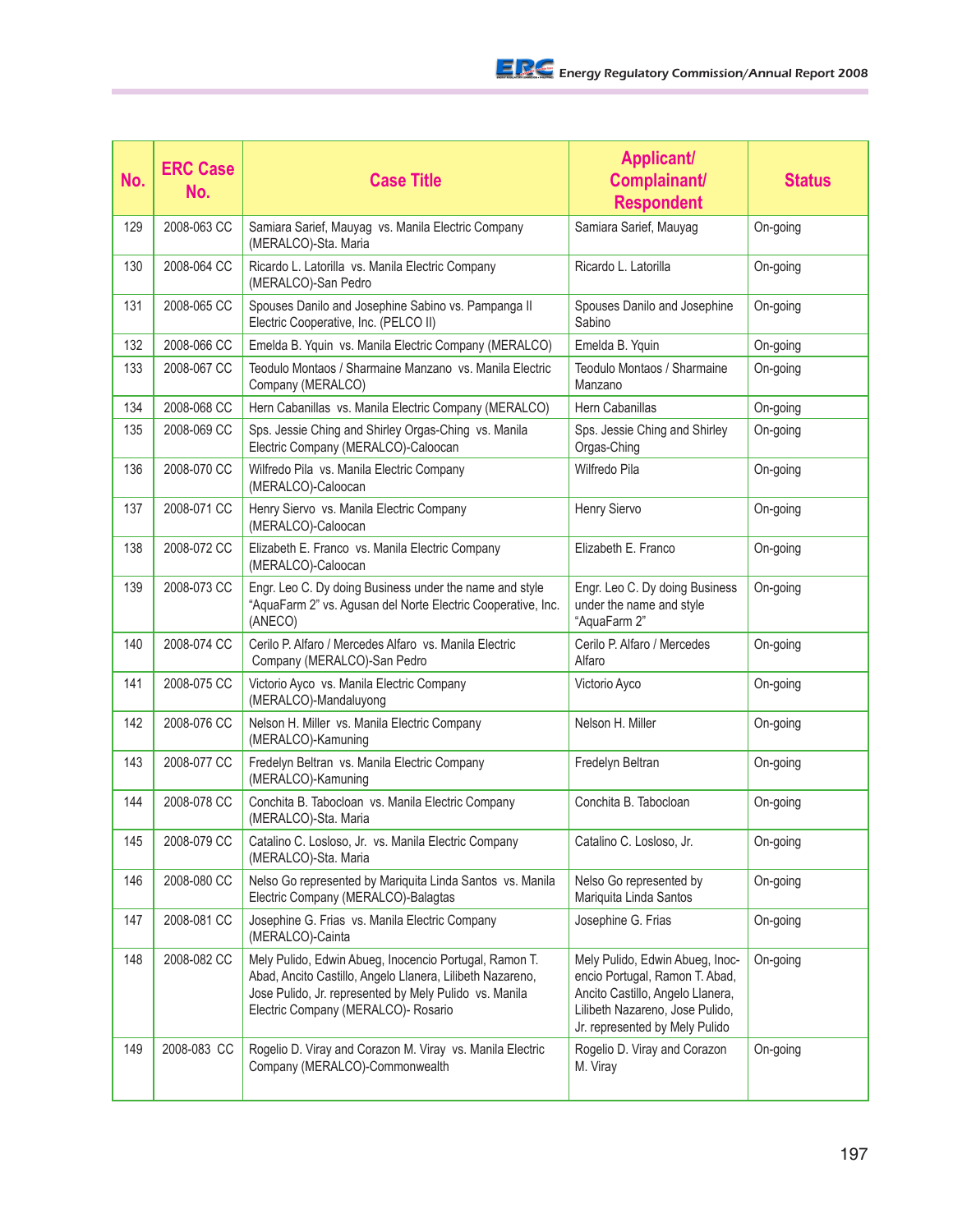| No. | <b>ERC Case</b><br>No. | <b>Case Title</b>                                                                                                                                                                                   | <b>Applicant/</b><br>Complainant/<br><b>Respondent</b> | <b>Status</b> |
|-----|------------------------|-----------------------------------------------------------------------------------------------------------------------------------------------------------------------------------------------------|--------------------------------------------------------|---------------|
| 150 | 2008-084 CC            | Gerardo Magno vs. Manila Electric Company<br>(MERALCO)-San Pedro                                                                                                                                    | Gerardo Magno                                          | On-going      |
| 151 | 2008-085 CC            | Danilo U. Manalo / Feliza Valmadrid vs. Manila Electric<br>Company (MERALCO)-Angono                                                                                                                 | Danilo U. Manalo / Feliza<br>Valmadrid                 | On-going      |
| 152 | 2008-086 CC            | Jose T. Rebadavia vs. Manila Electric Company<br>(MERALCO)-Balagtas                                                                                                                                 | Jose T. Rebadavia                                      | On-going      |
| 153 | 2008-087 CC            | Andres Co vs. Pampanga I Electric Cooperative, Inc.<br>(PELCO I)                                                                                                                                    | Andres Co                                              | On-going      |
| 154 | 2008-088 CC            | Consumer Affair Legal Center, Inc. vs. Manila Electric<br>Company (MERALCO) and/or Jerry Lao, Romero Robles, Jr.,<br>Herminio dela Cruz, Rolando Dionisio, Elmer Tolentino, and<br>other John Does  | Consumer Affair Legal Center,<br>Inc.                  | On-going      |
| 155 | 2008-089 CC            | Alexie Tan vs. Manila Electric Company (MERALCO)-Malate                                                                                                                                             | Alexie Tan                                             | On-going      |
| 156 | 2008-090 CC            | Crizanto Alcabaza vs. Manila Electric Company<br>(MERALCO)-Bacoor                                                                                                                                   | Crizanto Alcabaza                                      | On-going      |
| 157 | 2008-091 CC            | Teresita De Guia vs. Manila Electric Company<br>(MERALCO)-Bacoor                                                                                                                                    | Teresita De Guia                                       | On-going      |
| 158 | 2008-092 CC            | Genaro Lualhati vs. Manila Electric Company (MERALCO)<br>In the Matter of Application for Refund of Overcharge Distri-<br>bution Rates in the Residential Rates of Php 39.0 Billion in<br>2004-2007 | Genaro Lualhati                                        | On-going      |
| 159 | 2008-093 CC            | Manuel A. Fernandez vs. Manila Electric Company<br>(MERALCO)-San Pedro                                                                                                                              | Manuel A. Fernandez                                    | On-going      |
| 160 | 2008-094 CC            | Uldarico D. Alejandro, Jr. vs. Manila Electric Company<br>(MERALCO)-Novaliches Business Center                                                                                                      | Uldarico D. Alejandro, Jr.                             | On-going      |
| 161 | 2008-000 CC            | Maribeth Balatbat Nacino vs. Manila Electric Company<br>(MERALCO)                                                                                                                                   | Maribeth Balatbat Nacino                               | On-going      |
| 162 | 2008-000 CC            | Alice T. Varona vs. Manila Electric Company<br>(MERALCO)-Alabang                                                                                                                                    | Alice T. Varona                                        | On-going      |
| 163 | 2008-000 CC            | Cesar Sebastian vs. Manila Electric Company<br>(MERALCO)-Malate                                                                                                                                     | Cesar Sebastian                                        | On-going      |
| 164 | 2008-098 CC            | Ramon Dy vs. Manila Electric Company<br>(MERALCO)-Caloocan                                                                                                                                          | Ramon Dy                                               | On-going      |
| 165 | 2008-099 CC            | Carlito C. Co vs. Manila Electric Company (MERALCO)                                                                                                                                                 | Carlito C. Co                                          | On-going      |
| 166 | 2008-100 CC            | Maria Salome Bia vs. Manila Electric Company (MERALCO)                                                                                                                                              | Maria Salome Bia                                       | On-going      |
| 167 | 2008-101 CC            | Accuprint, Inc. vs. Manila Electric Company (MERALCO)                                                                                                                                               | Accuprint, Inc.                                        | On-going      |
| 168 | 2008-102 CC            | Regalado S. Torres, Jr. vs. Manila Electric Company<br>(MERALCO)                                                                                                                                    | Regalado S. Torres, Jr.                                | On-going      |
| 169 | 2008-103 CC            | Eric M. Redulfin vs. Manila Electric Company<br>(MERALCO)-Roosevelt                                                                                                                                 | Eric M. Redulfin                                       | On-going      |
| 170 | 2008-104 CC            | Jimmy Tiu/Lilian S. Tiu vs. Manila Electric Company<br>(MERALCO)-Valenzuela                                                                                                                         | Jimmy Tiu/Lilian S.Tiu                                 | On-going      |
| 171 | 2008-105 CC            | Guillermo R. Antonio vs. Manila Electric Company<br>(MERALCO)-Bacoor                                                                                                                                | Guillermo R. Antonio                                   | On-going      |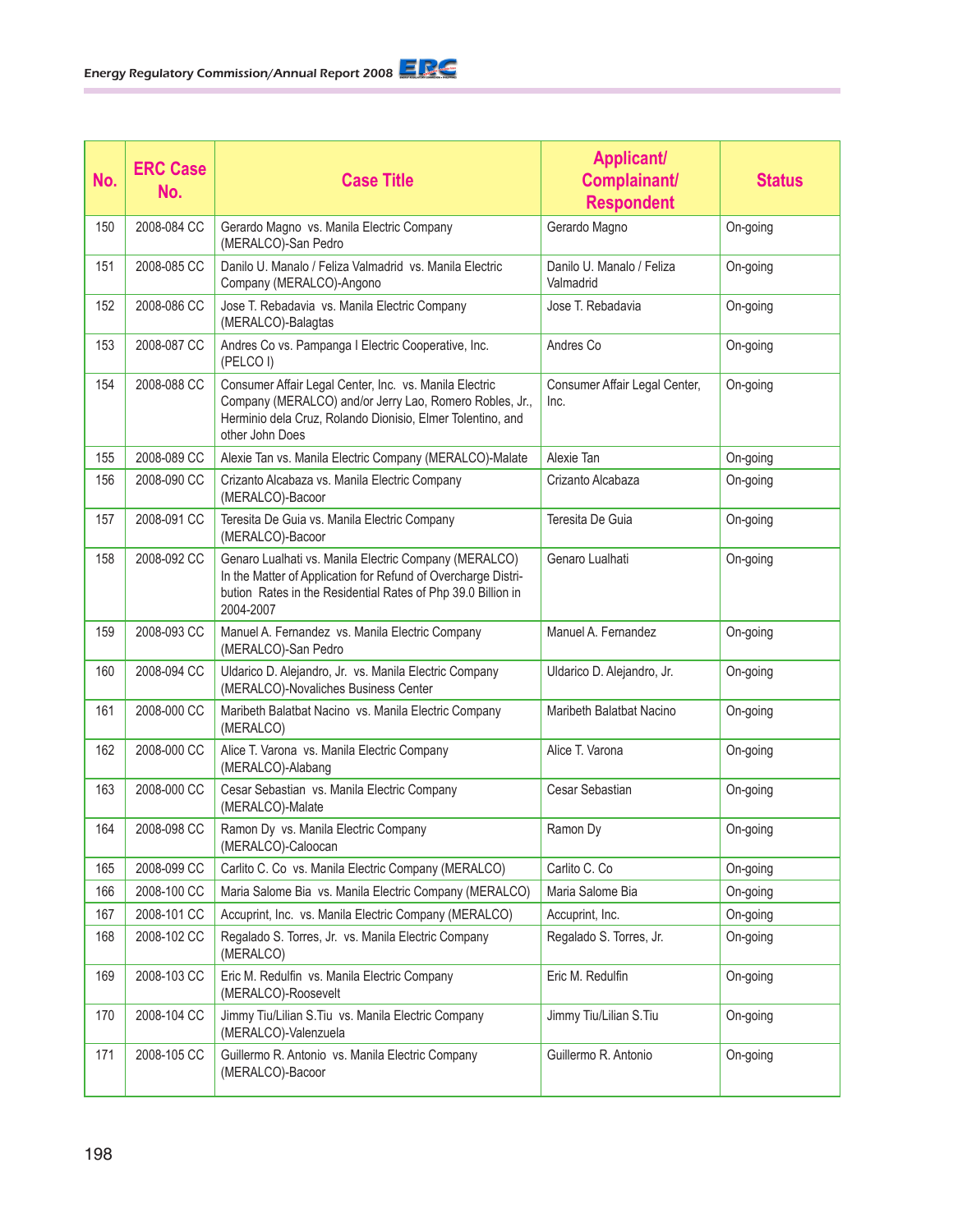| No. | <b>ERC Case</b><br>No. | <b>Case Title</b>                                                                         | <b>Applicant/</b><br>Complainant/<br><b>Respondent</b> | <b>Status</b> |
|-----|------------------------|-------------------------------------------------------------------------------------------|--------------------------------------------------------|---------------|
| 172 | 2008-106 CC            | Arlyn J. Lamarra vs. Manila Electric Company<br>(MERALCO)-Bacoor                          | Arlyn J. Lamarra                                       | On-going      |
| 173 | 2008-107 CC            | Cecilia L. Llamasares vs. Manila Electric Company<br>(MERALCO)-Malolos                    | Cecilia L. Llamasares                                  | On-going      |
| 174 | 2008-108 CC            | Antonio Ramirez vs. Manila Electric Company<br>(MERALCO)-Kalookan Extension               | Antonio Ramirez                                        | On-going      |
| 175 | 2008-109 CC            | Filomena Solis vs. Manila Electric Company<br>(MERALCO)-Bacoor                            | Filomena Solis                                         | On-going      |
| 176 | 2008-110 CC            | Romulo M. Sara vs. Manila Electric Company<br>(MERALCO)-Pasig                             | Romulo M. Sara                                         | On-going      |
| 177 | 2008-111 CC            | Leonarda D. Jontilano vs. Manila Electric Company<br>(MERALCO)-Malabon                    | Leonarda D. Jontilano                                  | On-going      |
| 178 | 2008-112 CC            | Diosdado Cantago vs. Manila Electric Company<br>(MERALCO)-Balintawak                      | Diosdado Cantago                                       | On-going      |
| 179 | 2008-113 CC            | Melencio de Ocampo vs. Manila Electric Company<br>(MERALCO)                               | Melencio de Ocampo                                     | On-going      |
| 180 | 2008-114 CC            | Roger Casayuran vs. Manila Electric Company<br>(MERALCO)-Makati                           | Roger Casayuran                                        | On-going      |
| 181 | 2008-115 CC            | Emigdio C. Reyes/Remedios D. Reyes vs. Manila Electric<br>Company (MERALCO)-Novaliches    | Emigdio C. Reyes/Remedios D.<br>Reyes                  | On-going      |
| 182 | 2008-116 CC            | Ernesto R. de Castro vs. Manila Electric Company<br>(MERALCO)-San Pedro                   | Ernesto R. de Castro                                   | On-going      |
| 183 | 2008-117 CC            | Ariston A. Javierto vs. Manila Electric Company<br>(MERALCO)-Tutuban                      | Ariston A. Javierto                                    | On-going      |
| 184 | 2008-118 CC            | Erlinda A. Javierto vs. Manila Electric Company<br>(MERALCO)-Tutuban                      | Erlinda A. Javierto                                    | On-going      |
| 185 | 2008-119 CC            | Antonio S. Dela Cruz vs. Manila Electric Company<br>(MERALCO)-Pasay Extension             | Antonio S. Dela Cruz                                   | On-going      |
| 186 | 2008-120 CC            | Dr. Florentina U. Ty vs. Manila Electric Company<br>(MERALCO)                             | Dr. Florentina U. Ty                                   | On-going      |
| 187 | 2008-121 CC            | Wiliam N. Lee vs. Manila Electric Company (MERALCO)                                       | Wiliam N. Lee                                          | On-going      |
| 188 | 2008-122 CC            | Efren De Castro vs. Manila Electric Company (MERALCO)                                     | Efren De Castro                                        | On-going      |
| 189 | 2008-123 CC            | Manuel E. Ballelos, Jr. and Teresita E. Ballelos vs. Manila<br>Electric Company (MERALCO) | Manuel E. Ballelos, Jr. and<br>Teresita E. Ballelos    | On-going      |
| 190 | 2008-124 CC            | Rolando M. Galura vs. Manila Electric Company<br>(MERALCO)                                | Rolando M. Galura                                      | On-going      |
| 191 | 2008-125 CC            | Harry Ignacio Trinidad vs. Manila Electric Company<br>(MERALCO)                           | Harry Ignacio Trinidad                                 | On-going      |
| 192 | 2008-126 CC            | Margaret Qui vs. Manila Electric Company (MERALCO)                                        | Margaret Qui                                           | On-going      |
| 193 | 2008-127 CC            | Vicky Asis/Danilo Bajum vs. Manila Electric Company<br>(MERALCO)-San Pedro                | Vicky Asis/Danilo Bajum                                | On-going      |
| 194 | 2008-128 CC            | Rosalind G. Angeles vs. Manila Electric Company<br>(MERALCO)-Baliug                       | Rosalind G. Angeles                                    | On-going      |
| 195 | 2008-129 CC            | Mario B. Reyes vs. Manila Electric Company (MERALCO)                                      | Mario B. Reyes                                         | On-going      |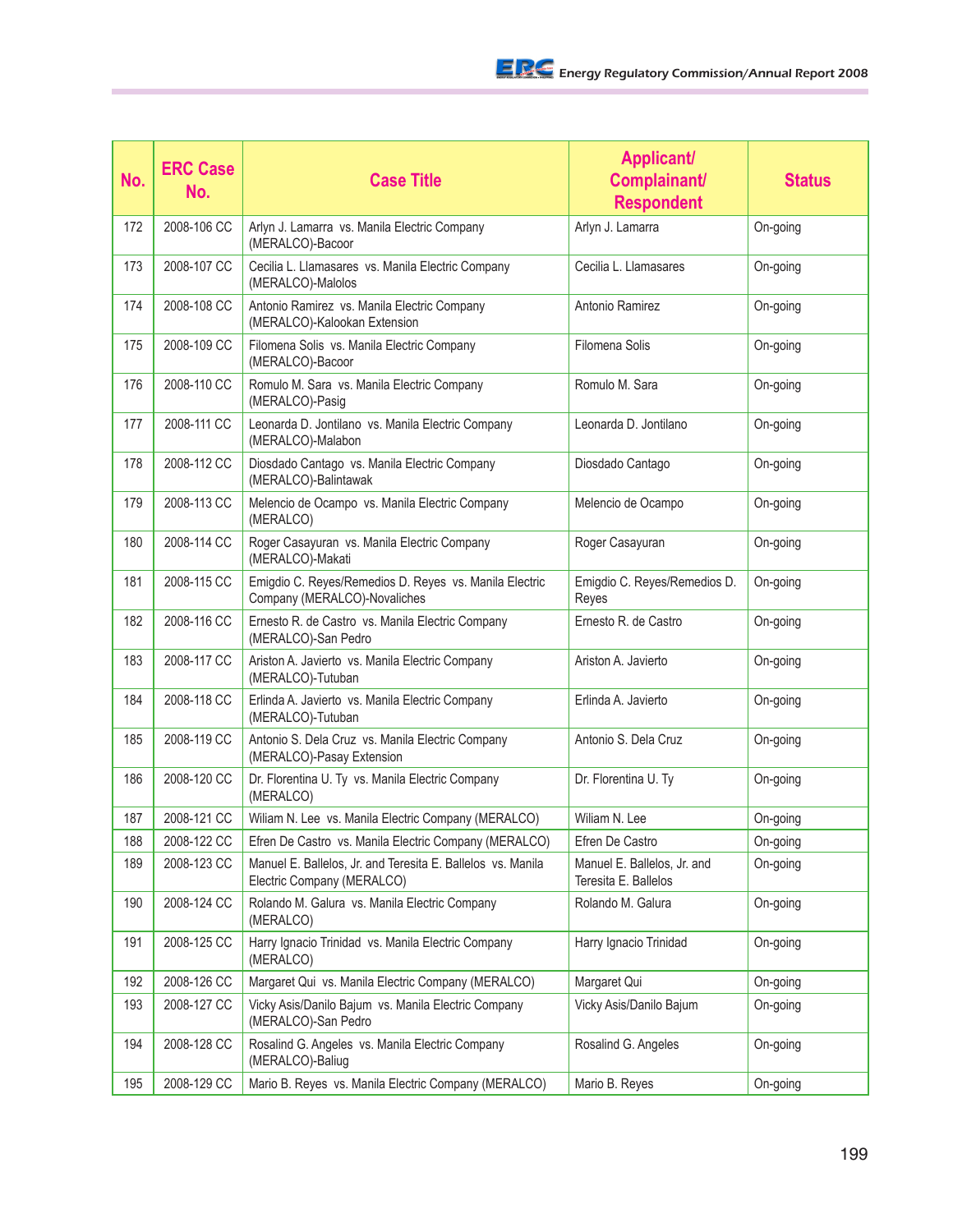| No. | <b>ERC Case</b><br>No. | <b>Case Title</b>                                                                | <b>Applicant/</b><br>Complainant/<br><b>Respondent</b> | <b>Status</b> |
|-----|------------------------|----------------------------------------------------------------------------------|--------------------------------------------------------|---------------|
| 196 | 2008-130 CC            | Heirs Management, Inc. vs. Manila Electric Company (MER-<br>ALCO)                | Heirs Management, Inc.                                 | On-going      |
| 197 | 2008-131 CC            | Rose Sharon S. Bonzon vs. Manila Electric Company<br>(MERALCO)                   | Rose Sharon S. Bonzon                                  | On-going      |
| 198 | 2008-132 CC            | Sergio M. Cadiana vs. Manila Electric Company (MERALCO)                          | Sergio M. Cadiana                                      | On-going      |
| 199 | 2008-133 CC            | Ma. Luisa Nallada vs. Manila Electric Company (MERALCO)                          | Ma. Luisa Nallada                                      | On-going      |
| 200 | 2008-134 CC            | Rene Torres vs. Manila Electric Company (MERALCO)                                | Rene Torres                                            | On-going      |
| 201 | 2008-135 CC            | Nieves M. Collano vs. Manila Electric Company (MERALCO)                          | Nieves M. Collano                                      | On-going      |
| 202 | 2008-136 CC            | Rebecca Salanguit vs. Manila Electric Company<br>(MERALCO)                       | Rebecca Salanguit                                      | On-going      |
| 203 | 2008-137 CC            | Eden Manzanero vs. Manila Electric Company (MERALCO)                             | Eden Manzanero                                         | On-going      |
| 204 | 2008-138 CC            | Marina B. Delfin vs. Manila Electric Company (MERALCO)                           | Marina B. Delfin                                       | On-going      |
| 205 | 2008-139 CC            | Jerry Reyta / Cherry Gaudia vs. Manila Electric Company<br>(MERALCO)             | Jerry Reyta / Cherry Gaudia                            | On-going      |
| 206 | 2008-140 CC            | Corazon E. Barreto vs. Manila Electric Company<br>(MERALCO)                      | Corazon E. Barreto                                     | On-going      |
| 207 | 2008-141 CC            | Melissa Principe vs. Manila Electric Company (MERALCO)                           | Melissa Principe                                       | On-going      |
| 208 | 2008-142 CC            | Bernie V. Manlapig vs. Manila Electric Company<br>(MERALCO)                      | Bernie V. Manlapig                                     | On-going      |
| 209 | 2008-143 CC            | Emilianan Gumera/Cristopher Gumera vs. Manila Electric<br>Company (MERALCO)      | Emilianan Gumera/Cristopher<br>Gumera                  | On-going      |
| 210 | 2008-144 CC            | Jose Ang vs. Manila Electric Company (MERALCO)                                   | Jose Ang                                               | On-going      |
| 211 | 2008-145 CC            | Ma. Sandra Paes vs. Manila Electric Company (MERALCO)                            | Ma. Sandra Paes                                        | On-going      |
| 212 | 2008-146 CC            | Benilda Reyes vs. Manila Electric Company (MERALCO)                              | Benilda Reyes                                          | On-going      |
| 213 | 2008-147 CC            | Theresa B. De Castro/Ariel B. De Castro vs. Manila Electric<br>Company (MERALCO) | Theresa B. De Castro/Ariel B.<br>De Castro             | On-going      |
| 214 | 2008-148 CC            | Jigger G. Guevarra vs. Manila Electric Company<br>(MERALCO)                      | Jigger G. Guevarra                                     | On-going      |
| 215 | 2008-148 CC            | Epifania C. Medina vs. Manila Electric Company<br>(MERALCO)                      | Epifania C. Medina                                     | On-going      |
| 216 | 2008-150 CC            | Lito Magadia vs. Manila Electric Company (MERALCO)                               | Lito Magadia                                           | On-going      |
| 217 | 2008-151 CC            | Julieta M. Hernandez vs. Manila Electric Company<br>(MERALCO)                    | Julieta M. Hernandez                                   | On-going      |
| 218 | 2008-152 CC            | Gerardo Chua vs. Manila Electric Company (MERALCO)                               | Gerardo Chua                                           | On-going      |
| 219 | 2008-153 CC            | Emilia U. Calaunan vs. Manila Electric Company<br>(MERALCO)                      | Emilia U. Calaunan                                     | On-going      |
| 220 | 2008-154 CC            | Sevilla Santos vs. Manila Electric Company (MERALCO)                             | Sevilla Santos                                         | On-going      |
| 221 | 2008-155 CC            | Anton Dy Prieto vs. Camarines Sur II Electric Cooperative,<br>Inc. (CASURECO II) | Anton Dy Prieto                                        | On-going      |
| 222 | 2008-156 CC            | Edgar L. Ti vs. Manila Electric Company (MERALCO)                                | Edgar L. Ti                                            | On-going      |
| 223 | 2008-157 CC            | Tessie Labrador/Isabelita Lumibao vs. Manila Electric<br>Company (MERALCO)       | Tessie Labrador/Isabelita<br>Lumibao                   | On-going      |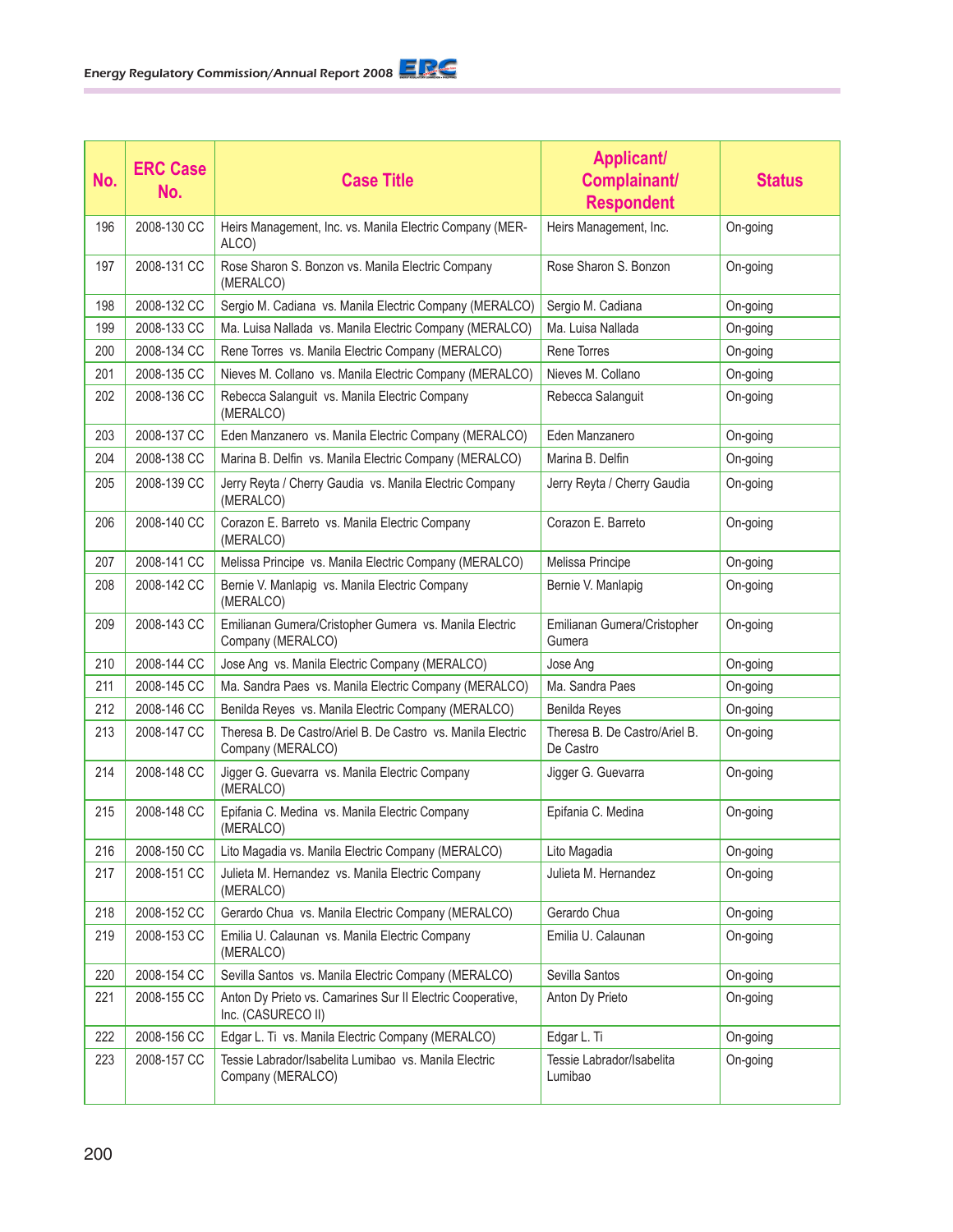| No. | <b>ERC Case</b><br>No. | <b>Case Title</b>                                                                                      | <b>Applicant/</b><br>Complainant/<br><b>Respondent</b> | <b>Status</b> |
|-----|------------------------|--------------------------------------------------------------------------------------------------------|--------------------------------------------------------|---------------|
| 224 | 2008-168 CC            | Roderico Mojica & Atty. Ronald M. Paas vs. Manila Electric<br>Company (MERALCO)                        | Roderico Mojica & Atty. Ronald<br>M. Paas              | On-going      |
| 225 | 2008-159 CC            | Rodrigo Teope vs. Manila Electric Company (MERALCO)                                                    | Rodrigo Teope                                          | On-going      |
| 226 | 2008-160 CC            | Uldarico D. Alejandro, Jr. vs. Manila Electric Company<br>(MERALCO)                                    | Uldarico D. Alejandro, Jr.                             | On-going      |
| 227 | 2008-161 CC            | Philip S. Macusi vs. Manila Electric Company (MERALCO)                                                 | Philip S. Macusi                                       | On-going      |
| 228 | 2008-162 CC            | Rebecca Salonga vs. Manila Electric Company (MERALCO)                                                  | Rebecca Salonga                                        | On-going      |
| 229 | 2008-163 CC            | Mr. Arturo Marmol and Mr. John Whelan vs. Camarines Sur II<br>Electric Cooperative, Inc. (CASURECO II) | Mr. Arturo Marmol and Mr. John<br>Whelan               | On-going      |
| 230 | 2008-164 CC            | Ramon Jao Ong vs. Manila Electric Company (MERALCO)                                                    | Ramon Jao Ong                                          | On-going      |
| 231 | 2008-165 CC            | Noron Sharief Macatanong vs. Manila Electric Company<br>(MERALCO)                                      | Noron Sharief Macatanong                               | On-going      |
| 232 | 2008-166 CC            | Reynaldo R. Sicat vs. Manila Electric Company (MERALCO)                                                | Reynaldo R. Sicat                                      | On-going      |
| 233 | 2008-167 CC            | Neil Cerrado vs. Manila Electric Company (MERALCO)                                                     | Neil Cerrado                                           | On-going      |
| 234 | 2008-168 CC            | Corazon C. Mercado vs. Manila Electric Company<br>(MERALCO)                                            | Corazon C. Mercado                                     | On-going      |
| 235 | 2008-169 CC            | Leah R. Muñoz, M.D. vs. Manila Electric Company<br>(MERALCO)                                           | Leah R. Muñoz, M.D.                                    | On-going      |
| 236 | 2008-170 CC            | Armin Macalagay/ Nory Macalagay vs. Manila Electric<br>Company (MERALCO)                               | Armin Macalagay/ Nory<br>Macalagay                     | On-going      |
| 237 | 2008-171 CC            | Oscar del Rosario vs. Manila Electric Company (MERALCO)                                                | Oscar del Rosario                                      | On-going      |
| 238 | 2008-172 CC            | First Solid Rubber Industries, Inc. vs. Manila Electric<br>Company (MERALCO)                           | First Solid Rubber Industries,<br>Inc.                 | On-going      |
| 239 | 2008-173 CC            | Reycristo C. Ruanto, Jr. vs. Manila Electric Company<br>(MERALCO)                                      | Reycristo C. Ruanto, Jr.                               | On-going      |
| 240 | 2008-174 CC            | Elenita B. Dy-Liacco vs. Manila Electric Company<br>(MERALCO)                                          | Elenita B. Dy-Liacco                                   | On-going      |
| 241 | 2008-175 CC            | Rashde T. Datu-Ramos vs. Manila Electric Company<br>(MERALCO)                                          | Rashde T. Datu-Ramos                                   | On-going      |
| 242 | 2008-176 CC            | Rashde T. Datu-Ramos vs. Manila Electric Company<br>(MERALCO)                                          | Rashde T. Datu-Ramos                                   | On-going      |
| 243 | 2008-177 CC            | Rashde T. Datu-Ramos vs. Manila Electric Company<br>(MERALCO)                                          | Rashde T. Datu-Ramos                                   | On-going      |
| 244 | 2008-178 CC            | Rashde T. Datu-Ramos vs. Manila Electric Company<br>(MERALCO)                                          | Rashde T. Datu-Ramos                                   | On-going      |
| 245 | 2008-179 CC            | Ric Joval U. Santos vs. Manila Electric Company<br>(MERALCO)                                           | Ric Joval U. Santos                                    | On-going      |
| 246 | 2008-180 CC            | Ric Joval U. Santos vs. Manila Electric Company<br>(MERALCO)                                           | Ric Joval U. Santos                                    | On-going      |
| 247 | 2008-181 CC            | Manuelita S. Basa vs. Manila Electric Company (MERALCO)                                                | Manuelita S. Basa                                      | On-going      |
| 248 | 2008-182 CC            | Jan Niccolo D. Rivera / Ophelia D. Rivera vs. Manila Electric<br>Company (MERALCO)                     | Jan Niccolo D. Rivera / Ophelia<br>D. Rivera           | On-going      |
| 249 | 2008-183 CC            | Remedios Triguero vs. Manila Electric Company<br>(MERALCO)                                             | Remedios Triguero                                      | On-going      |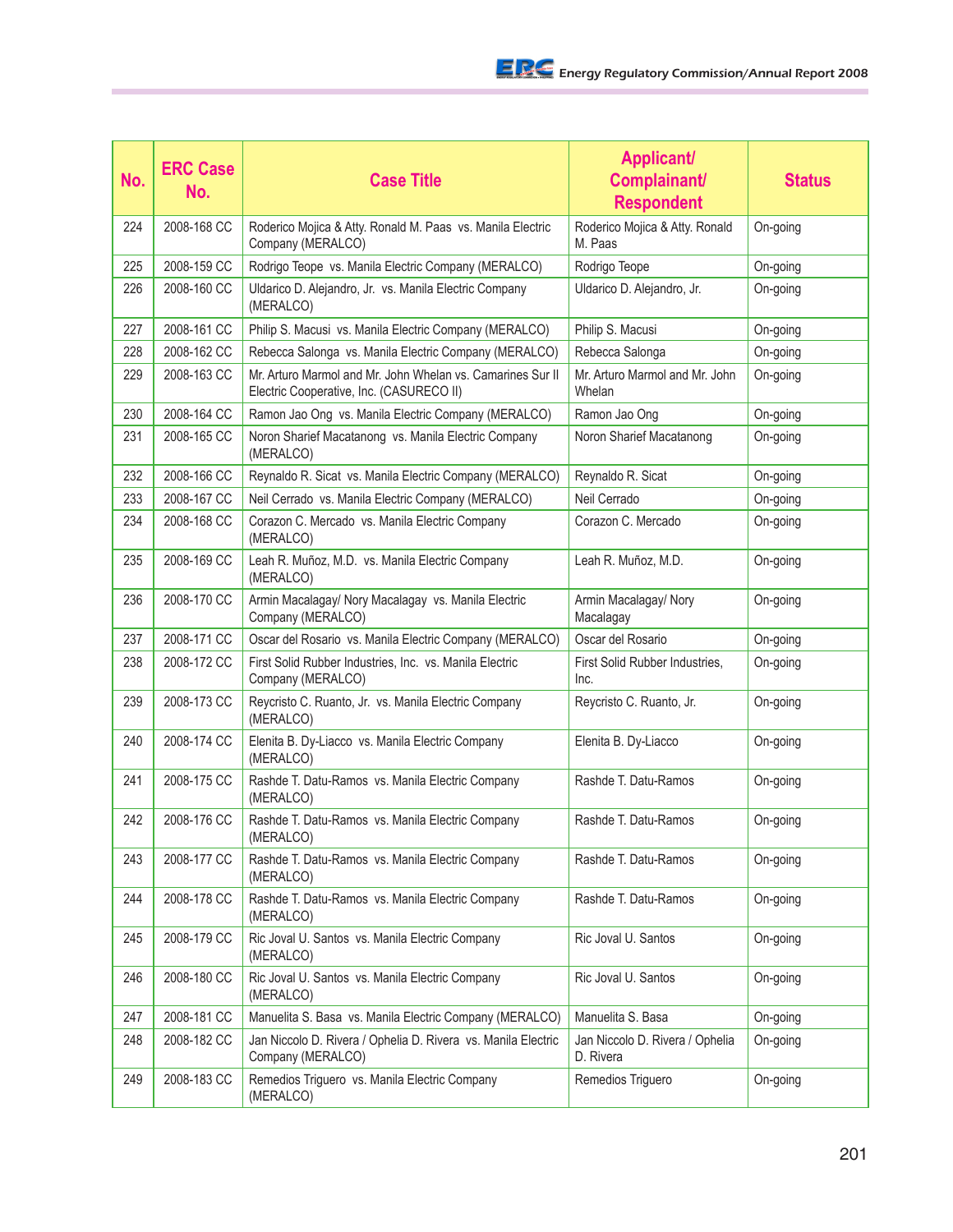| No. | <b>ERC Case</b><br>No. | <b>Case Title</b>                                                                                                                                                                              | <b>Applicant/</b><br>Complainant/<br><b>Respondent</b>                                     | <b>Status</b> |
|-----|------------------------|------------------------------------------------------------------------------------------------------------------------------------------------------------------------------------------------|--------------------------------------------------------------------------------------------|---------------|
| 250 | 2008-184 CC            | Rosario V. C. Yrissary vs. Manila Electric Company<br>(MERALCO)-Marikina                                                                                                                       | Rosario V. C. Yrissary                                                                     | On-going      |
| 251 | 2008-185 CC            | Rafaelito E. Boleche vs. Manila Electric Company<br>(MERALCO)                                                                                                                                  | Rafaelito E. Boleche                                                                       | On-going      |
| 252 | 2008-186 CC            | Aquilino Murillo vs. Manila Electric Company (MERALCO)                                                                                                                                         | Aquilino Murillo                                                                           | On-going      |
| 253 | 2008-187 CC            | Uldarico R. Pesebre, Jr. vs. Manila Electric Company<br>(MERALCO)                                                                                                                              | Uldarico R. Pesebre, Jr.                                                                   | On-going      |
| 254 | 2008-188 CC            | Milan M. Lacson vs. Manila Electric Company (MERALCO)                                                                                                                                          | Milan M. Lacson                                                                            | On-going      |
| 255 | 2008-189 CC            | Ernesto V. Francisco vs. Manila Electric Company<br>(MERALCO)                                                                                                                                  | Ernesto V. Francisco                                                                       | On-going      |
| 256 | 2008-190 CC            | Myrthel M. Llaneta vs. Manila Electric Company (MERALCO)                                                                                                                                       | Myrthel M. Llaneta                                                                         | On-going      |
| 257 | 2008-191 CC            | Romeo R. Aglipay vs. Manila Electric Company (MERALCO)                                                                                                                                         | Romeo R. Aglipay                                                                           | On-going      |
| 258 | 2008-192 CC            | Melchora F. Valeroso/ Manuel L. Valeroso vs. Manila Electric<br>Company (MERALCO)                                                                                                              | Melchora F. Valeroso/ Manuel L.<br>Valeroso                                                | On-going      |
| 259 | 2008-193 CC            | Pablo T. Mateo, Jr. vs. Manila Electric Company (MERALCO)                                                                                                                                      | Pablo T. Mateo, Jr.                                                                        | On-going      |
| 260 | 2008-194 CC            | Romeo Almario vs. Manila Electric Company (MERALCO)                                                                                                                                            | Romeo Almario                                                                              | On-going      |
| 261 | 2008-195 CC            | Randolph V. Mateo vs. Manila Electric Company<br>(MERALCO)                                                                                                                                     | Randolph V. Mateo                                                                          | On-going      |
| 262 | 2008-196 CC            | Eduardo Guttierez vs. Manila Electric Company (MERALCO)                                                                                                                                        | <b>Eduardo Guttierez</b>                                                                   | On-going      |
| 263 | 2008-197 CC            | Alita F. Mateo vs. Manila Electric Company (MERALCO)                                                                                                                                           | Alita F. Mateo                                                                             | On-going      |
| 264 | 2008-198 CC            | Magdalena Homeowners Association, Inc. represented by its<br>President, Merlita Roque vs. Zambales I Electric Coopera-<br>tive, Inc. (ZAMECO I) represented by General Manager Fidel<br>Correa | Magdalena Homeowners As-<br>sociation, Inc. represented by its<br>President, Merlita Roque | On-going      |
| 265 | 2008-199 CC            | Magdalena Homeowners Association, Inc. represented by its<br>President, Merlita Roque vs. Zambales I Electric Coopera-<br>tive, Inc. (ZAMECO I) represented by General Manager Fidel<br>Correa | Magdalena Homeowners As-<br>sociation, Inc. represented by its<br>President, Merlita Roque | On-going      |
| 266 | 2008-200 CC            | Magdalena Homeowners Association, Inc. represented by its<br>President, Merlita Roque vs. Zambales I Electric Coopera-<br>tive, Inc. (ZAMECO I) represented by General Manager Fidel<br>Correa | Magdalena Homeowners As-<br>sociation, Inc. represented by its<br>President, Merlita Roque | On-going      |
| 267 | 2008-201 CC            | Rodolfo E. Medina vs. Manila Electric Company (MERALCO)                                                                                                                                        | Rodolfo E. Medina                                                                          | On-going      |
| 268 | 2008-202 CC            | Marivic S. Placido vs. Manila Electric Company (MERALCO)                                                                                                                                       | Marivic S. Placido                                                                         | On-going      |
| 269 | 2008-203 CC            | Ofelia Mabini vs. Manila Electric Company (MERALCO)                                                                                                                                            | Ofelia Mabini                                                                              | On-going      |
| 270 | 2008-204 CC            | Ofelia Mabini vs. Manila Electric Company (MERALCO)                                                                                                                                            | Ofelia Mabini                                                                              | On-going      |
| 271 | 2008-205 CC            | Ofelia Mabini vs. Manila Electric Company (MERALCO)                                                                                                                                            | Ofelia Mabini                                                                              | On-going      |
| 272 | 2008-206 CC            | Johnny A. Ong/Amelia B. Ong vs. Manila Electric Company<br>(MERALCO)                                                                                                                           | Johnny A. Ong/Amelia B. Ong                                                                | On-going      |
| 273 | 2008-207 CC            | Florentina Pactol vs. Manila Electric Company (MERALCO)                                                                                                                                        | Florentina Pactol                                                                          | On-going      |
| 274 | 2008-208 CC            | Ruperto M. Marcelino vs. Manila Electric Company<br>(MERALCO)                                                                                                                                  | Ruperto M. Marcelino                                                                       | On-going      |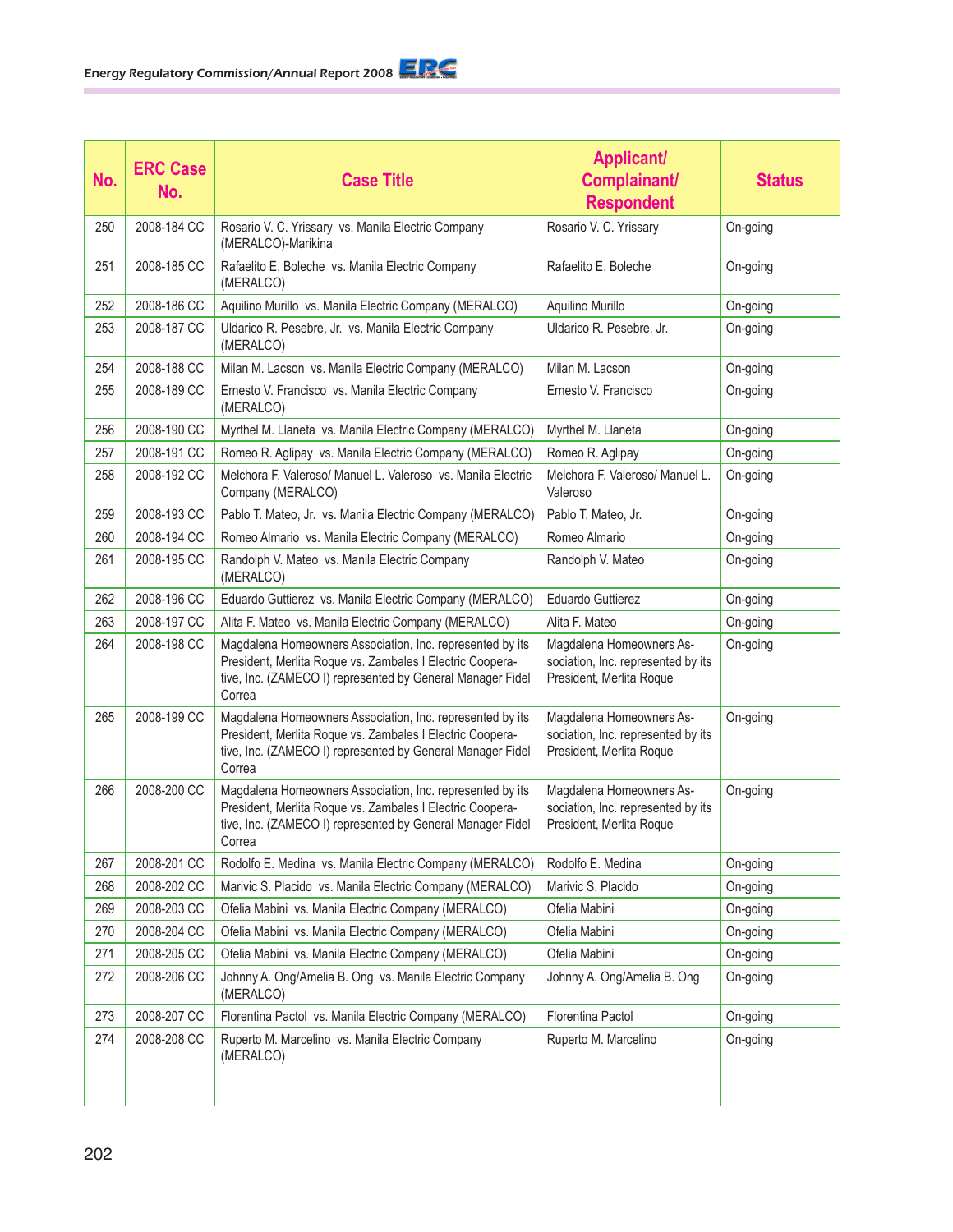| No. | <b>ERC Case</b><br>No. | <b>Case Title</b>                                                                                                                                                                                                                                                                                                                                                                                                             | <b>Applicant/</b><br>Complainant/<br><b>Respondent</b>                                                                                                          | <b>Status</b> |
|-----|------------------------|-------------------------------------------------------------------------------------------------------------------------------------------------------------------------------------------------------------------------------------------------------------------------------------------------------------------------------------------------------------------------------------------------------------------------------|-----------------------------------------------------------------------------------------------------------------------------------------------------------------|---------------|
| 275 | 2008-001 MC            | In the Matter of the Application for Approval of Electric Dis-<br>tribution Capital Projects for CY 2008 within Franchise Area,<br>with Prayer for a Provisional Authority                                                                                                                                                                                                                                                    | Bohol Light Company, Inc.<br>(BLCI)                                                                                                                             | On-going      |
| 276 | 2008-002 MC            | In the Matter of the Application for Authority to Retire the San<br>Pablo - 1 Substation Located at San Pablo, Laguna, and to<br>Withdraw from the Service the Equipment and/or Machinery<br>Installed Therein, with Prayer for Provisional Authority                                                                                                                                                                         | Manila Electric Company<br>(MERALCO)                                                                                                                            | On-going      |
| 277 | 2008-003 MC            | In the Matter of the Violation of ERC Orders, Rules and<br>Regulations (Violation - MERALCO's Failure to Comply the<br>Commission's Orders Issued in ERC Case No. 2001-243)                                                                                                                                                                                                                                                   | Manila Electric Company<br>(MERALCO)                                                                                                                            | On-going      |
| 278 | 2008-004 MC            | In the Matter of the Application for Authority to Implement<br>2008 Major Capital Projects, with Prayer for Provisional<br>Authority                                                                                                                                                                                                                                                                                          | Cagayan II Electric Cooperative,<br>Inc. (CAGELCO II)                                                                                                           | On-going      |
| 279 | 2008-005 MC            | In the Matter of the Violation of ERC Orders, Rules and<br>Regulations [Violation - Implementing Electric Distribution<br>Projects without Prior Approval from the Commission (2007-<br>077 RC)]                                                                                                                                                                                                                              | Panay Electric Company, Inc.<br>(PECO)                                                                                                                          | On-going      |
| 280 | 2008-006 MC            | In the Matter of the Application for the Approval of Urgent<br>Emergency Capital Project Consisting of (2) Substations,<br>Namely: Tanjay Substation and Bayawan Substation, Major<br>Capital Projects Consisting of Six (6) Substations, Namely:<br>Pulantubig Substation 2, Dauin Substation, Pulantubig 1<br>Substation, Bagacay Substation, Banaba Substation, Siaton<br>Substation with Prayer for Provisional Authority | Negros Oriental II Electric<br>Cooperative, Inc. (NORECO II)                                                                                                    | On-going      |
| 281 | 2008-007 MC            | For Correction of Erroneous Billing and Unfair Practice in the<br><b>Electricity Spot Market</b>                                                                                                                                                                                                                                                                                                                              | Albay Electric Cooperative, Inc.<br>(ALECO), National Power Cor-<br>poration (NPC), Philippine Elec-<br>tric Market Corporation (PEMC)<br>and Conrad D. Camagay | On-going      |
| 282 | 2008-008 MC            | In the Matter of the Application for the Approval of the Capital<br>Projects of Misamis Oriental I Rural Electric Service Coop-<br>erative, Inc. (MORESCO I) for the Year 2007, with Provisional<br>Authority                                                                                                                                                                                                                 | Misamis Oriental I Rural Electric<br>Service Cooperative, Inc.<br>(MORESCO I)                                                                                   | On-going      |
| 283 | 2008-009 MC            | In the Matter of the Violation of ERC Orders, Rules and<br>Regulations [Violation - Implementing Electric Distribution<br>Projects without Prior Approval from the Commission (2007-<br>086 RC)]                                                                                                                                                                                                                              | Zamboanga City Electric<br>Cooperative, Inc. (ZAMCELCO)                                                                                                         | On-going      |
| 284 | 2008-010 MC            | In the Matter of the Violation of ERC Orders, Rules and<br>Regulations [Violation - Failure to Implement Energy Regula-<br>tory Commission's Order on Purchased Power Adjustment<br>(PPA)                                                                                                                                                                                                                                     | Nueva Ecija II Electric<br>Cooperative, Inc. (NEECO II)                                                                                                         | On-going      |
| 285 | 2008-011 MC            | In the Matter of the Violation of ERC Orders, Rules and<br>Regulations [Violation - Failure to Implement Energy Regula-<br>tory Commission's Order on Purchased Power Adjustment<br>(PPA)                                                                                                                                                                                                                                     | Pampanga III Electric<br>Cooperative, Inc. (PELCO III)                                                                                                          | On-going      |
| 286 | 2008-012 MC            | In the Matter of the Violation of ERC Orders, Rules and<br>Regulations [Violation - Failure to Implement Energy Regula-<br>tory Commission's Order on Purchased Power Adjustment<br>(PPA)]                                                                                                                                                                                                                                    | Busuanga Island Electric<br>Cooperative, Inc. (BISELCO)                                                                                                         | On-going      |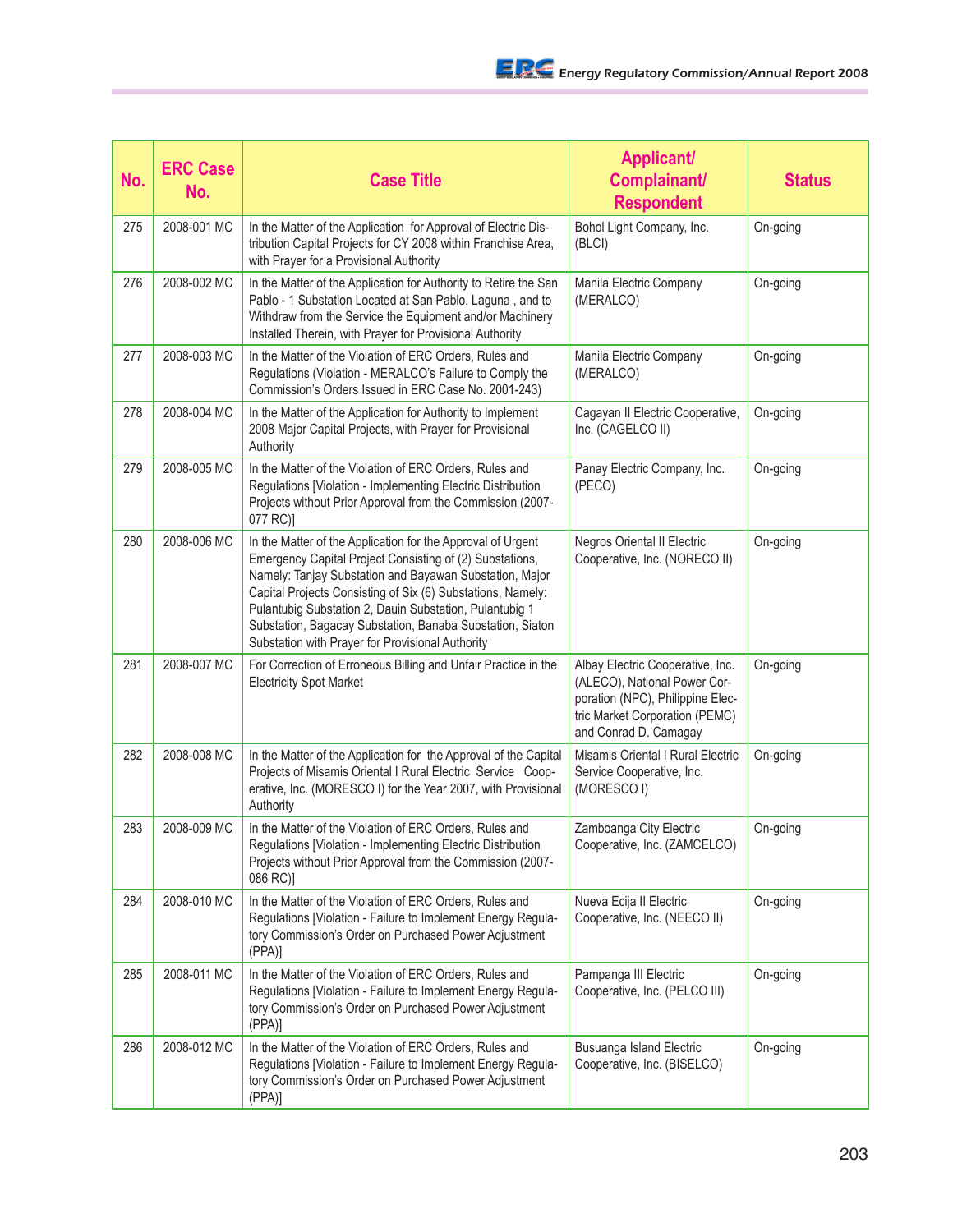| No. | <b>ERC Case</b><br>No. | <b>Case Title</b>                                                                                                                                                                                                | <b>Applicant/</b><br>Complainant/<br><b>Respondent</b>                                                                                                                             | <b>Status</b> |
|-----|------------------------|------------------------------------------------------------------------------------------------------------------------------------------------------------------------------------------------------------------|------------------------------------------------------------------------------------------------------------------------------------------------------------------------------------|---------------|
| 287 | 2008-013 MC            | In the Matter of the Violation of ERC Orders, Rules and<br>Regulations [Violation - Failure to Implement Energy Regula-<br>tory Commission's Order on Purchased Power Adjustment<br>(PPA)]                       | Albay Electric Cooperative, Inc.<br>(ALECO)                                                                                                                                        | On-going      |
| 288 | 2008-014 MC            | In the Matter of the Violation of ERC Orders, Rules and<br>Regulations [Violation - Failure to Implement Energy Regula-<br>tory Commission's Order on Purchased Power Adjustment<br>(PPA)]                       | <b>Tablas Island Electric</b><br>Cooperative, Inc. (TIELCO)                                                                                                                        | On-going      |
| 289 | 2008-015 MC            | In the Matter of the Violation of ERC Orders, Rules and<br>Regulations [Violation - Failure to implement Energy Regula-<br>tory Commission's Order on Purchased Power Adjustment<br>(PPA)]                       | <b>VMC Rural Electric Service</b><br>Electric Cooperative, Inc.<br>(VRESCO)                                                                                                        | On-going      |
| 290 | 2008-016 MC            | In the Matter of the Violation of ERC Orders, Rules and<br>Regulations [Violation - Failure to Implement Energy Regula-<br>tory Commission's Order on Purchased Power Adjustment<br>(PPA)                        | Central Negros Electric<br>Cooperative, Inc. (CENECO)                                                                                                                              | On-going      |
| 291 | 2008-017 MC            | In the Matter of the Violation of ERC Orders, Rules and<br>Regulations [Violation - Failure to Implement Energy Regula-<br>tory Commission's Order on Purchased Power Adjustment<br>$(PPA)$ ]                    | Samar I Electric Cooperative,<br>Inc. (SAMELCO I)                                                                                                                                  | On-going      |
| 292 | 2008-018 MC            | In the Matter of the Violation of ERC Orders, Rules and<br>Regulations [Violation - Failure to Implement Energy Regula-<br>tory Commission's Order on Purchased Power Adjustment<br>(PPA)                        | Zamboanga City Electric<br>Cooperative, Inc. (ZAMCELCO)                                                                                                                            | On-going      |
| 293 | 2008-019 MC            | In the Matter of the Violation of ERC Orders, Rules and<br>Regulations [Violation - Failure to Implement Energy Regula-<br>tory Commission's Order on Purchased Power Adjustment<br>(PPA)                        | Zamboanga del Sur I Electric<br>Cooperative, Inc.<br>(ZAMSURECO I)                                                                                                                 | On-going      |
| 294 | 2008-020 MC            | In the Matter of the Violation of ERC Orders, Rules and<br>Regulations [Violation - Failure to Implement Energy Regula-<br>tory Commission's Order on Purchased Power Adjustment<br>(PPA)                        | Davao del Sur Electric<br>Cooperative, Inc. (DASURECO)                                                                                                                             | On-going      |
| 295 | 2008-021 MC            | In the Matter of the Violation of ERC Orders, Rules and<br>Regulations [Violation - Failure to Implement Energy Regula-<br>tory Commission's Order on Purchased Power Adjustment<br>(PPA)                        | Maguindanao Electric<br>Cooperative, Inc. (MAGELCO)                                                                                                                                | On-going      |
| 296 | 2008-022 MC            | In the Matter of the Violation of ERC Orders, Rules and<br>Regulations [Violation - Failure to Implement Energy Regula-<br>tory Commission's Order on Purchased Power Adjustment<br>(PPA)                        | North Cotabato Electric<br>Cooperative, Inc. (COTELCO)                                                                                                                             | On-going      |
| 297 | 2008-023 MC            | Petition for Direct Connection of Electric Power with the<br>National Power Corporation (NPC) Through the National<br>Transmission Corporation (TRANSCO), with Prayer for Issu-<br>ance of Provisional Authority | Mariwasa Siam Ceramics, Inc.<br>(MARIWASA), Manila Electric<br>Company (MERALCO), National<br>Power Corporation (NPC) and<br><b>National Transmission</b><br>Corporation (TRANSCO) | On-going      |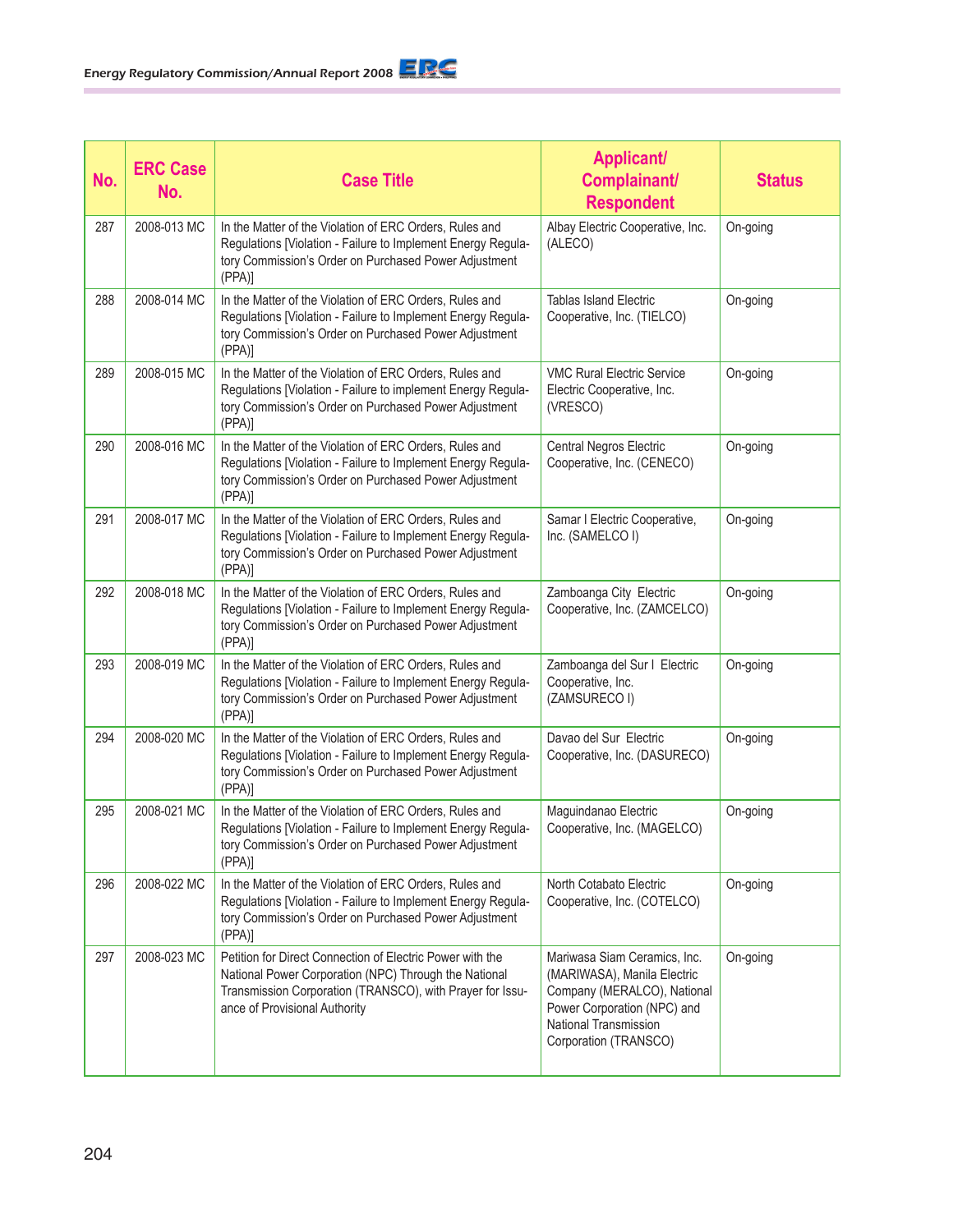| No. | <b>ERC Case</b><br>No. | <b>Case Title</b>                                                                                                                                                                                                                                                                                                                                                                                                                                                                                                                                                                                                                                                     | <b>Applicant/</b><br>Complainant/<br><b>Respondent</b>                                                                                                                                   | <b>Status</b> |
|-----|------------------------|-----------------------------------------------------------------------------------------------------------------------------------------------------------------------------------------------------------------------------------------------------------------------------------------------------------------------------------------------------------------------------------------------------------------------------------------------------------------------------------------------------------------------------------------------------------------------------------------------------------------------------------------------------------------------|------------------------------------------------------------------------------------------------------------------------------------------------------------------------------------------|---------------|
| 298 | 2008-024 MC            | In the Matter of the Application for Review and Approval of<br>the Emergency Construction of a Three Phase Double Circuit<br>132 KV Line For Shoppers Central Owned by Aclem Proper-<br>ties, Inc., with Prayer for Issuance of a Provisional Authority                                                                                                                                                                                                                                                                                                                                                                                                               | Zamboanga City Electric<br>Cooperative, Inc. (ZAMCELCO)                                                                                                                                  | On-going      |
| 299 | 2008-025 MC            | In the Matter of the Application for Review, Evaluation and<br>Approval of the Construction of Load Center Substation,<br>69KV Subtransmission Line and Procurement of One Unit<br>20 MVA Power Transformer, with Prayer for Issuance of<br><b>Provisional Authority</b>                                                                                                                                                                                                                                                                                                                                                                                              | Zamboanga City Electric<br>Cooperative, Inc. (ZAMCELCO)                                                                                                                                  | On-going      |
| 300 | 2008-026 MC            | In the Matter of the Application for Authority to Implement<br>2008 Major Capital Projects, with Prayer for Provisional<br>Authority                                                                                                                                                                                                                                                                                                                                                                                                                                                                                                                                  | Angeles Electric Corporation<br>(AEC)                                                                                                                                                    | On-going      |
| 301 | 2008-027 MC            | In the Matter of the Application for the Approval of the Emer-<br>gency Capital Project - Re: Replacement of the Existing 5<br>MVA Transformer and the Refurbishing of Biliran 2 Substation<br>and Biliran Substation Site and Sub-office Development, with<br>Prayer for Provisional Authority                                                                                                                                                                                                                                                                                                                                                                       | Biliran Electric Cooperative, Inc.<br>(BILECO)                                                                                                                                           | On-going      |
| 302 | 2008-028 MC            | In the Matter of the Application for the Approval of: 1) the Re-<br>furbishing of 3.15 MVA Biliran 1 Substation; 2) the Distribution<br>Load Improvement, Load and Phase Balance Improvement<br>of Various Sections of Distribution System of BILECO; 3) the<br>Upgrading of 10 Kms., 13.2 kV Caibiran-Culaba Distribution<br>Line; 4) the Installation of Three-Phase 13.2 KV/Single Circuit<br>Distribution Line in Culaba, Biliran, 5) the Rehabilitation<br>of Existing Power Distribution System Facilities; and 6) the<br>Procurement of Electric Engineering Analysis and Simulation<br>Software, and Test Equipment, with Prayer for Provisional<br>Authority | Biliran Electric Cooperative, Inc.<br>(BILECO)                                                                                                                                           | On-going      |
| 303 | 2008-029 MC            | In the Matter of the Application for Authority to Implement the<br>Following Major Capital Expenditure Projects: 1. Replace-<br>ment and Upgrading of the Gingoog City Substation from<br>5MVA to 10MVA; and 2. Relocation of the Pulled - Out 5 MVA<br>Transformer from Gingooc City to a New Substation to be<br>Constructed at Sugbongcogon                                                                                                                                                                                                                                                                                                                        | Davao del Norte Electric<br>Cooperative, Inc. (DANECO)                                                                                                                                   | On-going      |
| 304 | 2008-030 MC            | In the Matter of the Violation of ERC Orders, Rules and<br>Regulations [Violation - Implementing Capital Project without<br>Prior Approval from the Commission (ERC Case No. 2007-<br>002 RC)]                                                                                                                                                                                                                                                                                                                                                                                                                                                                        | Iligan Light and Power, Inc.<br>(ILPI)                                                                                                                                                   | On-going      |
| 305 | 2008-031 MC            | In the Matter of the Application for Authority to Implement<br>Major Capital Expenditure Project in 2008 Consisting of<br>Connecting New Customers to the Distribution System (Add<br>Ons)                                                                                                                                                                                                                                                                                                                                                                                                                                                                            | Bohol I Electric Cooperative, Inc.<br>(BOHECO I)                                                                                                                                         | On-going      |
| 306 | 2008-032 MC            | In the Matter of the Petition for Direct Connection with the<br>National Power Corporation (NPC) and the National Trans-<br>mission Corporation (TRANSCO), with Prayer for Provisional<br>Authority and Issuance of a Temporary Mandatory Order and/<br>or a Writ of Preliminary Injunction                                                                                                                                                                                                                                                                                                                                                                           | Embarcadero Land Ventures,<br>Inc. (ELVI), National Power<br>Corporation (NPC), National<br><b>Transmission Corporation</b><br>(TRANSCO) and Albay Electric<br>Cooperative, Inc. (ALECO) | On-going      |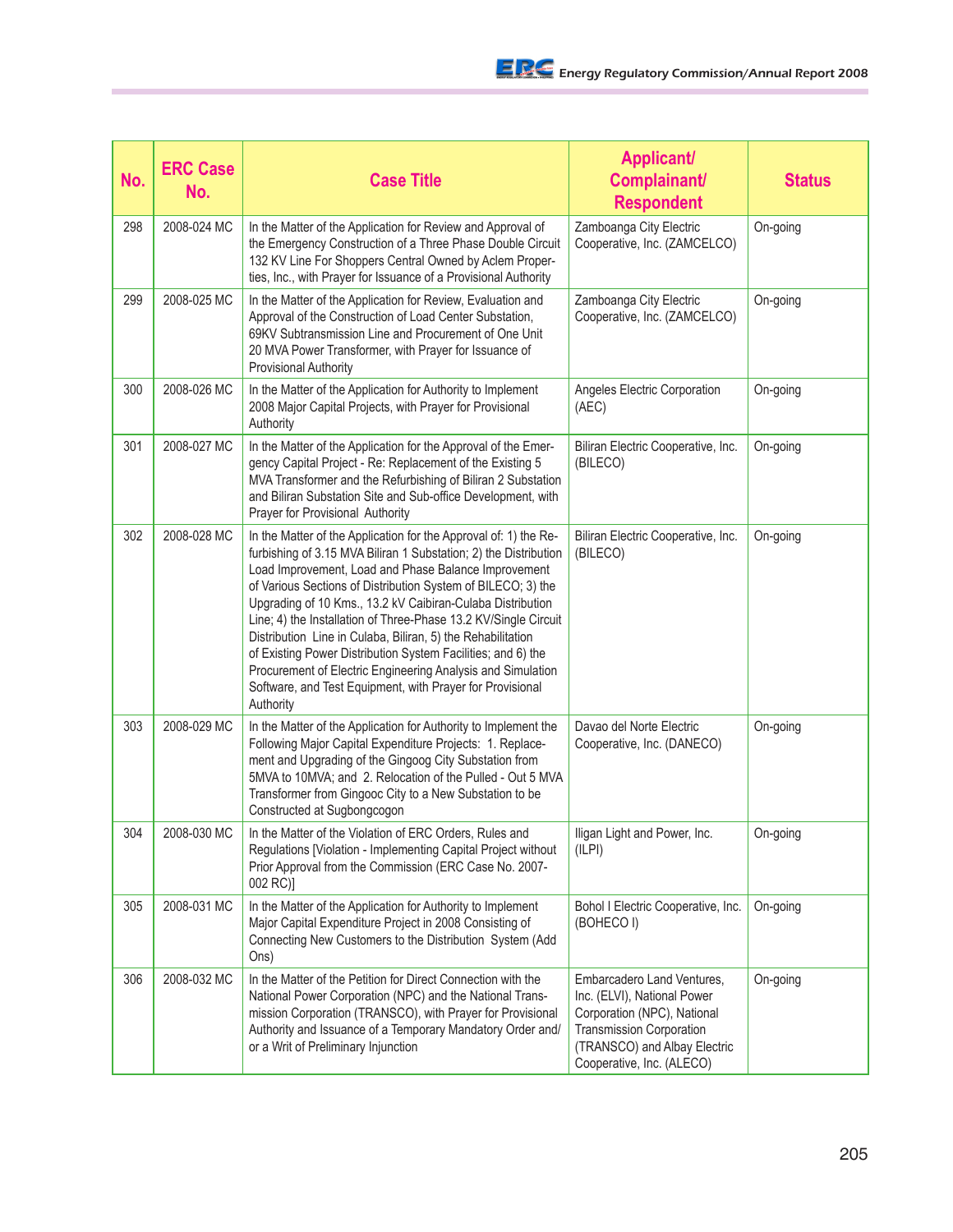| No. | <b>ERC Case</b><br>No. | <b>Case Title</b>                                                                                                                                                                                                                                                                                                                                                                                                                                                                              | <b>Applicant/</b><br>Complainant/<br><b>Respondent</b>                                                                                                                               | <b>Status</b> |
|-----|------------------------|------------------------------------------------------------------------------------------------------------------------------------------------------------------------------------------------------------------------------------------------------------------------------------------------------------------------------------------------------------------------------------------------------------------------------------------------------------------------------------------------|--------------------------------------------------------------------------------------------------------------------------------------------------------------------------------------|---------------|
| 307 | 2008-033 MC            | In the Matter of the Petition for Dispute Resolution on the<br>Classification of an Asset of the National Transmission<br>Corporation (TRANSCO)                                                                                                                                                                                                                                                                                                                                                | Visayan Electric Company, Inc.<br>(VECO)                                                                                                                                             | On-going      |
| 308 | 2008-034 MC            | In the Matter of the Application for Extension of Certificate of<br>Public Convenience and Necessity (CPCN) Predicated on<br>the Renewed Franchise Granted by the National Electrifica-<br>tion Commission (NEC) to Continue Operating the Electric<br>Light and Power System in Barangays Cruz and Bolingit, San<br>Carlos City, Province of Pangasinan until 18 June 2014                                                                                                                    | Dagupan Electric Corporation<br>(DECORP)                                                                                                                                             | On-going      |
| 309 | 2008-035 MC            | In the Matter of the Petition for Reduction of Contract De-<br>mand from 18,135kW to 12,000kW with the National Trans-<br>mission Corporation (TRANSCO), with Prayer for Issuance of<br><b>Provisional Authority</b>                                                                                                                                                                                                                                                                           | Stronghold Steel Corporation<br>(SSC) and National<br><b>Transmission Corporation</b><br>(TRANSCO)                                                                                   | On-going      |
| 310 | 2008-036 MC            | In the Matter of the Application for Authority to Implement<br>2008 Major Capital Projects, with Prayer for Provisional<br>Authority                                                                                                                                                                                                                                                                                                                                                           | Cabanatuan Electric Corporation<br>(CELCOR)                                                                                                                                          | On-going      |
| 311 | 2008-037 MC            | In the Matter of the Application for the Approval of the<br>Increase in Capital Stock                                                                                                                                                                                                                                                                                                                                                                                                          | Angeles Electric Corporation<br>(AEC)                                                                                                                                                | On-going      |
| 312 | 2008-038 MC            | In the Matter of the Application for Authority to Implement the<br>Following Major Capital Expenditure Projects: 1. Replace-<br>ment and Upgrading of the Guindulman Substation from 2.5<br>MVA to 5m MVA; 2. Rehabilitation and Upgrading of Lines;<br>3. Construction of Substation at Mahayag, San Miguel;<br>4. Installation of Oil Circuit Breaker and Rehabilitation of<br>Secondary Structures at the Trinidad Substation; and 5. Pole<br>Metering                                      | Bohol II Electric Cooperative,<br>Inc. (BOHECO II)                                                                                                                                   | On-going      |
| 313 | 2008-039 MC            | In the Matter of the Violation of ERC Orders, Rules and<br>Regulations [Entity Operating as a Distribution Utility (DU)<br>without a Certificate of Public Convenience and Necessity<br>(CPCN)]                                                                                                                                                                                                                                                                                                | First Bay Power Corp. (FBPC)                                                                                                                                                         | On-going      |
| 314 | 2008-040 MC            | In the Matter of the Violation of ERC Orders, Rules and<br>Regulations (Violation - Charging Retail Rates without Prior<br>Approval from the Commission)                                                                                                                                                                                                                                                                                                                                       | First Bay Power Corp. (FBPC)                                                                                                                                                         | On-going      |
| 315 | 2008-041 MC            | In the Matter of the Application for the Approval of Major<br>Capital Project (1) Upgrading of Jefmin Substation, 2-5 MVA<br>to 1-20 MVA; (2) Relocation/Installation of 1-5 MVA Substa-<br>tion and Construction of 69 KV Subtransmission Line; (3)<br>Upgrading/Construction of 13.2 KV Under built Distribution<br>Line; (4) Construction of 4.146 kms. 69 KV Subtransmission<br>Line (Tie Line); and (5) Replacement of Fuses by Circuit<br>Breaker, with Prayer for Provisional Authority | Tarlac II Electric Cooperative,<br>Inc. (TARELCO II)                                                                                                                                 | On-going      |
| 316 | 2008-042 MC            | In the Matter of the Application for Direct Connection with the<br>National Power Corporation (NPC) and the National Trans-<br>mission Corporation (TRANSCO), with Prayer for Provisional<br>Authority and Issuance of a Temporary Mandatory Order and/<br>or a Writ of Preliminary Injunction                                                                                                                                                                                                 | RJS Commodities Incorporated,<br>National Power Corporation<br>(NPC), National Transmission<br>Corporation (TRANSCO), and<br>Nueva Ecija II Electric<br>Cooperative, Inc. (NEECO II) | On-going      |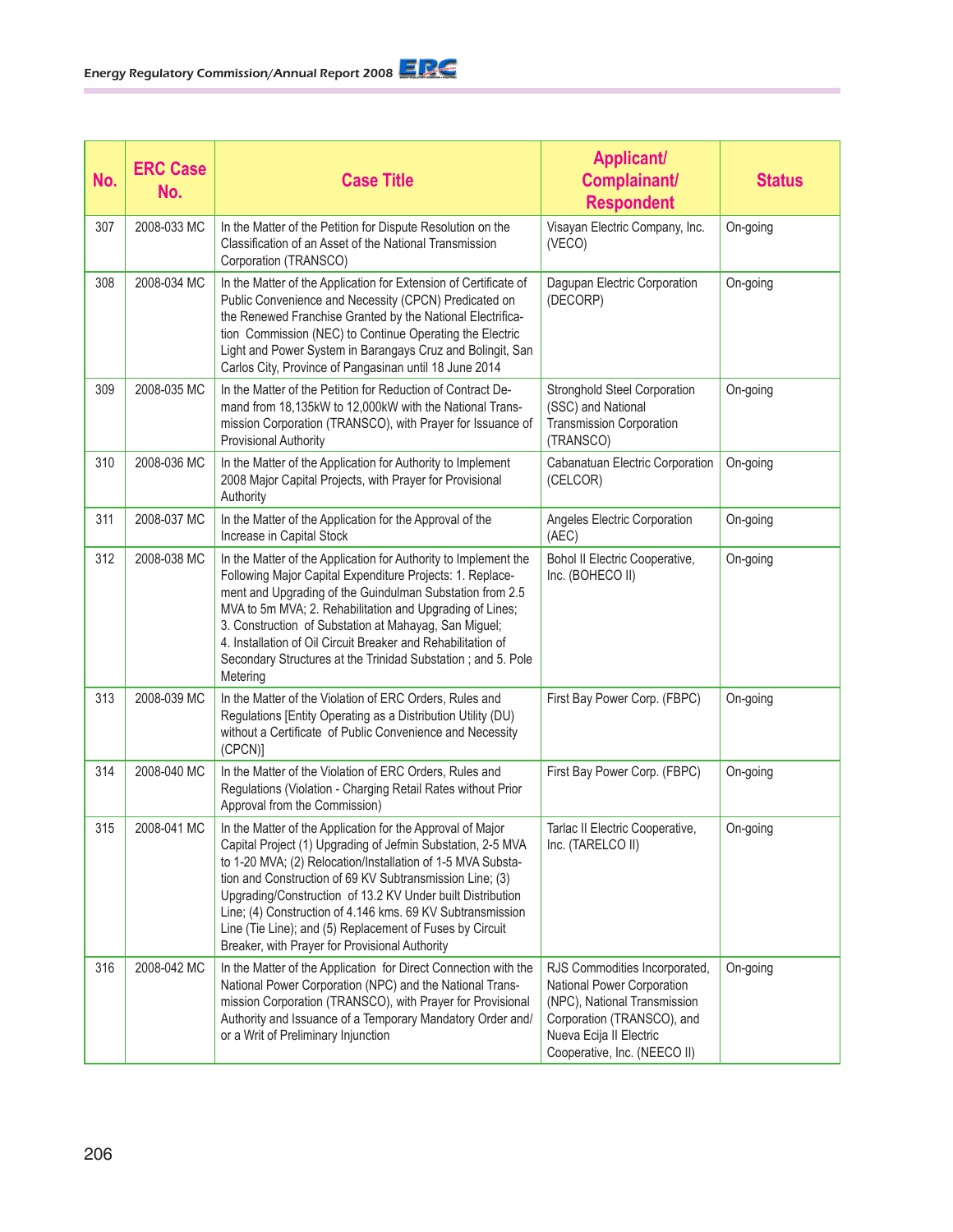| No. | <b>ERC Case</b><br>No. | <b>Case Title</b>                                                                                                                                                                                                                                                                                                                              | <b>Applicant/</b><br>Complainant/<br><b>Respondent</b>                          | <b>Status</b> |
|-----|------------------------|------------------------------------------------------------------------------------------------------------------------------------------------------------------------------------------------------------------------------------------------------------------------------------------------------------------------------------------------|---------------------------------------------------------------------------------|---------------|
| 317 | 2008-043 MC            | In the Matter of the Application for the Approval of Major<br>Capital Project Upgrading of One (1) 5 MVA to 10 MVA<br>Substation Power Transformer, with Prayer for Provisional<br>Authority                                                                                                                                                   | Agusan del Sur Electric<br>Cooperative, Inc. (ASELCO)                           | On-going      |
| 318 | 2008-044 MC            | In the Matter of the Application for Authority to Implement the<br>Following Major Capital Expenditure Projects: 1. Replace-<br>ment and Upgrading of the Gingoog City Substation from<br>5MVA to 10MVA; and 2. Relocation of the Pulled - Out 5 MVA<br>Transformer from Gingooc City to a New Substation to be<br>Constructed at Sugbongcogon | Misamis Oriental II Rural Electric<br>Service Cooperative, Inc.<br>(MORESCO II) | On-going      |
| 319 | 2008-045 MC            | In the Matter of the Violation of ERC Orders, Rules and<br>Regulations [Violation - Implementing Capital Project without<br>Prior Approval from the Commission (ERC Case No. 2007-<br>494 MC)]                                                                                                                                                 | Iloilo III Electric Cooperative,<br>Inc. (ILECO III)                            | On-going      |
| 320 | 2008-046 MC            | In the Matter of the Violation of ERC Orders, Rules and<br>Regulations (Violation - Inclusion of Power Supply Contract<br>Cost in the Retail Rates without Approval from the Commis-<br>sion)                                                                                                                                                  | <b>Camarines Sur I Electric</b><br>Cooperative, Inc.<br>(CASURECO I)            | On-going      |
| 321 | 2008-047 MC            | In the Matter of the Violation of ERC Orders, Rules and<br>Regulations (Violation - Inclusion of Power Supply Contract<br>Cost in the Retail Rates without Approval from the Commis-<br>sion)                                                                                                                                                  | <b>Camarines Sur III Electric</b><br>Cooperative, Inc.<br>(CASURECO III)        | On-going      |
| 322 | 2008-048 MC            | In the Matter of the Violation of ERC Orders, Rules and<br>Regulations (Violation - Inclusion of Power Supply Contract<br>Cost in the Retail Rates without Approval from the Commis-<br>sion)                                                                                                                                                  | <b>Camarines Sur IV Electric</b><br>Cooperative, Inc.<br>(CASURECO IV)          | On-going      |
| 323 | 2008-049 MC            | In the Matter of the Violation of ERC Orders, Rules and<br>Regulations [Violation - Implementing Capital Project without<br>Prior Approval from the Commission (ERC Case No. 2007-<br>460 MC)]                                                                                                                                                 | Tarlac Electric Inc. (TEI)                                                      | On-going      |
| 324 | 2008-050 MC            | In the Matter of the Application for Authority to Secure an<br>Additional One Hundred Million Peso (Php 100,000,000.00)<br>Loan with the Development Bank of the Philippines (DBP),<br>with Prayer for Provisional Authority                                                                                                                   | Subic Enerzone Corporation<br>(SEZ)                                             | On-going      |
| 325 | 2008-051 MC            | In the Matter of the Application for the Approval of Emergency<br>Capital Projects - Re: Transfer and Installation of the 3.75<br>MVA in LIANGA, and the Upgrading of the Madrid Substation<br>from 3.75 MVA to 5 MVA, with Prayer for Provisional Authority                                                                                   | Surigao Del Sur II Electric Coop-<br>erative, Inc. (SURSECO II)                 | On-going      |
| 326 | 2008-052 MC            | In the Matter of the Violation of ERC Orders, Rules and<br>Regulations [Violation - Implementing Capital Project without<br>Prior Approval from the Commission (ERC Case No. 2007-<br>529 MC)]                                                                                                                                                 | Capiz Electric Cooperative, Inc.<br>(CAPELCO)                                   | On-going      |
| 327 | 2008-053 MC            | In the Matter of the Application for Approval of Distribution<br>Capital Projects for the Years 2007-2008, with Prayer for<br>Provisional Authority                                                                                                                                                                                            | Panay Electric Company, Inc.<br>(PECO)                                          | On-going      |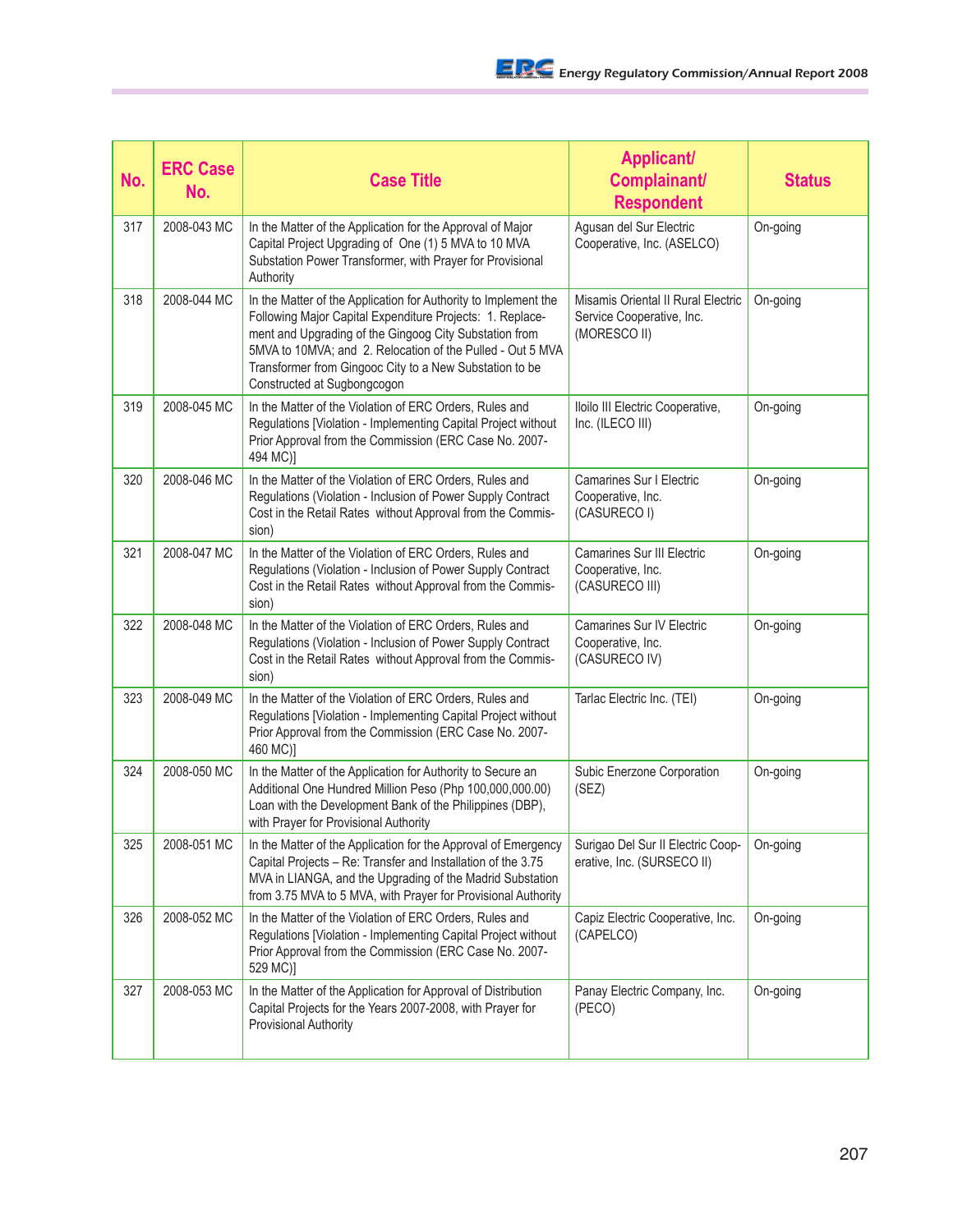| No. | <b>ERC Case</b><br>No. | <b>Case Title</b>                                                                                                                                                                                                                                                                                                                                                     | <b>Applicant/</b><br>Complainant/<br><b>Respondent</b>                                                                                                  | <b>Status</b> |
|-----|------------------------|-----------------------------------------------------------------------------------------------------------------------------------------------------------------------------------------------------------------------------------------------------------------------------------------------------------------------------------------------------------------------|---------------------------------------------------------------------------------------------------------------------------------------------------------|---------------|
| 328 | 2008-054 MC            | In the Matter of the Application for: (1) Authority for a Direct<br>Connection with the National Power Corporation (NPC) Un-<br>der Section 3 (g) of Republic Act No. 6395, and the National<br>Transmission Corporation Under Section 31 of Republic Act<br>No. 9136; and (2) the Approval of the Memorandum of Agree-<br>ment (MOA) on the Supply of Electric Power | Carmen Copper Corporation<br>(CCP)                                                                                                                      | On-going      |
| 329 | 2008-055 MC            | In the Matter of the Violation of ERC Orders, Rules and<br>Regulations [Violation of Section 5 of the IRR of GRAM<br>and ICERA, Non-Filing of GRAM and ICERA July 2006 to<br>March 2008 Period (Php 10,000,000,000.00 or equivalent to<br>Php0.20/kWh Over-Recovery)]                                                                                                 | National Power Corporation<br>(NPC)                                                                                                                     | On-going      |
| 330 | 2008-056 MC            | In the Matter of the Application for the Issuance of Certificate<br>of Public Convenience and Necessity (CPCN) to Engage in<br>the Distribution of Electricity                                                                                                                                                                                                        | Zamboanga City Electric<br>Cooperative, Inc. (ZAMCELCO)                                                                                                 | On-going      |
| 331 | 2008-057 MC            | In the Matter of the Application for Renewal of the Certificate<br>of Public Convenience and Necessity (CPCN)                                                                                                                                                                                                                                                         | Iligan Light and Power, Inc.<br>(ILPI)                                                                                                                  | On-going      |
| 332 | 2008-058 MC            | In the Matter of the Application for Authority to Source Power<br>from the National Power Corporation (NPC) through the<br>Transmission Lines of the National Transmission Corporation<br>(TRANSCO) and/or the Manila Electric Company (MERAL-<br>CO) Subtranmission Lines or Distribution Lines, with Prayer<br>for the Issuance of Provisional Authority            | Care 1st Corporation, National<br>Power Corporation (NPC), Na-<br>tional Transmission Corporation<br>(TRANSCO) and Manila Electric<br>Company (MERALCO) | On-going      |
| 333 | 2008-059 MC            | In the Matter of the Application for Authority to Implement<br>2007 Major Electrical and Non-electrical Capital Projects<br>(ECPs and Non-ECPs), with Prayer for Provisional Authority                                                                                                                                                                                | Davao Light and Power<br>Company, Inc. (DLPC)                                                                                                           | On-going      |
| 334 | 2008-060 MC            | In the Matter of the Application for Extension of Certificate<br>of Public Convenience and Necessity (CPCN) Predicated<br>on Republic Act No. 9381 to Continue Operating the Electric<br>Light and Power System in the City of Angeles, Province of<br>Pampanga until 19 June 2034                                                                                    | Angeles Electric Corporation<br>(AEC)                                                                                                                   | On-going      |
| 335 | 2008-061 MC            | In the Matter of the Application for the Issuance of a Certifi-<br>cate of Public Convenience and Necessity (CPCN)                                                                                                                                                                                                                                                    | Pangasinan I Electric Coopera-<br>tive, Inc. (PANELCO I)                                                                                                | On-going      |
| 336 | 2008-062 MC            | In the Matter of the Application for the Adoption of the Same<br>Billing Methodology Approved for SKK Steel Corporation<br>and Stronghold Steel Corporation by the National Transmis-<br>sion Corporation (TRANSCO), with Prayer for Issuance of<br>Provisional Authority                                                                                             | Melters Steel Corporation (MSC)<br>and National Transmission<br>Corporation (TRANSCO)                                                                   | On-going      |
| 337 | 2008-063 MC            | In the Matter of the Application for the Adoption of the Same<br>Billing Methodology Approved for SKK Steel Corporation and<br>Stronghold Steel Corporation by the National Power Corpora-<br>tion (NPC), with Prayer for Issuance of Provisional Authority                                                                                                           | Melters Steel Corporation (MSC)<br>and National Power Corporation<br>(NPC)                                                                              | On-going      |
| 338 | 2008-064 MC            | In the Matter of the Violation of ERC Orders, Rules and<br>Regulations (Violation - Implementing Capital Projects without<br>Prior Approval from the Commission)                                                                                                                                                                                                      | <b>Clark Electric Distribution</b><br>Corporation (CEDC)                                                                                                | On-going      |
| 339 | 2008-065 MC            | In the Matter of the Violation of ERC Orders, Rules and<br>Regulations [Violation - Implementing Capital Projects without<br>Prior Approval from the Commission (ERC Case No. 2007-<br>476 MC)]                                                                                                                                                                       | <b>Camarines Norte Electric</b><br>Cooperative, Inc. (CANORECO)                                                                                         | On-going      |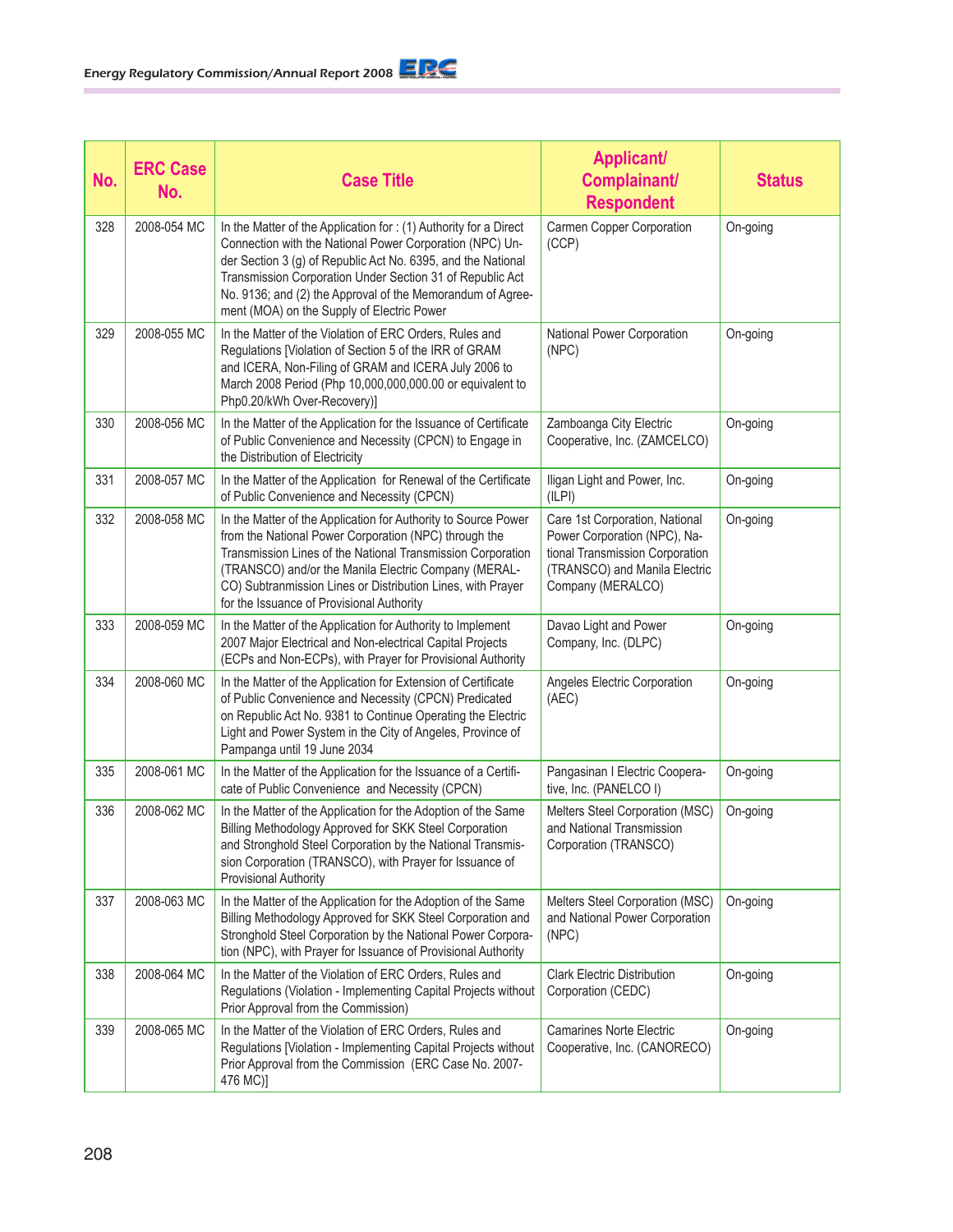| No. | <b>ERC Case</b><br>No. | <b>Case Title</b>                                                                                                                                                                                                                                                                                                                                                                                                                                                                                 | <b>Applicant/</b><br>Complainant/<br><b>Respondent</b>                                                      | <b>Status</b> |
|-----|------------------------|---------------------------------------------------------------------------------------------------------------------------------------------------------------------------------------------------------------------------------------------------------------------------------------------------------------------------------------------------------------------------------------------------------------------------------------------------------------------------------------------------|-------------------------------------------------------------------------------------------------------------|---------------|
| 340 | 2008-066 MC            | In the Matter of the Application for the Approval of Major<br>Capital Projects: (1) Construction of 10 MVA Substation and<br>Accessories with 2.5 KMS 69 KV Line; (2) Construction of 5<br>MVA Substation; (3) Updating of Arakan to Antipas Line; (4)<br>Installation of 3 Way 69 KV Air Break Switch; (5) Upgrading<br>Feeder Protection; (6) Installation of 69 KV Power circuit<br>Breaker; and (7) Installation and Upgrading of Feeder Meter-<br>ing, with Prayer for Provisional Authority | Cotabato Electric Cooperative,<br>Inc. (COTELCO)                                                            | On-going      |
| 341 | 2008-067 MC            | In the Matter of the Application for Approval of the Contract<br>for the Lease of Substation Space and the Sale/Disposal of<br>a 25/32 MVA Power Transformer and Associated Equipment<br>and Structures, with Prayer for Provisional Authority                                                                                                                                                                                                                                                    | Manila Electric Company<br>(MERALCO)                                                                        | On-going      |
| 342 | 2008-068 MC            | In the Matter of the Violation of ERC Orders, Rules and<br>Regulations (Violation - Implementing Capital Projects without<br>Prior Approval from the Commission, Substation Project in<br>Balamban)                                                                                                                                                                                                                                                                                               | Cebu III Electric Cooperative,<br>Inc. (CEBECO III)                                                         | On-going      |
| 343 | 2008-069 MC            | In the Matter of the Violation of ERC Orders, Rules and<br>Regulations [Violation - Implementing Capital Projects without<br>Prior Approval from the Commission (ERC Case No. 2007-<br>475 MC)]                                                                                                                                                                                                                                                                                                   | Angeles Electric Corporation<br>(AEC)                                                                       | On-going      |
| 344 | 2008-070 MC            | In the Matter of the Suspension of the Operation of the Philip-<br>pine Wholesale Electricity Spot Market (WESM)                                                                                                                                                                                                                                                                                                                                                                                  | Wholesale Electricity Spot<br>Market (WESM)                                                                 | On-going      |
| 345 | 2008-071 MC            | In the Matter of the Violation of ERC Orders, Rules and<br>Regulations [Violation - Implementing Capital Projects without<br>Prior Approval from the Commission (ERC Case No. 2008-<br>028 MC)]                                                                                                                                                                                                                                                                                                   | Biliran Electric Cooperative, Inc.<br>(BILECO)                                                              | On-going      |
| 346 | 2008-072 MC            | In the Matter of the Violation of ERC Orders, Rules and<br>Regulations [Violation - Implementing Capital Projects without<br>Prior Approval from the Commission (ERC Case No. 2007-<br>534 MC)]                                                                                                                                                                                                                                                                                                   | Zamboanga del Sur II Electric<br>Cooperative, Inc.<br>(ZAMSURECO II)                                        | On-going      |
| 347 | 2008-073 MC            | In the Matter of the Violation of ERC Orders, Rules and<br>Regulations [Violation - Implementing Capital Projects without<br>Prior Approval from the Commission (ERC Case No. 2008-<br>001 MC)]                                                                                                                                                                                                                                                                                                   | Bohol Light Company, Inc.<br>(BLCI)                                                                         | On-going      |
| 348 | 2008-074 MC            | In the Matter of the Violation of ERC Orders, Rules and<br>Regulations [Violation - Implementing Capital Projects without<br>Prior Approval from the Commission (ERC Case No. 2007-<br>476 MC)]                                                                                                                                                                                                                                                                                                   | Misamis Oriental I Electric<br>Cooperative, Inc. (MORESCO I)                                                | On-going      |
| 349 | 2008-075 MC            | In the Matter of the Violation of ERC Orders, Rules and<br>Regulations [Violation - Implementing Capital Projects without<br>Prior Approval from the Commission (ERC Case No. 2007-<br>527 MC)]                                                                                                                                                                                                                                                                                                   | Pampanga I Electric<br>Cooperative, Inc. (PELCO I)                                                          | On-going      |
| 350 | 2008-076 MC            | In the Matter of the Application for the Adoption of the Same<br>Billing Methodology Approved for SKK Steel Corporation<br>and Stronghold Steel Corporation by the National Transmis-<br>sion Corporation (TRANSCO), with Prayer for Issuance of<br>Provisional Authority                                                                                                                                                                                                                         | <b>Elegant Chemical Alloy</b><br>Corporation (ECAC) and Na-<br>tional Transmission Corporation<br>(TRANSCO) | On-going      |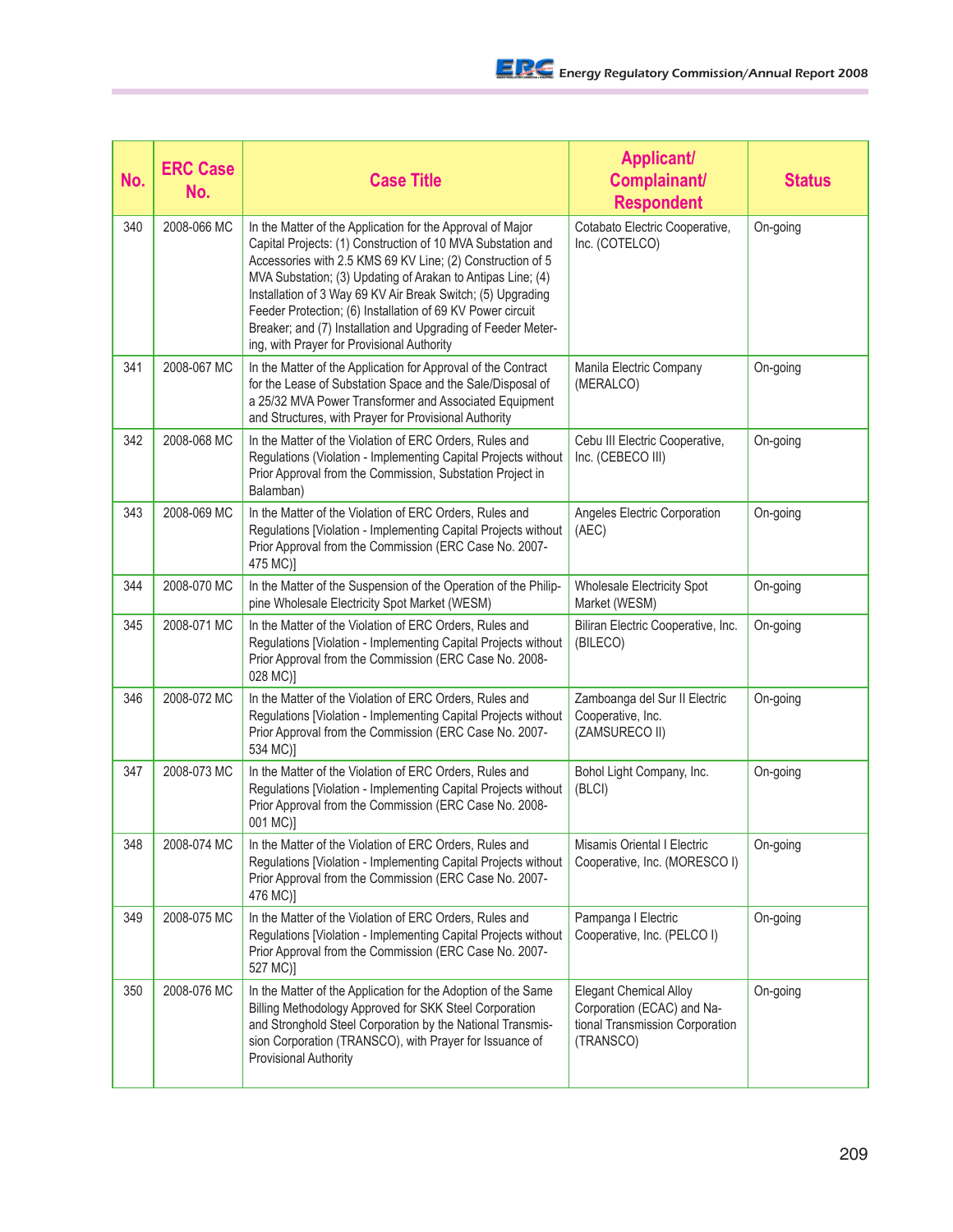| No. | <b>ERC Case</b><br>No. | <b>Case Title</b>                                                                                                                                                                                                                                                                                                                                                                 | <b>Applicant/</b><br>Complainant/<br><b>Respondent</b>                                                                                                                                                                                                                  | <b>Status</b> |
|-----|------------------------|-----------------------------------------------------------------------------------------------------------------------------------------------------------------------------------------------------------------------------------------------------------------------------------------------------------------------------------------------------------------------------------|-------------------------------------------------------------------------------------------------------------------------------------------------------------------------------------------------------------------------------------------------------------------------|---------------|
| 351 | 2008-077 MC            | In the Matter of the Application for the Adoption of the Same<br>Billing Methodology Approved for SKK Steel Corporation and<br>Stronghold Steel Corporation by the National Power Corpora-<br>tion (NPC), with Prayer for Issuance of Provisional Authority                                                                                                                       | <b>Elegant Chemical Alloy Corpora-</b><br>tion (ECAC) and National Power<br>Corporation (NPC)                                                                                                                                                                           | On-going      |
| 352 | 2008-078 MC            | In the Matter of the Application for Authority to Rehabilitate<br>and Restore the Distribution Lines Damaged by Typhoon<br>Cosme, with Prayer for Provisional Authority                                                                                                                                                                                                           | Pangasinan I Electric Coopera-<br>tive, Inc. (PANELCO I)                                                                                                                                                                                                                | On-going      |
| 353 | 2008-079 MC            | In the Matter of the Petition for Review / Evaluation and Ap-<br>proval of the Capital Projects for Year 2008, with Prayer for<br>the Issuance of Provisional Authority                                                                                                                                                                                                           | Zamboanga City Electric<br>Cooperative, Inc. (ZAMCELCO)                                                                                                                                                                                                                 | On-going      |
| 354 | 2008-080 MC            | In the Matter of the Application for Authority to Donate the<br>Ownership of the Power Generation Sets of the Twelve (12)<br>Energized Islands, all within the Coverage Area of BOHECO<br>I, to the Small Power Utilities Group (SPUG) of the National<br>Power Corporation (NPC), with Prayer for Provisional Author-<br>ity                                                     | Bohol I Electric Cooperative, Inc.<br>(BOHECO I)                                                                                                                                                                                                                        | On-going      |
| 355 | 2008-081 MC            | In the Matter of the Application for Issuance of a Consolidated<br>Certificate of Public Convenience and Necessity (CPCN) for<br>the Operation of Electric Service in the Cities/Municipalities of<br>Metro Manila, Bulacan, Cavite and Rizal, and Certain Cities/<br>Municipalities/Barangays in Batangas, Laguna, Quezon and<br>Pampanga, with Prayer for Provisional Authority | Manila Electric Company<br>(MERALCO)                                                                                                                                                                                                                                    | On-going      |
| 356 | 2008-082 MC            | In the Matter of the Application for the Approval of Emergency<br>Capital Projects - Re: Rehabilitation and Repair of Damaged<br>Distribution Lines and Repair of Damaged Andangao Office<br>Building and Repair of Damaged Computer Equipments Due<br>to Typhoon "Frank", with Prayer for Provisional Authority                                                                  | Aklan Electric Cooperative, Inc.<br>(AKELCO)                                                                                                                                                                                                                            | On-going      |
| 357 | 2008-083 MC            | In re: Petition for Dispute Resolution                                                                                                                                                                                                                                                                                                                                            | Manila Electric Company (MER-<br>ALCO), Philippine Electricity<br>Market Corporation (PEMC),<br>National Transmission Corpora-<br>tion (TRANSCO), National<br>Power Corporation (NPC) and<br>Power Sector Assets and Liabili-<br>ties Management Corporation<br>(PSALM) | On-going      |
| 358 | 2008-084 MC            | In the Matter of the Petition for Direct Connection with the<br>National Power Corporation (NPC) and the National Trans-<br>mission Corporation (TRANSCO), with Prayer for Provisional<br>Authority                                                                                                                                                                               | Currimao Aluminum Corpora-<br>tion, National Power Corporation<br>(NPC), National Transmission<br>Corporation (TRANSCO) &<br>Pampanga III Electric<br>Cooperative, Inc. (PELCO III)                                                                                     | On-going      |
| 359 | 2008-085 MC            | In the Matter of the Application for Authority to Implement<br>Proposed Capital Projects for Year 2008, with Prayer for<br><b>Provisional Authority</b>                                                                                                                                                                                                                           | Visayan Electric Company, Inc.<br>(VECO)                                                                                                                                                                                                                                | On-going      |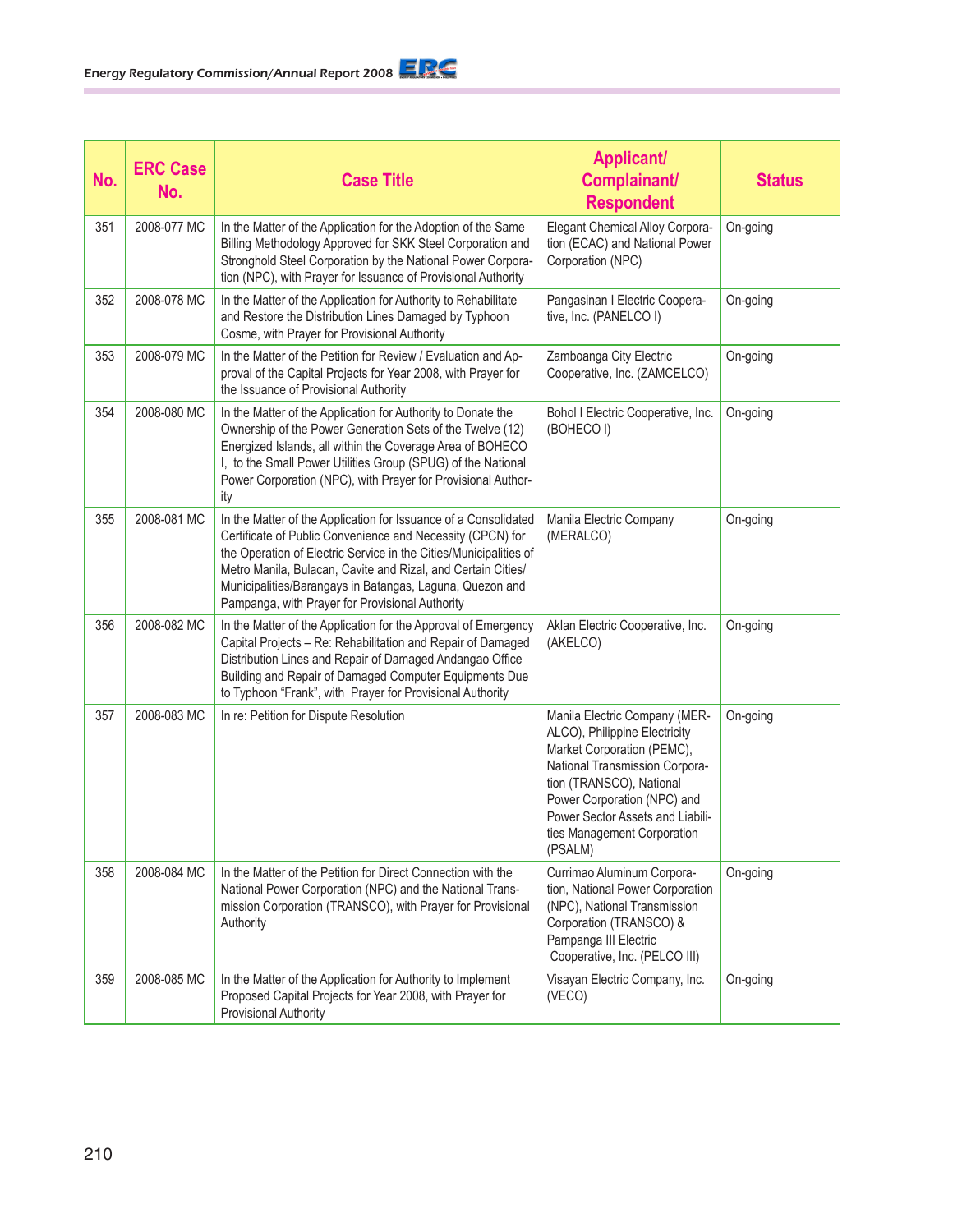| No. | <b>ERC Case</b><br>No. | <b>Case Title</b>                                                                                                                                                                                                                                                                                                                                                                                            | <b>Applicant/</b><br>Complainant/<br><b>Respondent</b>                                                                                                                | <b>Status</b> |
|-----|------------------------|--------------------------------------------------------------------------------------------------------------------------------------------------------------------------------------------------------------------------------------------------------------------------------------------------------------------------------------------------------------------------------------------------------------|-----------------------------------------------------------------------------------------------------------------------------------------------------------------------|---------------|
| 360 | 2008-086 MC            | In the Matter of the Petition/Application for Direct Connection<br>with the National Power Corporation (NPC) and the National<br>Transmission Corporation (TRANSCO), with Prayer for<br><b>Provisional Authority</b>                                                                                                                                                                                         | Lky Resort and Hotel, Inc.,<br>National Power Corporation<br>(NPC), National Transmission<br>Corporation (TRANSCO) and<br>Albay Electric Cooperative, Inc.<br>(ALECO) | On-going      |
| 361 | 2008-087 MC            | In the Matter of the Application for Authority to Implement<br>2008 Major Capital Projects, with Prayer for Provisional<br>Authority                                                                                                                                                                                                                                                                         | Angeles Electric Corporation<br>(AEC)                                                                                                                                 | On-going      |
| 362 | 2008-088 MC            | In the Matter of the Petition for Approval of the Reclassifica-<br>tion of the TRANSCO Sub-transmission Lines to Transmis-<br>sion Lines Serving Northern Samar via Paranas, Western<br>Samar or in the Alternative to Transfer the 69 KV Line Serv-<br>ing NORSAMELCO to the 138 KV TRANSCO Transmission<br>Lines near Calbayog City                                                                        | Northern Samar Electric Coop-<br>erative, Inc. (NORSAMELCO)<br>and National Transmission<br>Corporation (TRANSCO)                                                     | On-going      |
| 363 | 2008-089 MC            | In the Matter of the Violation of ERC Orders, Rules and<br>Regulations [Violation - Failure to comply with Section 34 of<br>ERC Resolution No. 95-21, (letter complaint of Virginia Yu-<br>golden light development building)]                                                                                                                                                                               | Manila Electric Company<br>(MERALCO)                                                                                                                                  | On-going      |
| 364 | 2008-090 MC            | In the Matter of the Violation of ERC Orders, Rules and<br>Regulations [Violation - Implementing Capital Project without<br>Prior Approval from the Commission (ERC Case No. 2008-<br>006 MC)]                                                                                                                                                                                                               | Negros Oriental II Electric<br>Cooperative, Inc. (NORECO II)                                                                                                          | On-going      |
| 365 | 2008-091 MC            | In the Matter of the Violation of ERC Orders, Rules and<br>Regulations [Violation - Implementing Capital Project without<br>Prior Approval from the Commission (ERC Case No. 2008-<br>041 MC)]                                                                                                                                                                                                               | Tarlac II Electric Cooperative,<br>Inc. (TARELCO II)                                                                                                                  | On-going      |
| 366 | 2008-092 MC            | In the Matter of the Application for Approval of Proposed<br>Electric Capital Projects for the Year 2008 to 2010 and<br>Authority to Secure Loan from National Electrification<br>Administration (NEA)                                                                                                                                                                                                       | Agusan del Norte Electric<br>Cooperative, Inc. (ANECO)                                                                                                                | On-going      |
| 367 | 2008-093 MC            | In the Matter of the Violation of ERC Orders, Rules and<br>Regulations (Violation - Recovery of Local Franchise Taxes<br>without the Authority from the Commission)                                                                                                                                                                                                                                          | Cabanatuan Electric Corporation<br>(CELCOR)                                                                                                                           | On-going      |
| 368 | 2008-094 MC            | In the Matter of the Application for the Approval of the<br>Emergency Capital Project Worth More than 17 Million Due to<br>Force Majeure, with Prayer for Provisional Authority                                                                                                                                                                                                                              | Bantayan Electric Cooperative,<br>Inc. (BANELCO)                                                                                                                      | On-going      |
| 369 | 2008-095 MC            | In the Matter of the Application for Extension of Certificate<br>of Public Convenience and Necessity (CPCN) Predicated<br>on Republic Act No. 9339 to Continue Operating the Electric<br>Light and Power System in the Cities of Cebu, Mandaue,<br>and Talisay and the Municipalities of Consolacion, Liloan,<br>Minglanilla, Naga and San Fernando, all in the Province of<br>Cebu until September 24, 2030 | Visayan Electric Company, Inc.<br>(VECO)                                                                                                                              | On-going      |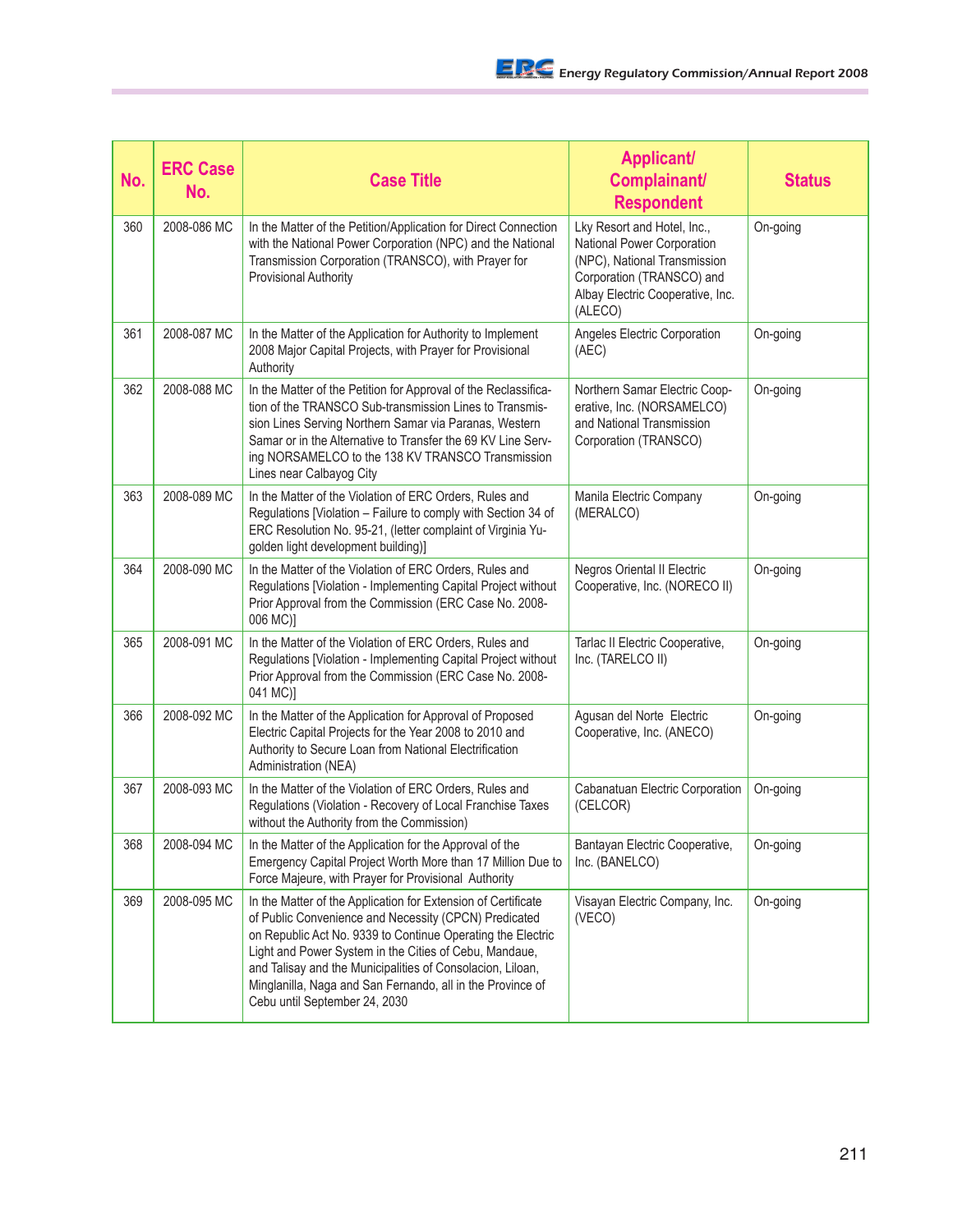| No. | <b>ERC Case</b><br>No. | <b>Case Title</b>                                                                                                                                                                                                                                                                                                                                                                           | <b>Applicant/</b><br>Complainant/<br><b>Respondent</b>                                                                                                                                                       | <b>Status</b> |
|-----|------------------------|---------------------------------------------------------------------------------------------------------------------------------------------------------------------------------------------------------------------------------------------------------------------------------------------------------------------------------------------------------------------------------------------|--------------------------------------------------------------------------------------------------------------------------------------------------------------------------------------------------------------|---------------|
| 370 | 2008-096 MC            | Re: Petition Against Pre-Paid Electricity System                                                                                                                                                                                                                                                                                                                                            | Freedom from Debt Coalition<br>represented by Pascualito<br>M. Ilagan, Leyte II Electric<br>Cooperative, Inc. (LEYECO II)<br>and ERC                                                                         | On-going      |
| 371 | 2008-097 MC            | In the Matter of the Petition for Temporary Suspension of<br>the Existing Billing Arrangement with the National Power<br>Corporation (NPC) under the Contract for Supply of Electric<br>Energy (CSEE) for a Period of Four (4) Months, with Prayer<br>for Issuance of Provisional Authority                                                                                                 | SKK Steel Corporation and Na-<br>tional Power Corporation (NPC)                                                                                                                                              | On-going      |
| 372 | 2008-098 MC            | In the Matter of the Petition for Temporary Suspension of the<br>Existing Billing Arrangement with the National Transmission<br>Corporation (TRANSCO) under the Contract for Supply of<br>Electric Energy (CSEE) for a Period of Four (4) Months, with<br>Prayer for Issuance of Provisional Authority                                                                                      | SKK Steel Corporation and<br>National Transmission<br>Corporation (TRANSCO)                                                                                                                                  | On-going      |
| 373 | 2008-099 MC            | In the Matter of the Application for Approval of Emergency<br>Capital Projects and Authority to Secure Loans from the<br>National Electrification Administration (NEA) in Accordance<br>with the Provisions of R. A. No. 9136 and the Guidelines to<br>Govern the Submission, Evaluation and Approval of Electric<br>Capital Projects, with Prayer for Issuance of Provisional<br>Authority | Romblon Electric Cooperative,<br>Inc. (ROMELCO)                                                                                                                                                              | On-going      |
| 374 | 2008-100 MC            | In the Matter of the Application for Approval of Capital<br>Projects and Authority to Secure Loans from the National<br>Electrification Administration (NEA) in Accordance with the<br>Provisions of R. A. No. 9136 and the Guidelines to Govern<br>the Submission, Evaluation and Approval of Electric Capital<br>Projects, with Prayer for Issuance of Provisional Authority              | Romblon Electric Cooperative,<br>Inc. (ROMELCO)                                                                                                                                                              | On-going      |
| 375 | 2008-101 MC            | Dispute Resolution on the Purchase of TRANSCO<br>Sub-transmission Lines                                                                                                                                                                                                                                                                                                                     | Camiguin Electric Coopera-<br>tive, Inc. (CAMELCO), National<br><b>Transmission Corporation</b><br>(TRANSCO) and Misamis<br>Oriental II Electric Cooperative,<br>Inc. (MORESCO II)                           | On-going      |
| 376 | 2008-102 MC            | In re: Petition for Direct Connection with the National Power<br>Corporation (NPC) and the National Transmission Corpora-<br>tion (TRANSCO), with Prayer for Provisional Authority                                                                                                                                                                                                          | Formosa Ceramic Tiles Manu-<br>facturing Corporation, National<br>Power Corporation (NPC), Na-<br>tional Transmission Corporation<br>(TRANSCO) and Pampanga<br>III Electric Cooperative, Inc.<br>(PELCO III) | On-going      |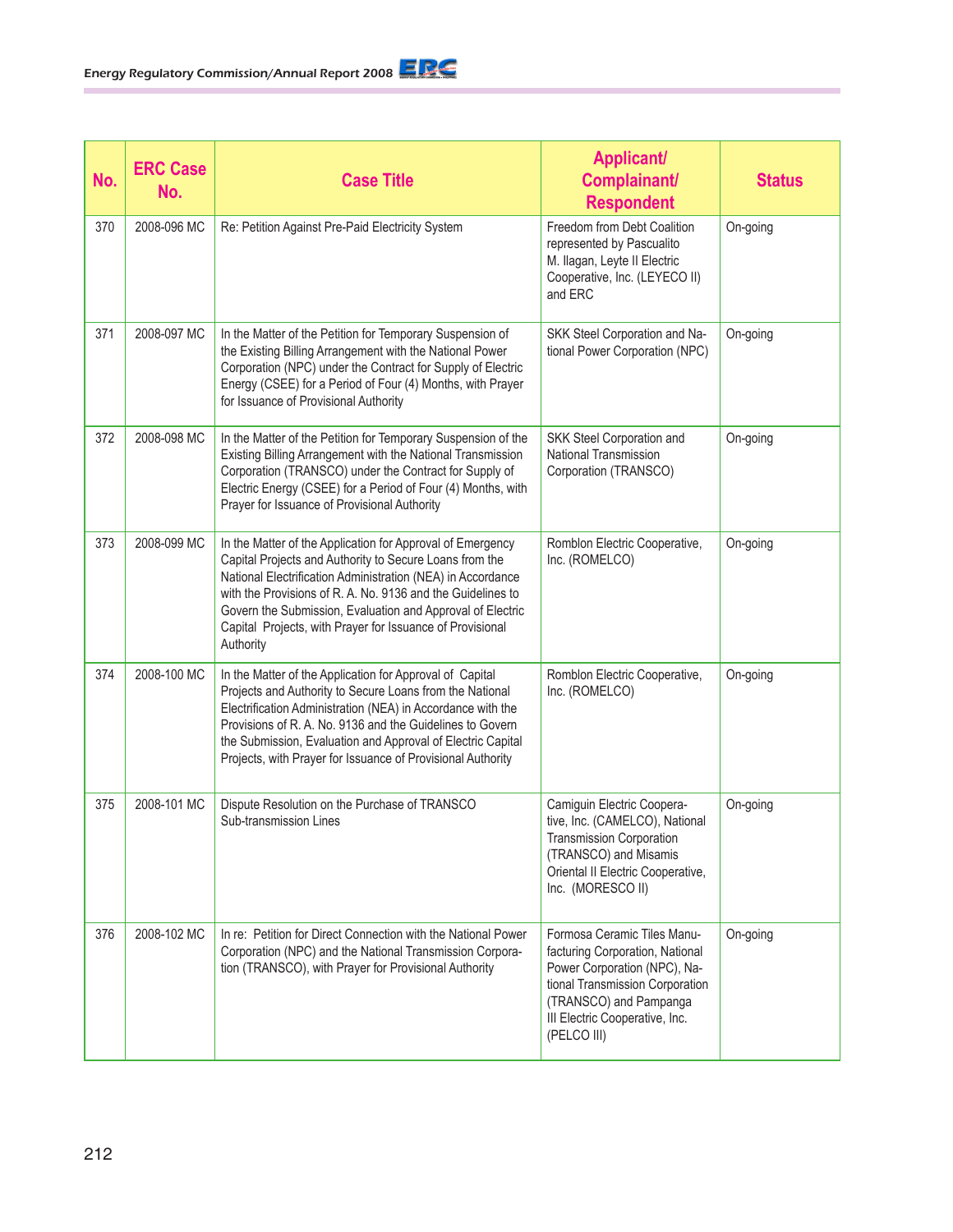| No. | <b>ERC Case</b><br>No. | <b>Case Title</b>                                                                                                                                                                                                                                                                                                                                   | <b>Applicant/</b><br>Complainant/<br><b>Respondent</b>                                                                                                                                | <b>Status</b> |
|-----|------------------------|-----------------------------------------------------------------------------------------------------------------------------------------------------------------------------------------------------------------------------------------------------------------------------------------------------------------------------------------------------|---------------------------------------------------------------------------------------------------------------------------------------------------------------------------------------|---------------|
| 377 | 2008-103 MC            | In the Matter of the Application for the Approval of the Sale<br>of Various Subtransmission Lines/Assets of the National<br>Transmission Corporation (TRANSCO) to Batangas I Electric<br>Cooperative, Inc. (BATELEC I) as Covered by a Lease of<br>Purchase Agreement                                                                               | National Transmission Corpora-<br>tion (TRANSCO) and Batangas<br>I Electric Cooperative, Inc.<br>(BATELEC I)                                                                          | On-going      |
| 378 | 2008-104 MC            | In the Matter of the Petition for Direct Connection with the<br>National Power Corporation (NPC) and the National Trans-<br>mission Corporation (TRANSCO), with Prayer for Provisional<br>Authority and Issuance of a Temporary Mandatory Order and/<br>or a Writ of Preliminary Injunction                                                         | Cathay Pacific Steel Corporation<br>(CAPASCO), National Power<br>Corporation (NPC), National<br><b>Transmission Corporation</b><br>(TRANSCO) and Manila Electric<br>Company (MERALCO) | On-going      |
| 379 | 2008-105 MC            | In the Matter of the Application for the Approval of the East-<br>ern Albay 69 KV Line Project with Provisional Authority                                                                                                                                                                                                                           | <b>National Transmission</b><br>Corporation (TRANSCO)                                                                                                                                 | On-going      |
| 380 | 2008-106 MC            | In the Matter of the Application for the Approval of SORECO<br>Il's Major Capital Projects, namely : 1) the Rehabilitation<br>of the Power Distribution System; 2) the Distribution Load<br>Improvement of Various Sections of Distribution System; and<br>3) Operation and Maintenance (O&M) Enhancement, with<br>Prayer for Provisional Authority | Sorsogon II Electric<br>Cooperative, Inc. (SORECO II)                                                                                                                                 | On-going      |
| 381 | 2008-107 MC            | In the Matter of the Petition for Dispute Resolution                                                                                                                                                                                                                                                                                                | Northwind Power Development<br>Corporation (NORTHWIND) and<br><b>Ilocos Norte Electric</b><br>Cooperative, Inc. (INEC)                                                                | On-going      |
| 382 | 2008-108 MC            | In the Matter of the Application for the Approval of the Sale<br>of Various Subtransmission Lines/Assets of the National<br>Transmission Corporation (TRANSCO) to Camarines Norte<br>Electric Cooperative, Inc. (CANORECO) as Covered by a<br>Lease of Purchase Agreement                                                                           | National Transmissionn Corpo-<br>ration (TRANSCO) and Cama-<br>rines Norte Electric Cooperative,<br>Inc. (CANORECO)                                                                   | On-going      |
| 383 | 2008-109 MC            | In the Matter of the Application for the Approval of the Sale<br>of Various Subtransmission Lines/Assets of the National<br>Transmission Corporation (TRANSCO) to Leyte V Electric<br>Cooperative, Inc. (LEYECO V) as Covered by a Lease of<br>Purchase Agreement                                                                                   | National Transmissionn<br>Corporation (TRANSCO) and<br>Leyte V Electric Cooperative,<br>Inc. (LEYECOV)                                                                                | On-going      |
| 384 | 2008-111 MC            | In the Matter of the Application for the Approval of Major<br>Capital Projects - re: Upgrading the Polanco Substation from<br>10 MVA to 20 MVA with Prayer for Provisional Authority                                                                                                                                                                | Zamboanga del Norte Electric<br>Cooperative, Inc. (ZANECO)                                                                                                                            | On-going      |
| 385 | 2008-112MC             | In the Matter of the Disputed Billing Error of the National<br>Power Corporation (NPC), with Prayer for Issuance of a<br>Cease and Desist Order                                                                                                                                                                                                     | Sultan Kudarat Electric<br>Cooperative, Inc. (SUKELCO)<br>and National Power Corporation<br>(NPC)                                                                                     | On-going      |
| 386 | 2008-113 MC            | In the Matter of the Application for the Approval of the<br>Replacement of the Existing Transformers of the San<br>Jose Substation of the National Transmission Corporation<br>(TRANSCO), and for Provisional Authority                                                                                                                             | National Transmission<br>Corporation (TRANSCO)                                                                                                                                        | On-going      |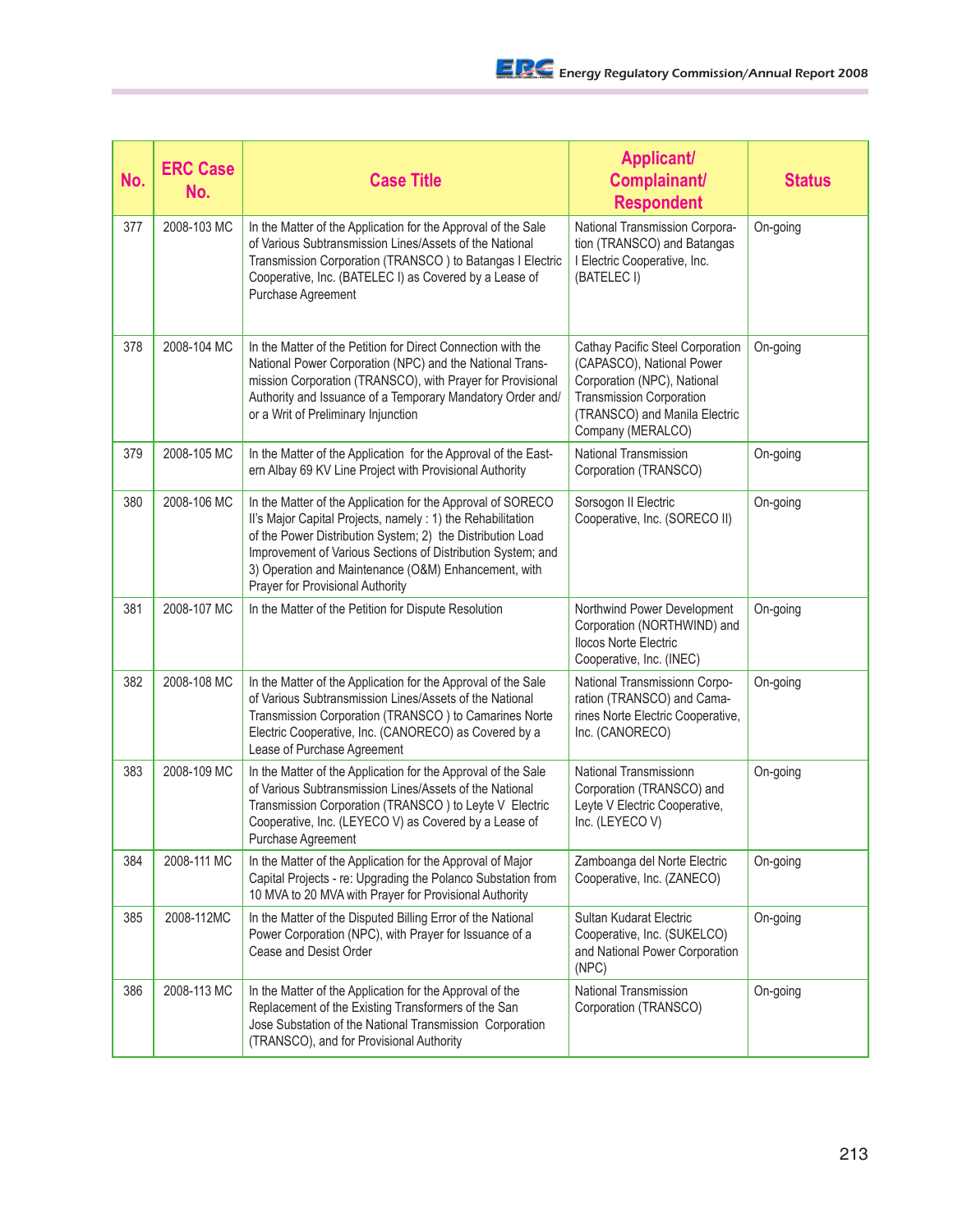| No. | <b>ERC Case</b><br>No. | <b>Case Title</b>                                                                                                                                                                                                                                                                                                                                                                         | <b>Applicant/</b><br>Complainant/<br><b>Respondent</b>                        | <b>Status</b> |
|-----|------------------------|-------------------------------------------------------------------------------------------------------------------------------------------------------------------------------------------------------------------------------------------------------------------------------------------------------------------------------------------------------------------------------------------|-------------------------------------------------------------------------------|---------------|
| 387 | 2008-114 MC            | In the Matter of the Application for the Approval of the Pro-<br>curement to a 300 MVA Transformer for Araneta Substation<br>of the National Transmission Corporation (TRANSCO), and<br>for Provisional Authority                                                                                                                                                                         | National Transmission<br>Corporation (TRANSCO)                                | On-going      |
| 388 | 2008-115 MC            | In the Matter of the Application for the Approval of the Capital<br>Projects of Misamis Oriental I Rural Electric Service Coopera-<br>tive, Inc. (MORESCO I) for the Year 2009, with Provisional<br>Authority                                                                                                                                                                             | Misamis Oriental I Rural Electric<br>Service Cooperative, Inc.<br>(MORESCO I) | On-going      |
| 389 | 2008-115 MC            | In the Matter of the Application for Authority to Implement<br>2008 Major Electrical and Non-Electrical Capital Projects<br>(ECPs and Non-ECPs), with Prayer for Provisional Authority                                                                                                                                                                                                    | Davao Light and Power<br>Company, Inc. (DLPC)                                 | On-going      |
| 390 | 2008-116 MC            | In the Matter of the Application for the Issuance of a Certifi-<br>cate of Public Convenience and Necessity (CPCN) to Engage<br>in the Operation of Electrical Transmission Services and<br>to Construct, Install, Finance, Manage, Improve, Expand,<br>Operate, Maintain, Rehabilitate, Repair and Refurbish the<br>Nationwide Transmission System of the Republic of the<br>Philippines | National Grid Corporation of the<br>Philippines (NGCP)                        | On-going      |
| 391 | 2008-117 MC            | In the Matter of the Urgent Request for Intervention by Toledo<br>Power Company, with Prayer for Provisional Authority                                                                                                                                                                                                                                                                    | Toledo Power Company                                                          | On-going      |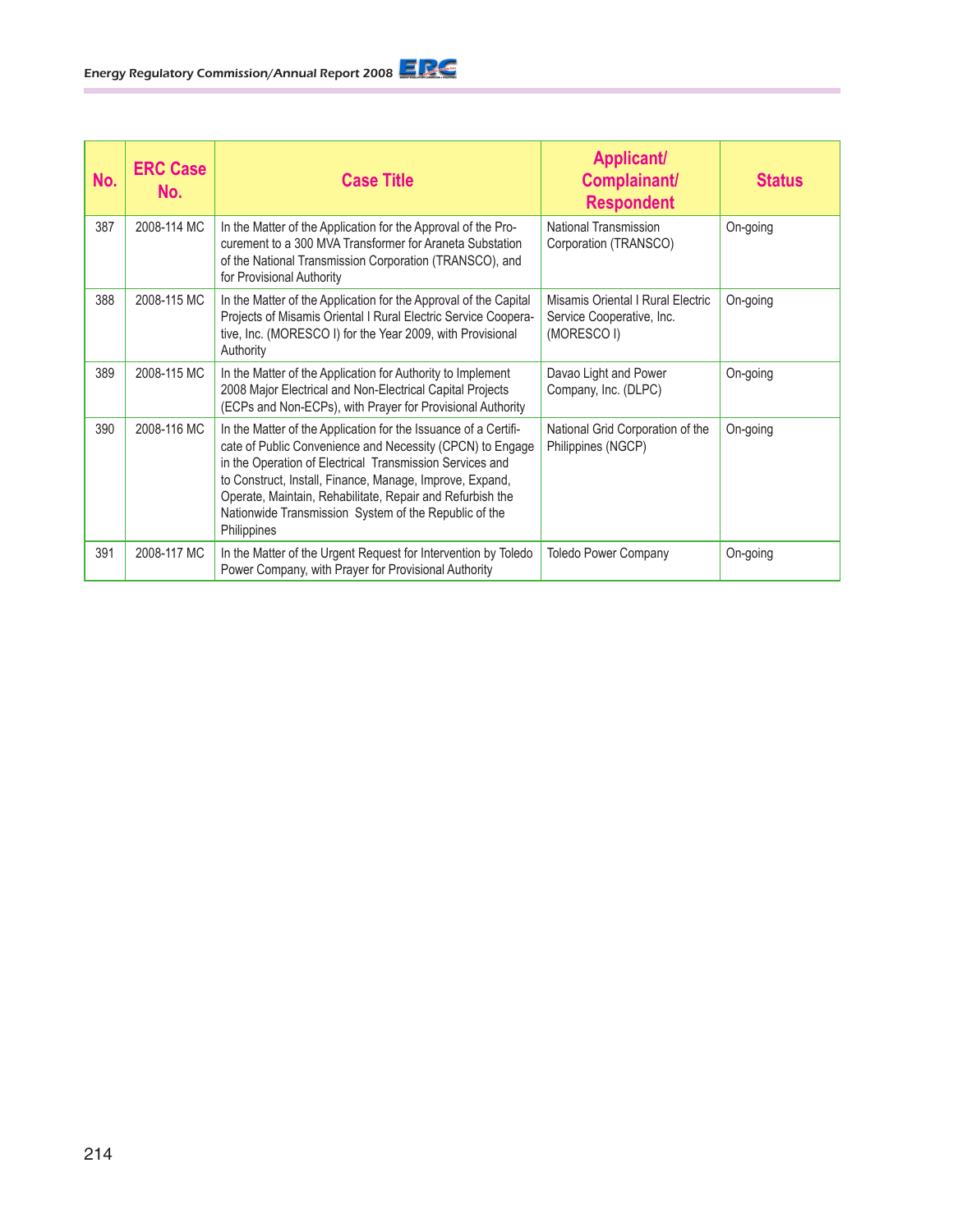## List of Year 2008 Rule-Making Cases

| No. | <b>ERC Case No.</b> | <b>Case Title</b>                                                                                                                                                                                                                                                                                                                                   | <b>Status</b> |
|-----|---------------------|-----------------------------------------------------------------------------------------------------------------------------------------------------------------------------------------------------------------------------------------------------------------------------------------------------------------------------------------------------|---------------|
| 392 | 2008-001 RM         | In the Matter of the Adoption of the Rules on One Time Filing of Recoverable Costs by<br>the Distribution Utilities (DUs)                                                                                                                                                                                                                           | On-going      |
| 393 | 2008-002 RM         | In the Matter of the Adoption of the Rules for the Recovery of Deferred Accounting<br>Adjustment for Fuel and Purchased Power Costs and Incremental Foreign Currency<br>Exchange Rate by the National Power Corporation (NPC) and National Power Corpo-<br>ration - Small Power Utilities Group (NPC-SPUG)                                          | On-going      |
| 304 | 2008-003 RM         | Rules for the Recovery of Costs Associated with the "Sale for Resale Agreements" By,<br>Between or Among Distribution Utilities (DUs)                                                                                                                                                                                                               | On-going      |
| 395 | 2008-004 RM         | In the Matter of the Adoption of the Rules to Govern the Refund of Meter Deposits to<br>Residential and Non-Residential Customers                                                                                                                                                                                                                   | On-going      |
| 396 | 2008-005 RM         | In re: Proposed Amendment to the Rules on the Default Wholesale Supply Arrange-<br>ments                                                                                                                                                                                                                                                            | On-going      |
| 397 | 2008-006 RM         | CANCELLED                                                                                                                                                                                                                                                                                                                                           |               |
| 398 | 2008-007 RM         | In re: Rules for Approval of Regulated Entities' Capital Expenditure Projects                                                                                                                                                                                                                                                                       | On-going      |
| 399 | 2008-008 RM         | Invitation to Comment on the Draft Rules Governing the Confirmation Process of<br>the Automatic Cost Adjustment and True-Up Mechanisms Approved by the Energy<br>Regulatory Commission (ERC)                                                                                                                                                        | On-going      |
| 400 | 2008-009 RM         | In Re: In the Matter of the Amendment of the Guidelines to the Sale and Transfer of<br>TRANSCO's Subtransmission Assets and the Franchising of Qualifies Consortiums                                                                                                                                                                                | On-going      |
| 401 | 2008-010 RM         | In the Matter of the Adoption of the Rules for Prepaid Retail Electric Service Using a<br>Pre-paid Metering System                                                                                                                                                                                                                                  | On-going      |
| 402 | 2008-011 RM         | In re: Petition for the Amendment of Certain Provisions of : 1. The Guidelines to Imple-<br>ment Articles 7, 8, 14 and 28 of the Magna Carta for Residential Electricity Consum-<br>ers, Issued on October 27, 2004 and 2. The Rules to Govern the Refund of Meter<br>Deposits to Residential and Non-residential Customers, Issues on June 4, 2008 | On-going      |
| 403 | 2008-012 RM         | In re: Resolution Adopting a New System Loss Cap for Distribution Utilities (DUs)                                                                                                                                                                                                                                                                   | On-going      |
| 404 | 2008-013 RM         | In the Matter of the Adoption of the Rules for Interim Open Access in Luzon                                                                                                                                                                                                                                                                         | On-going      |
| 405 | 2008-014 RM         | In Re: Rules to Govern the Implementation of the Time-Of-Use (TOU) Retail Rates<br>of Distribution Utilities (DUs) Purchasing their Power Requirements from Various<br>Resources                                                                                                                                                                    | On-going      |
| 406 | 2008-015 RM         | In re: In the Matter of Amending the Guidelines to Govern the Imposition of Admin-<br>istrative Sanctions in the Form of Fines and Penalties Pursuant to Section 46 of<br>Republic Act No. 9136                                                                                                                                                     | On-going      |
| 407 | 2008-016 RM         | In the Matter of the Adoption of the Rules for the Distribution of Net Settlement<br>Surplus                                                                                                                                                                                                                                                        | On-going      |
| 408 | 2008-017 RM         | In the Matter of the Proposed Modifications to the Rule for Setting Distribution Wheel-<br>ing Rates (RDWR)                                                                                                                                                                                                                                         | On-going      |
| 409 | 2008-018 RM         | In re: Resolution Adopting Policies to Govern the Transition Supply Contracts (TSCs)<br>which have been Assigned and Transferred to National Power Corporation (NPC)<br><b>Successor Generating Companies</b>                                                                                                                                       | On-going      |
| 410 | 2008-019 RM         | Proposed Rules for Automatic Recovery of Power Sector Assets and Liabilities Man-<br>agement (PSALM) Generation Assets Monthly Fuel, Purchased Power and Foreign<br>Exchange Related Cost (PSALM, applicant)                                                                                                                                        | On-going      |
| 411 | 2008-020 RM         | Invitation to comment on the "Revised ERC Forms DU-MO1 and DU-MO2                                                                                                                                                                                                                                                                                   | On-going      |
| 412 | 2008-021 RM         | In re: Amendments to the Transmission Wheeling Rates Guidelines (TWRG)                                                                                                                                                                                                                                                                              | On-going      |